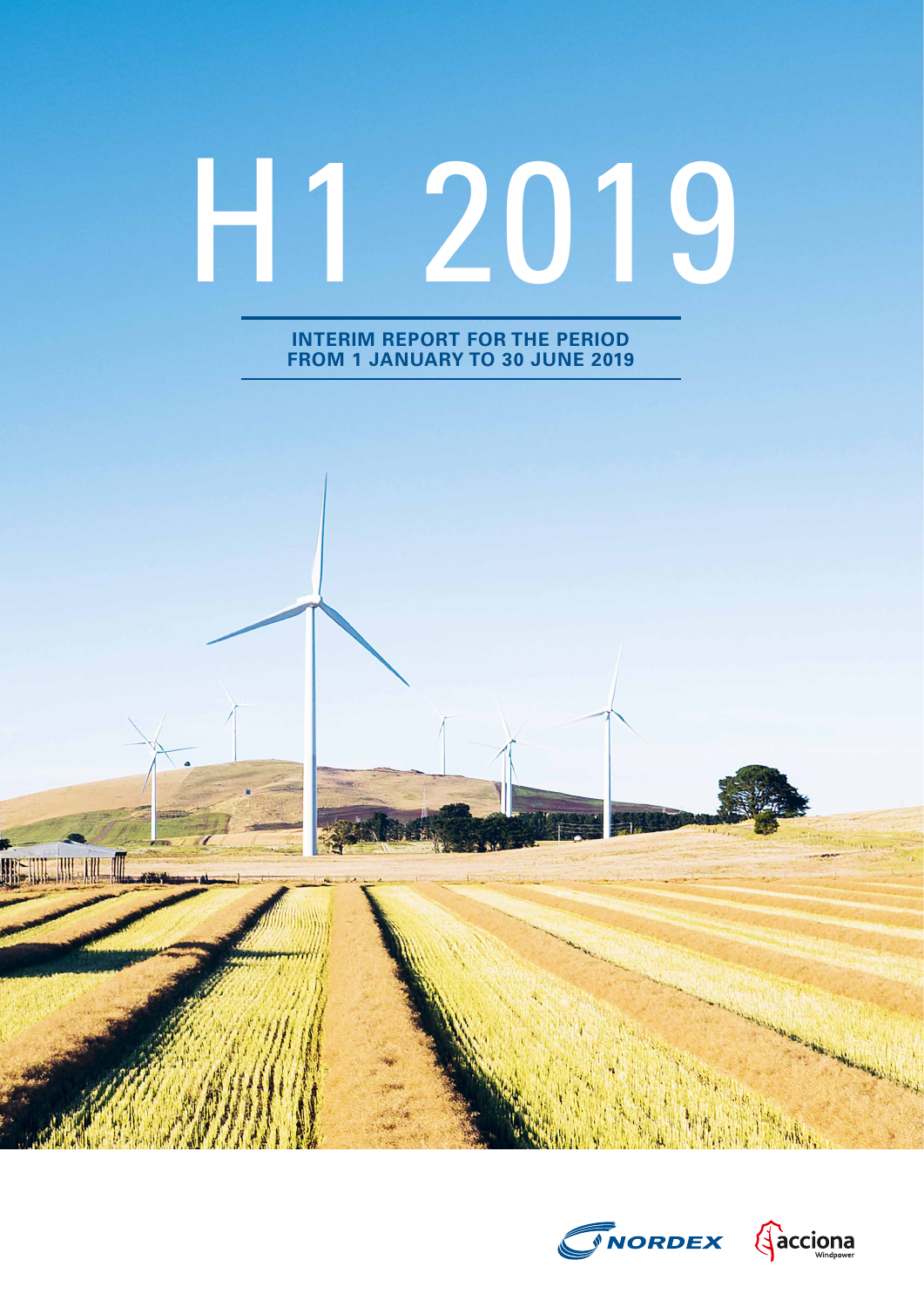# **KEY FIGURES AT A GLANCE**

#### **Key figures Nordex**

|                                                                    |                    | $01.01 - 30.06.2019$ | $01.01 - 30.06.2018$ | <b>Change</b> |
|--------------------------------------------------------------------|--------------------|----------------------|----------------------|---------------|
| <b>Earnings</b>                                                    |                    |                      |                      |               |
| <b>Sales</b>                                                       | <b>EUR</b> million | 990.8                | 957.1                | 3.5%          |
| Gross revenue                                                      | <b>EUR</b> million | 1,603.6              | 1,090.0              | 47.1%         |
| <b>EBITDA</b>                                                      | <b>EUR</b> million | 17.1                 | 38.4                 | $-55.5%$      |
| <b>EBIT</b>                                                        | <b>EUR</b> million | $-50.2$              | $-35.8$              | n/a           |
| Free cash flow                                                     | <b>EUR</b> million | $-161.3$             | $-101.7$             | n/a           |
| Capital expenditure                                                | <b>EUR</b> million | 60.2                 | 41.7                 | 44.4%         |
| Consolidated net profit for the year                               | <b>EUR</b> million | $-55.4$              | $-40.3$              | n/a           |
| Earnings per share <sup>1</sup>                                    | <b>EUR</b>         | $-0.57$              | $-0.42$              | n/a           |
| <b>EBITDA</b> margin                                               | $\%$               | 1.7%                 | 4.0%                 | $-2.3$ PP     |
| Working capital ratio                                              | $\%$               | $-4.7$               | 5.8                  | $-10.5$ PP    |
| Statement of financial position as of 30.06.2019<br>and 31.12.2018 |                    |                      |                      |               |
| <b>Total assets</b>                                                | <b>EUR</b> million | 3,730.7              | 3,058.5              | 22.0%         |
| Equity                                                             | <b>EUR</b> million | 648.6                | 697.3                | $-7.0%$       |
| Equity ratio                                                       | $\frac{0}{0}$      | 17.4                 | 22.8                 | $-5.4$ PP     |
| <b>Employees</b>                                                   |                    |                      |                      |               |
| Employees as at 30.06.                                             |                    | 6,385                | 5,261                | 21.4%         |
| Staff costs                                                        | <b>EUR</b> million | $-172.9$             | $-159.9$             | 8.1%          |
| Staff cost ratio                                                   | $\%$               | 17.4                 | 16.7                 | 0.7 PP        |
| <b>Company-specific performance indicators</b>                     |                    |                      |                      |               |
| Order intake Projects segment                                      | <b>EUR</b> million | 2,111.8              | 1,613.9              | 30.9%         |
| Installed capacity                                                 | <b>MW</b>          | 778.1                | 934.4                | $-16.7%$      |

1 Earnings per share = basic, based on average weighted shares for 2019: 96,982 million shares (2018: 96,982 million shares)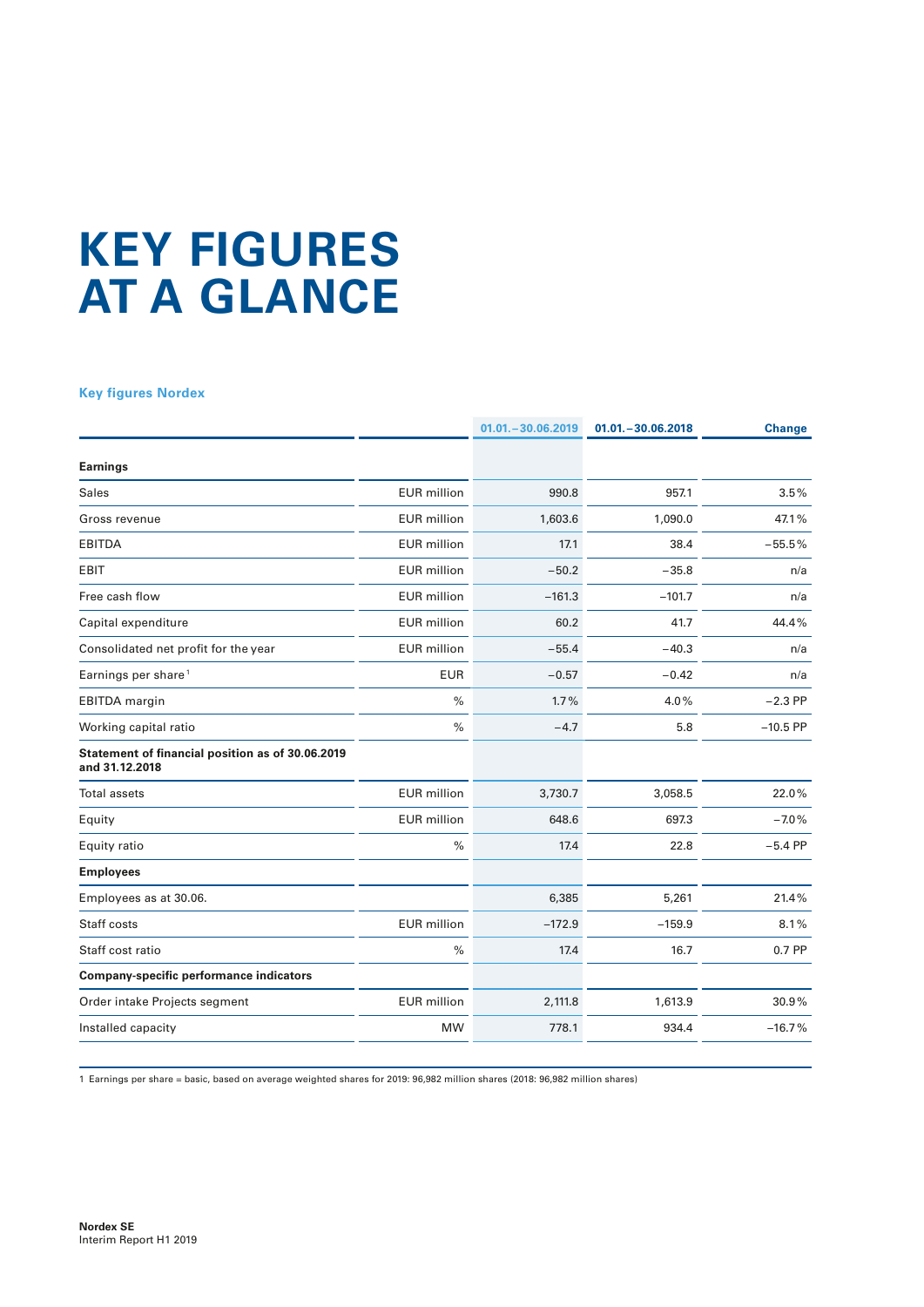01

# **CONTENT**

### **To our shareholders**



- 02 Letter to the shareholders
- 04 Nordex shares

### **Interim Consolidated Financial Statements**

![](_page_2_Picture_7.jpeg)

- 12 Consolidated statement of financial position
- 14 Consolidated income statement
- 15 Consolidated statement of comprehensive income
- 16 Consolidated cash flow statement
- 18 Consolidated statement of changes in equity

# **Other information**

- 46 Responsibility statement
- 47 FFinancial calendar, imprint and contact

# **Group Interim Management Report**

![](_page_2_Picture_17.jpeg)

06 Group Interim Management Report as of 30 June 2019

### **Notes to the Consolidated Financial Statements**

![](_page_2_Picture_20.jpeg)

22 Notes to the Consolidated Financial Statements for the interim period from 1 January to 30 June 2019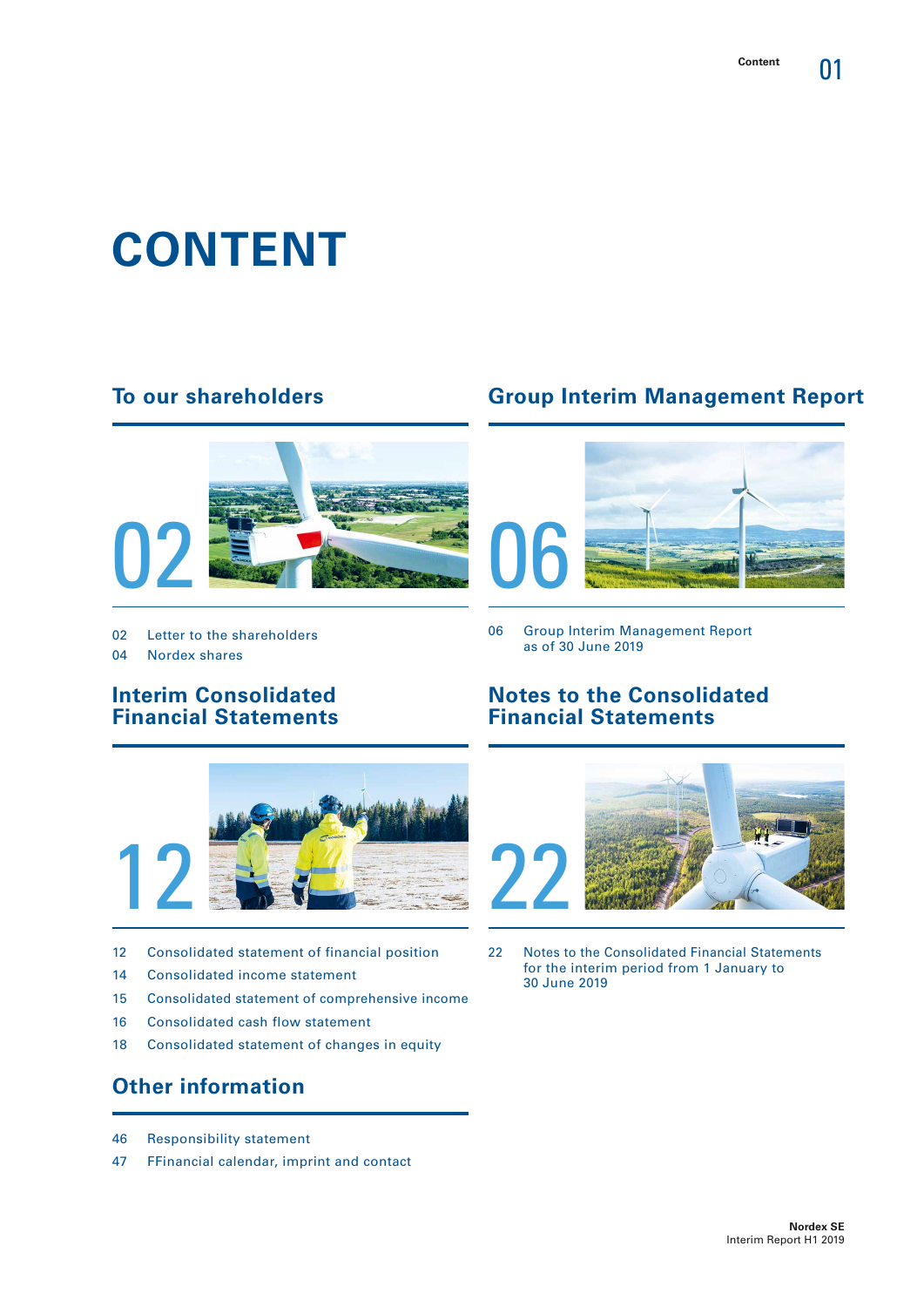# **LETTER TO THE SHAREHOLDERS**

![](_page_3_Picture_2.jpeg)

**JOSÉ LUIS BLANCO** Chief Executive Officer

Dear Shareholders and Business Partners,

The first half of 2019 was very eventful for the Nordex Group. In June, we opened both the new rotor blade plant in Mexico and the new production line for nacelles and hubs in Argentina; both facilities have now successfully started production. While series production of the N149/4.0-4.5 is already up to speed, the N155/4.5 wind turbine unveiled in May is a promising addition to the Delta4000 range for growth markets such as North and South America. The expansion of our supply chain in countries with attractive cost structures is also progressing in line with the ongoing development of our product portfolio. The positive order situation is encouraging us to systematically continue on this course.

The Nordex Group recorded high order intake of more than 2 GW in the second quarter of 2019. This meant that we significantly increased orders for new wind turbines to over 3 GW in the first half of 2019, compared to 2.1 GW in the prior-year period. The newest generation of turbines, which were also ordered by US customers for the first time in the second quarter, already makes up just over one third of this order intake. The Nordex Group's global positioning is clear from its geographical distribution. Europe and North America each make up a 37 percent share of orders, with 21 percent attributable to Latin America and 5 percent of orders coming from Australia.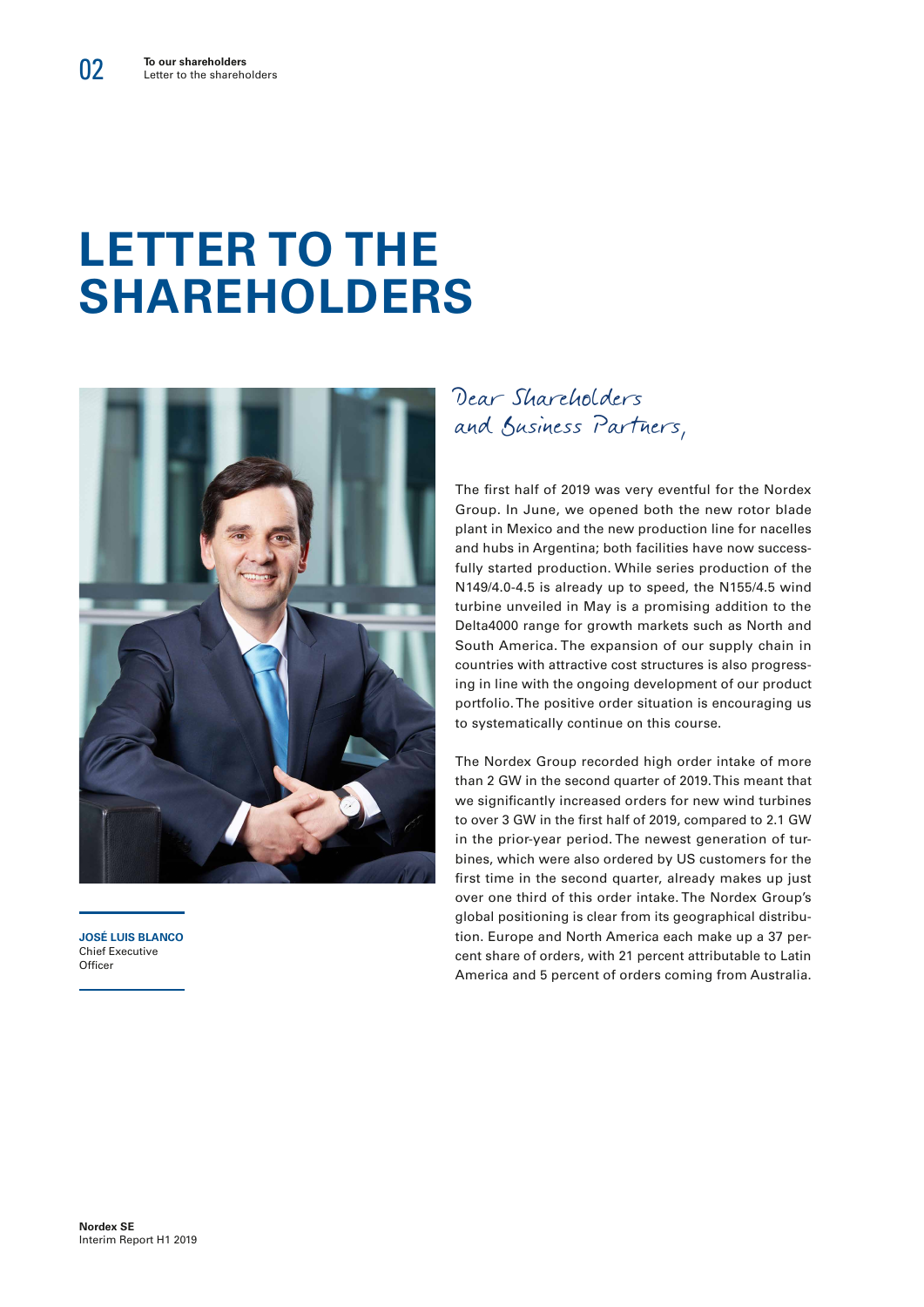# 03

The Nordex Group ended the first half of 2019 with sales of EUR 991 million in line with our planning. As expected, this is attributable to lower installations overall and corresponds with the pattern of business performance we anticipated for 2019. After a weaker first half of the year, we expect assemblies to increase sharply, resulting in significantly higher activity levels in the third and fourth quarter of the current year. This will also be reflected accordingly in sales. Therefore, we confirm our guidance for 2019.

To enable us to offer our customers the most efficient, high-performance wind turbines for a wide range of product and location requirements, we unveiled the N163/5.X as a new 5 MW model in the Delta4000 range in August. With rotor blades measuring around 80 meters long, this turbine is ideally suited for lighter wind speeds and generates up to 20 percent more income, with reduced costs of energy and quicker returns on capital employed. This enables wind farms to be designed flexibly and optimally with regard to annual yield, operating life and noise emission requirements.

In addition to expanding production at new and existing locations, we will primarily focus on completing our numerous projects efficiently, seamlessly and successfully in the second half of the year. Our global Nordex team is fully committed to completing this task. Thank you for your confidence in our work.

Kind regards,

José Luis Blanco Chief Executive Officer

**Hamburg, August 2019**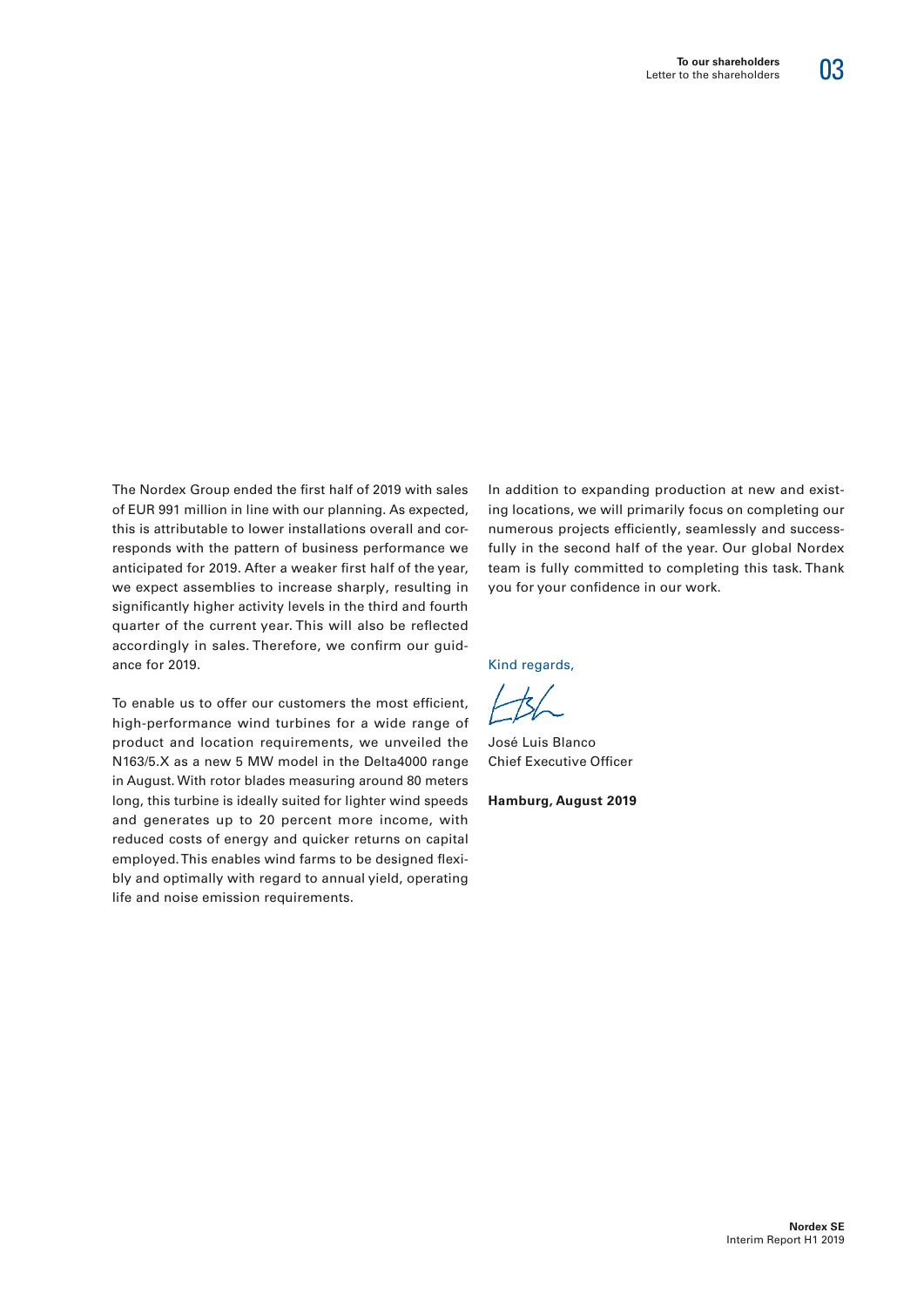# **NORDEX SHARES**

In the first half of 2019, the Nordex share price recovered considerably by the start of April from its record lows at the end of 2018. After reaching an interim high of EUR 15.46 on 3 April 2019, the share price consolidated to end the first six months of the year at EUR 12.12. This meant that the price rose by 59.8% over the first half of the year, with a market capitalization of EUR 1,175.4 million as of 30 June 2019.

The RENIXX Index, which includes the world's 30 largest renewable energy companies, including Nordex, rose by 25.3% in the first six months of 2019 to 532 points. Germany's TecDAX technology index, on which Nordex is listed, gained 17.4% to reach 2,875 points during the period under review.

The majority of Nordex SE shares continue to be in free float, with no voting rights notifications issued in the first half of the year. The strategic anchor shareholder Acciona S.A. continues to hold a 29.9% stake, while investor group SKion / momentum holds 5.71%.

According to financial data provider Bloomberg, 14 equity analysts covered the Nordex Group at the end of June 2019, regularly publishing reports and recommendations on Nordex shares. As of the end of the period under review, five analysts recommended buying the stock, five recommended holding it and four issued a sell recommendation.

#### **Shareholder structure**

![](_page_5_Figure_7.jpeg)

**<sup>1</sup>** Free float as defined by Deutsche Börse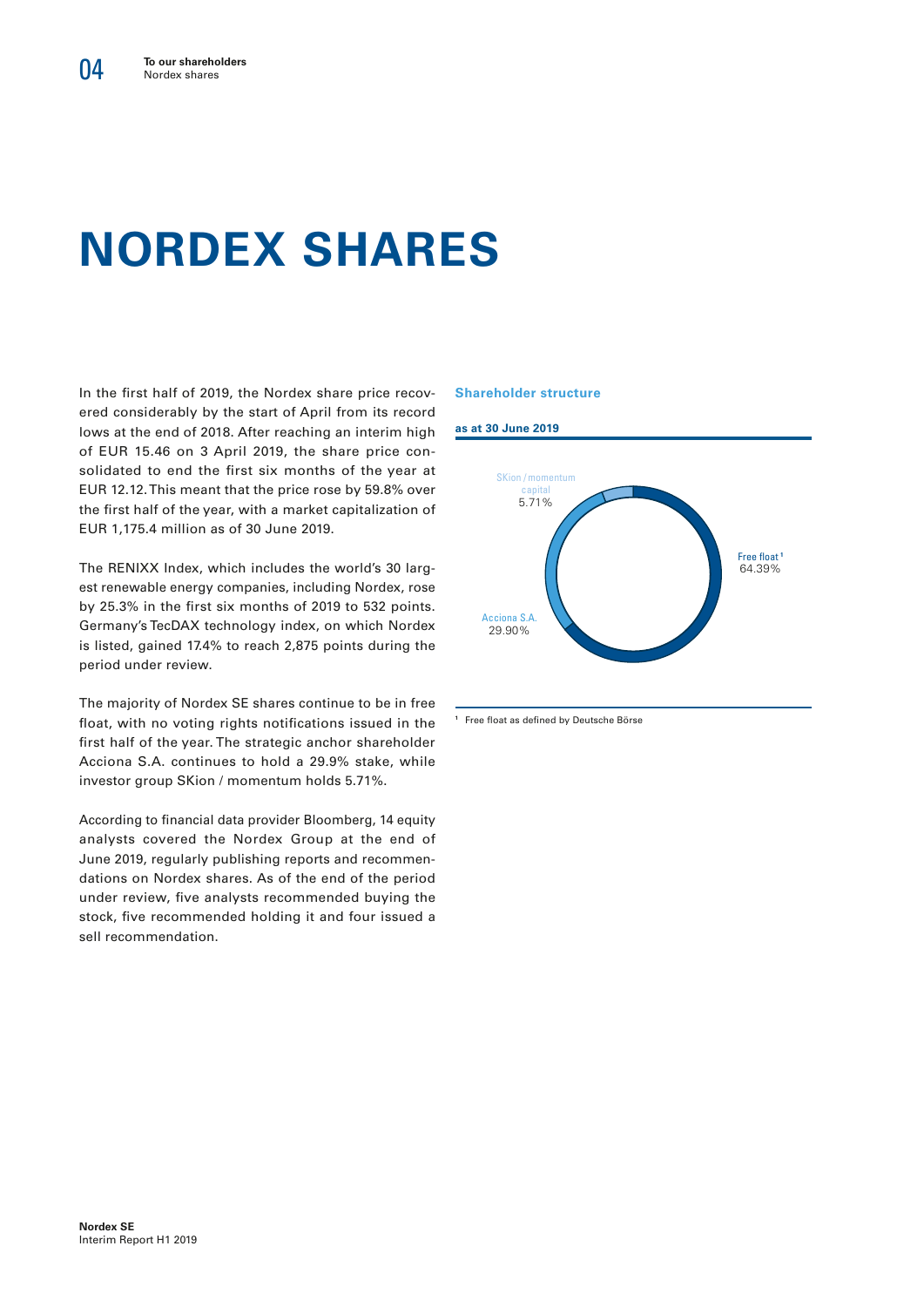![](_page_6_Picture_1.jpeg)

#### **Nordex shares key data**

| Class of shares                               | No-par-value ordinary bearer shares |  |  |
|-----------------------------------------------|-------------------------------------|--|--|
| Market segment                                | Prime Standard/Regulated Market     |  |  |
| Trading venue                                 | <b>Frankfurt Stock Exchange</b>     |  |  |
| Indices                                       | TecDAX, ÖkoDAX, HASPAX, RENIXX      |  |  |
| <b>ISIN</b>                                   | DE000A0D6554                        |  |  |
| WKN (German securities identification number) | A0D655                              |  |  |
| Ticker symbol                                 | NDX1                                |  |  |
|                                               |                                     |  |  |

#### **Nordex shares key figures**

|                                      |                    | H <sub>1</sub> 2019 |
|--------------------------------------|--------------------|---------------------|
| Total number of shares as at 30 Jun. | Units              | 96,982,447          |
| Share capital as at 30 Jun.          | EUR                | 96,982,447.00       |
| Opening price for the period         | EUR                | 7.85                |
| Closing price for the period         | <b>EUR</b>         | 12.12               |
| High                                 | EUR                | 15.46               |
| Low                                  | EUR                | 7.56                |
| Market capitalization as at 30 Jun.  | <b>EUR</b> million | 1,175.4             |

Xetra-Schlusskurse, Quelle: Bloomberg

![](_page_6_Figure_7.jpeg)

#### **Nordex share price performance, 2019 (indexed, 28.12.2018 = 100)**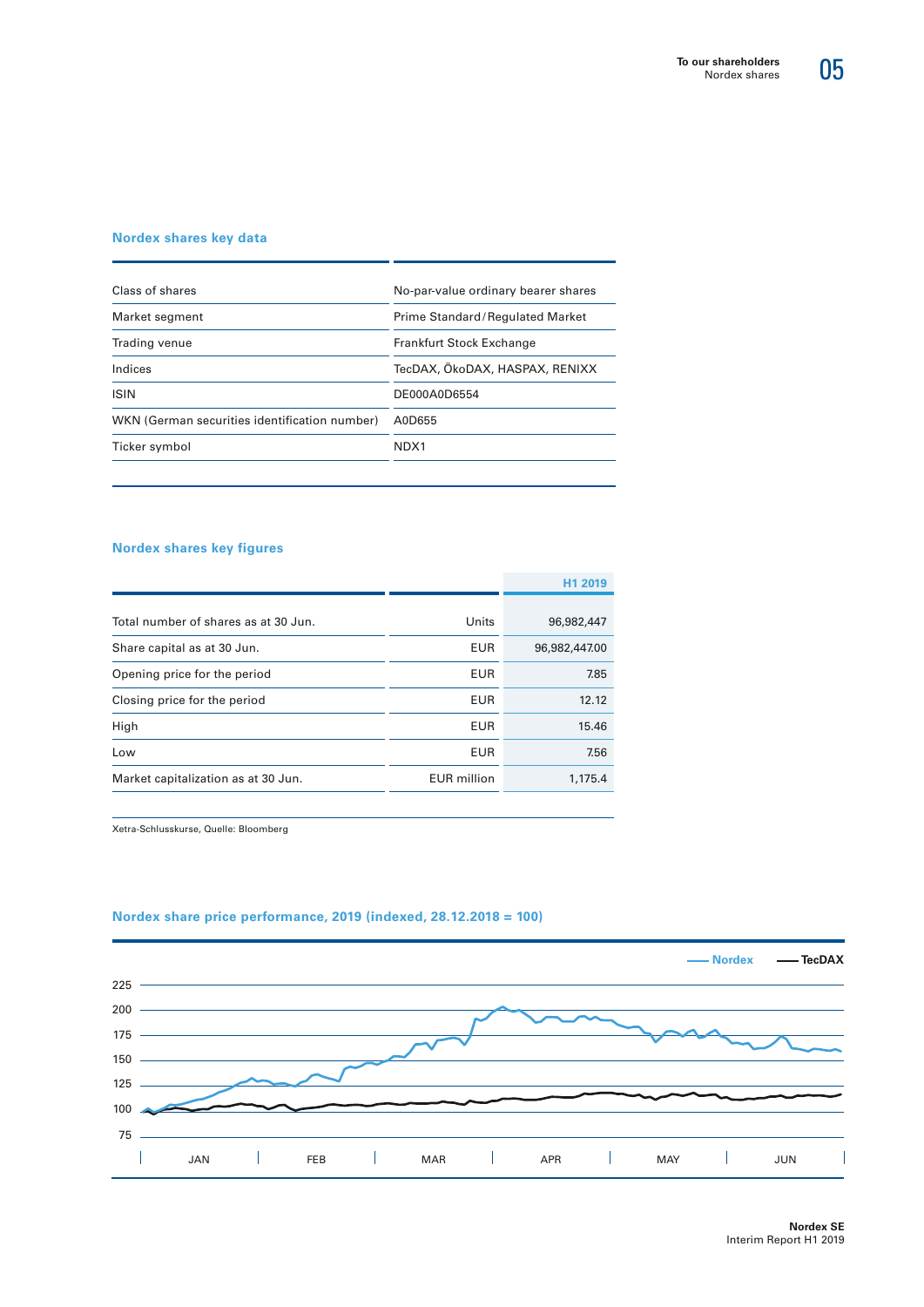# **GROUP INTERIM MANAGEMENT REPORT FOR THE PERIOD ENDED 30 JUNE 2019**

# **SECTOR ENVIRONMENT**

The situation in the global wind industry is largely as presented in the 2018 Annual Report. In a market-driven, largely subsidy-free environment, new installations are expected to reach record highs worldwide in 2019 and the following years. At the same time, low auction prices and generally fierce competition across the sector are reflected in lower margins than in the past.

In their 'Global Wind Power Market Outlook Update: Q2 2019' report published at the end of June 2019, industry analysts from Wood Mackenzie significantly lifted their installation forecasts for the years 2019 to 2028. An average of 71 GW of new installations worldwide are expected annually between 2019 and 2023 and 76 GW annually between 2024 and 2028. In addition to higher volumes in the offshore segment, increased estimates for the US market are the main contributors to stronger growth. Wood Mackenzie's forecast of 13.6 GW for 2021 in this market is significantly higher than its Q1 2019 estimate, as brisk demand is now also expected in the wake of the tax incentives applicable in 2021 (80% PTC). Another region that is helping to lift estimates slightly is Latin America, where higher demand for unsubsidized projects is anticipated in Brazil and Mexico in the short to medium term. Analysts have significantly lowered their short-term growth expectations for India, where the maximum prices set by the government and delays in contract awards are having a noticeable negative impact.

In Europe, Wood Mackenzie anticipates that the German and French markets adversely affected by sluggish approvals and legal action can be balanced out by strong demand from industrial consumers for unsubsidized projects in Northern Europe. In Germany, installation numbers were once again very low in the second quarter

of 2019 after a disappointing first quarter, with a historic low of 86 turbines or 287 GW installed in the first half of the year. At 231 MW, net installed capacity (installed capacity less dismantled old turbines) is at its lowest level since the German Renewable Energy Act (EEG) was introduced in 2000. While the German Wind Energy Association (BWE) and VDMA Power Systems now expect the volume of added capacity to reach around 1,500 MW in 2019, they still believe that achieving this volume is not certain. The BWE believes an action plan for more approvals is essential if Germany is to reach its wind power and climate protection targets by 2030.

# **BUSINESS PERFORMANCE**

The number of wind turbines installed by the Nordex Group increased in the second quarter of 2019 in relation to both the first quarter of the year and the prior-year period. However, the installation volume remains comparatively low overall as expected and was below the previous year's figure in the first half of 2019. A very sharp rise in installation activity is expected over the rest of the year. This distribution of assemblies and the sales associated with them is primarily due to the installation schedules of the commissioned projects.

Order intake also experienced dynamic growth in the second quarter of 2019 to reach a volume of 2.0 GW, a record for a single quarter. In particular, Nordex benefited from high demand in the USA and for the current Delta4000 series.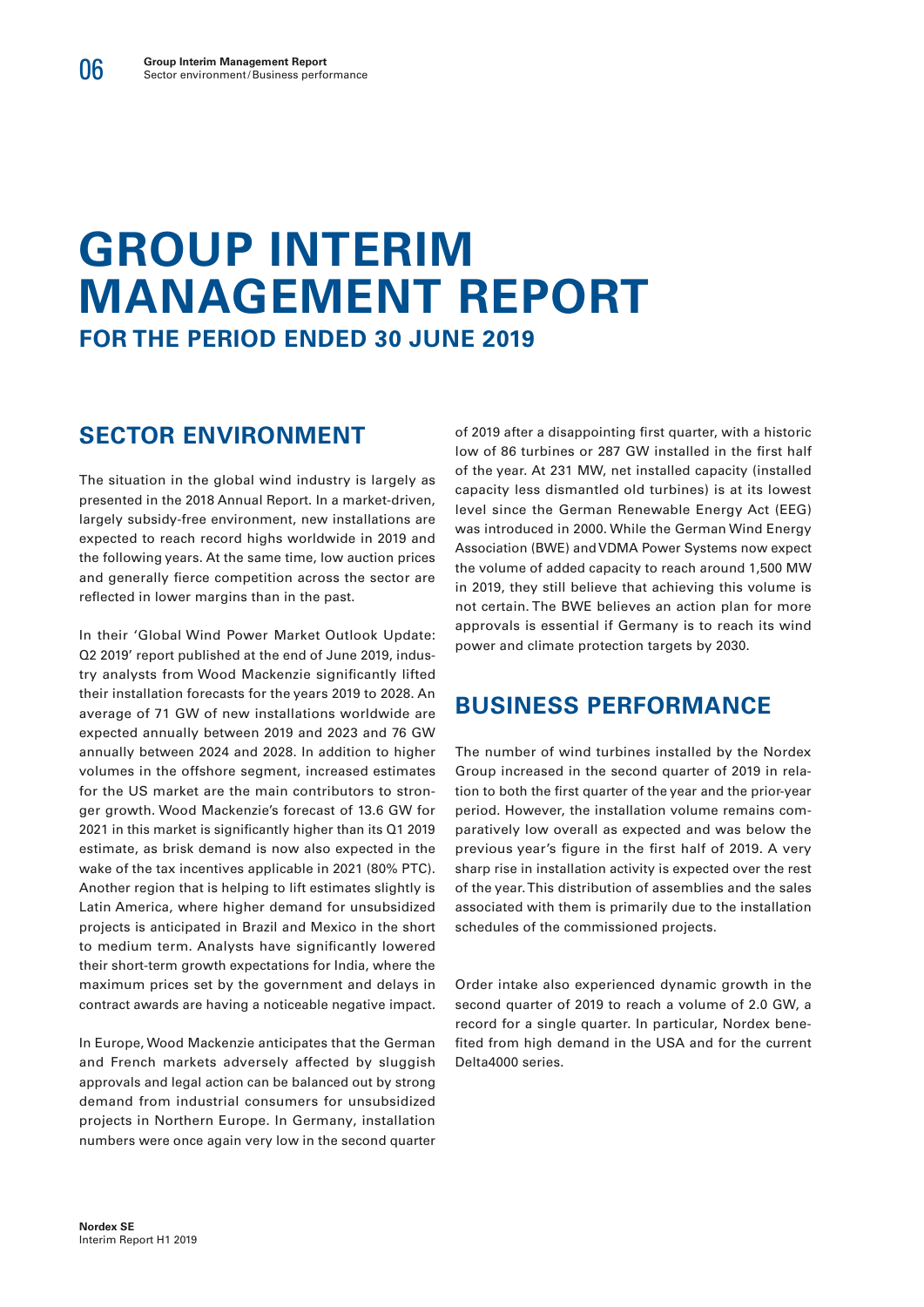# **SEGMENT PERFORMANCE**

#### **Segment performance key data**

|                    |         | <b>Projects</b> |         | <b>Service</b> |           | <b>Group</b>       |  |
|--------------------|---------|-----------------|---------|----------------|-----------|--------------------|--|
| <b>EUR million</b> | H1 2019 | H1 2018         | H1 2019 | H1 2018        | H1 2019   | H1 2018            |  |
| Order intake       | 2,111.8 | 1,613.9         | 247.0   | 217.0          | 2,358.8   | 1,830.9            |  |
| Order book         | 5,271.3 | 3,187.1         | 2,299.0 | 2,044.8        | 7,570.3   | 5,231.9            |  |
| <b>Sales</b>       | 810.7   | 797.1           | 181.6   | 161.8          | 990.81    | 957.1 <sup>1</sup> |  |
| <b>EBIT</b>        | 23.8    | 54.9            | 31.5    | 28.3           | $-50.2^2$ | $-35.82^2$         |  |
|                    |         |                 |         |                |           |                    |  |

**<sup>1</sup>** After unallocated sales and intrasegment consolidation

**<sup>2</sup>** After unallocated income and expenses and intrasegment consolidation

In segment reporting, sales, income and expenses that cannot be clearly allocated to the "Projects" or "Service" segments are reported separately as "Not allocated." The complete segment reporting can be found in the notes to the financial statements starting on page 26.

As was the case for the prior-year period, sales were determined in accordance with IFRS 15.

# **NEW ORDERS**

In the first half of the year, the Nordex Group received confirmed orders valued at EUR 2,111.8 million (H1 2018: EUR 1,613.9 million) and with a combined nominal output of 3,038.4 MW (H1 2018: 2,097.3 MW). Measured in MW, Europe and the USA both accounted for 37% of these orders, Latin America for 21% and Australia for 5% ('Rest of the World' region). The most important of the 19 target markets were the USA, Argentina, Ukraine, Mexico and Brazil. The average selling price (ASP) per megawatt of output in euros for the first half of 2019 was EUR 0.70 million /MW (H1 2018: EUR 0.77 million / MW). This was impacted by the large proportion of US projects, which have a lower ASP because they are simple turbine deliveries with no assembly services. The newest Delta4000 turbine series already comprised 33% of total order volume (in MW) in the first half of 2019.

As of 30 June 2019, the Nordex Group had an order book of EUR 5,271.3 million in the Projects segment (30 June 2018: EUR 3,187.1 million). Of this order book, 44% was attributable to Europe, 18% to North America, 23% to Latin America and 15% to the Rest of the World.

The book-to-bill ratio (ratio of order intake to sales recognized in the Projects segment) stood at 2.61 for the first half of 2019 (H1 2018: 2.02), thus indicating a considerable rise in future sales.

The order intake in the Service segment was EUR 247.0 million in the first half of 2019, thus also exceeding the previous year's figure (H1 2018: EUR 217.0 million). As of 30 June 2019, the order book for this segment totaled EUR 2,299.0 million (30 June 2018: EUR 2,044.8 million). At the end of June 2019, the Nordex Group's Service business serviced 7,786 wind turbines with a combined nominal output of 19.5 GW (30 June 2018: 6,945 wind turbines with a combined output of 16.7 GW).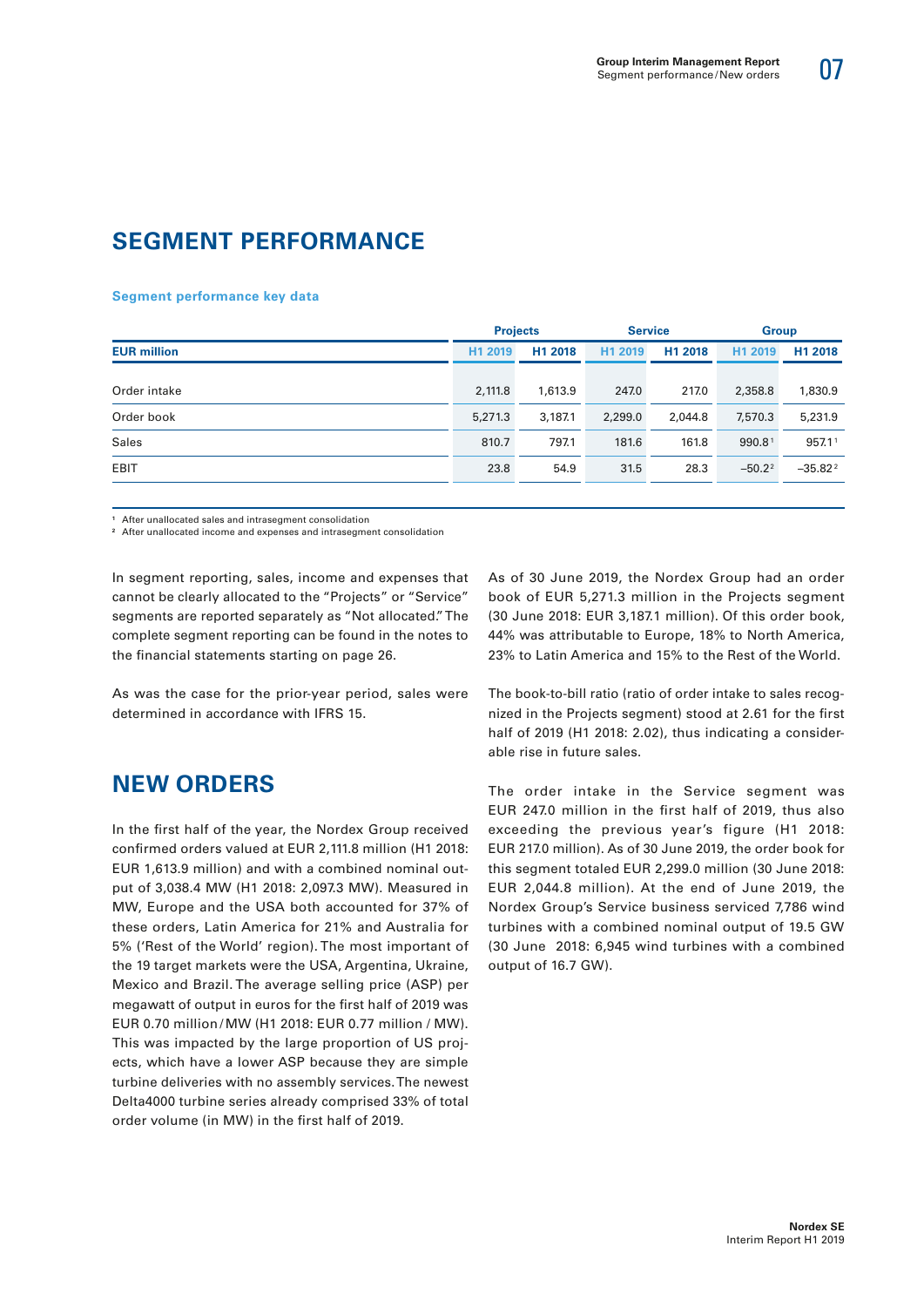### **PRODUCTION AND INSTALLATION**

#### **Production output**

|         |                          | <b>Rotor blades (units)</b> |         |  |
|---------|--------------------------|-----------------------------|---------|--|
| H1 2019 | H1 2018                  | H1 2019                     | H1 2018 |  |
| 650.6   | 554.3                    | 188                         | 96      |  |
| 720.8   | 517.2                    | 471                         | 348     |  |
| 84.0    | 51.0                     |                             |         |  |
| 262.7   | 18.0                     |                             |         |  |
| 16.5    | $\overline{\phantom{m}}$ |                             | —       |  |
| 1,734.6 | 1,140.5                  | 659                         | 444     |  |
|         |                          | <b>Turbines (MW)</b>        |         |  |

Despite a lower number of installations compared to the prior-year period, the Nordex Group increased its production output significantly in the first half of 2019 to enable it to deliver the high installation volume due in the second half of the year. Overall, the Company assembled 517 nacelles (H1 2018: 368), including 182 in Germany, 222 in Spain, 28 in Brazil and 80 in India. In addition, the first five turbines were produced at the plant in Argentina that was opened at the start of June 2019. The Nordex Group's rotor blade plants in Germany and Spain manufactured a total of 659 rotor blades in the first half of 2019 (H1 2018: 444 rotor blades).

#### **Installations**

|               | <b>Installed capacity (MW)</b> |         |  |  |
|---------------|--------------------------------|---------|--|--|
|               | H1 2019                        | H1 2018 |  |  |
| Europe        | 268.4                          | 466.2   |  |  |
| North America | 310.5                          | 24.0    |  |  |
| Latin America | 199.2                          | 305.6   |  |  |
| Rest of world | 0.0                            | 138.6   |  |  |
| Total         | 778.1                          | 934.4   |  |  |
|               |                                |         |  |  |

In the first half of 2019, the installed volume amounted to 778.1 MW (H1 2018: 934.4 MW), with 242 wind turbines installed in 13 countries. Europe accounted for 34% of installations, North America for 40% and Latin America for 26%.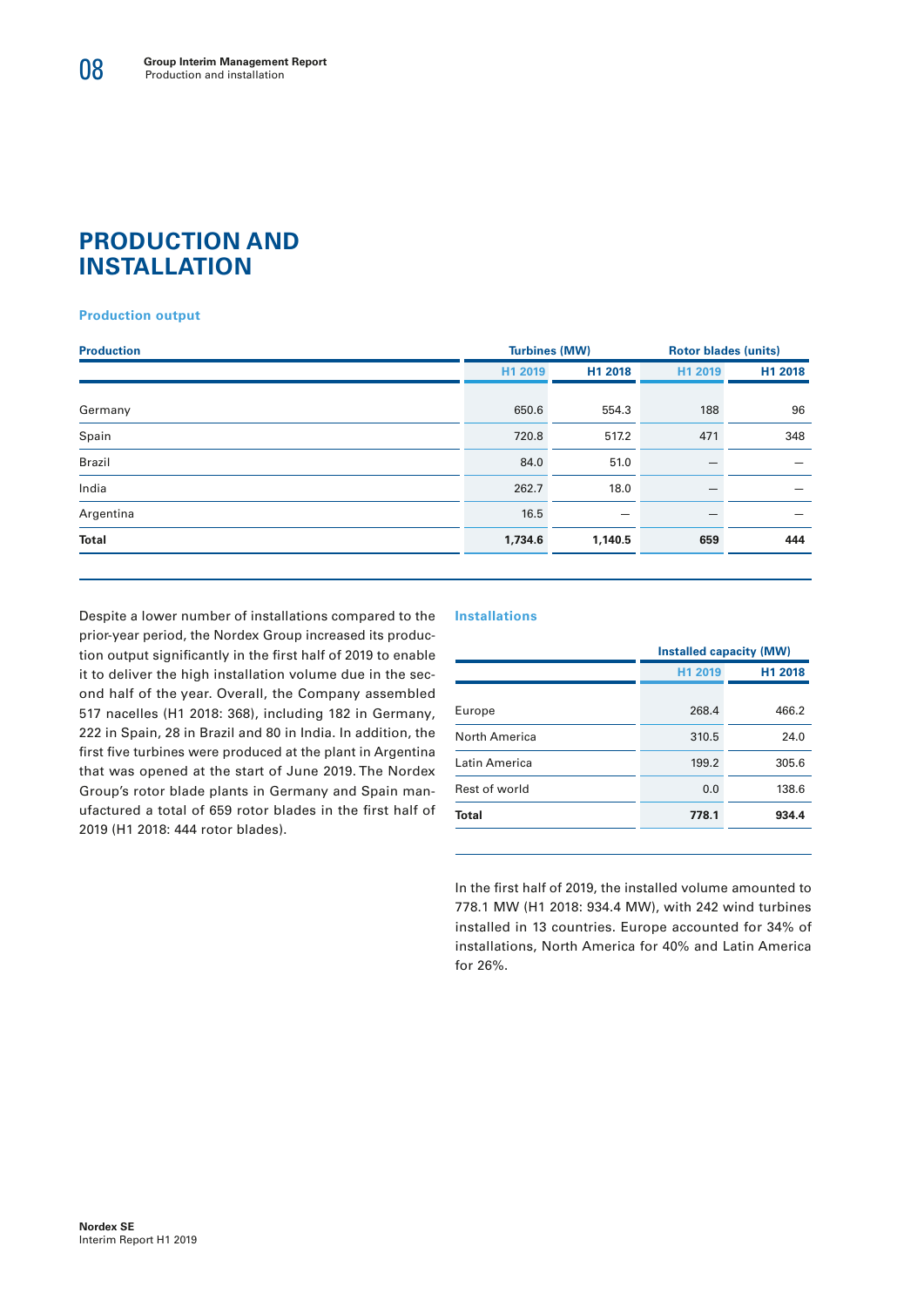### 09

### **RESULTS OF OPERATIONS, FINANCIAL POSITION AND NET ASSETS**

#### **Selected key figures**

|                                                | $01.01 -$  | $01.01 -$  |               |
|------------------------------------------------|------------|------------|---------------|
| <b>Key figure</b>                              | 30.06.2019 | 30.06.2018 | <b>Change</b> |
| <b>Sales</b><br>(in EUR million)               | 990.8      | 957.1      | 3.5%          |
| <b>EBITDA</b> margin<br>(in %)                 | 1.7%       | 4.0%       | $-2.3$ PP     |
| EBIT margin <sup>1</sup><br>(in %)             | $-3.8%$    | $-0.6%$    | $-3.2$ PP     |
| Investments (CAPEX)<br>(in EUR million)        | 60.2       | 41.7       | 44.4%         |
| Financial result<br>(in EUR million)           | $-24.4$    | $-18.2$    | n/a           |
| Consolidated profit/loss<br>(in EUR million)   | $-55.4$    | $-40.3$    | n/a           |
| Earnings per share <sup>2</sup><br>(in EUR)    | $-0.57$    | $-0.42$    | n/a           |
| Working capital ratio<br>(in %, as of 30 June) | $-4.7$     | 5.8        | $-10.5$ PP    |
| Free cash flow<br>(in EUR million)             | $-161.3$   | $-101.7$   | n/a           |
| Equity ratio<br>(in %, as of 30 June)          | 17.4       | 23.1       | $-5.7$ PP     |

**1** excluding impairment losses from purchase price allocation (PPA) for Acciona Windpower

2 based on a weighted average of 96.982 million shares (previous year: 96.982 million shares)

The Nordex Group generated consolidated sales of EUR 990.8 million in the first six months of 2019, up 3.5% from the prior-year period (H1 2018: EUR 957.1 million). The merely slight increase in sales is due to the fact that the number of wind turbine installations was comparatively low as planned. As a result, the Company performed in line with its internal expectations for the first six months of the year. Total output increased significantly by 47.1% to EUR 1,603.6 million (H1 2018: EUR 1,090.0 million), driven in particular by higher production output in preparation for the high installation volume in the second half of the year.

While sales in the Projects segment rose by 1.7% to EUR 810.7 million (H1 2018: EUR 797.1 million), sales in the Service segment increased by 12.3% to EUR 181.6 million (H1 2018: EUR 161.8 million). This meant that the Service business represented a high 18.3% of total sales in the first half of 2019.

Gross profit (gross revenue less cost of materials) decreased slightly by 1.4% to EUR 302.8 million during the reporting period (H1 2018: EUR 307.2 million). Structural costs (staff costs and net other operating income/ expenses) increased by 6.3% to EUR 285.7 million (H1 2018: EUR 268.8 million).

The Nordex Group's earnings before interest, taxes, depreciation and amortization (EBITDA) totaled EUR 17.1 million in the first half of 2019 (H1 2018: EUR 38.4 million), down 55.5% on the previous year's figure. Depreciation, amortization and impairment losses fell by 9.3% to EUR 67.3 million in the first six months of 2019 (H1 2018: EUR 74.2 million). This was due to lower impairment losses arising from the purchase price allocation (PPA) in connection with the acquisition of Acciona Windpower of EUR 12.5 million (H1 2018: EUR 30.0 million).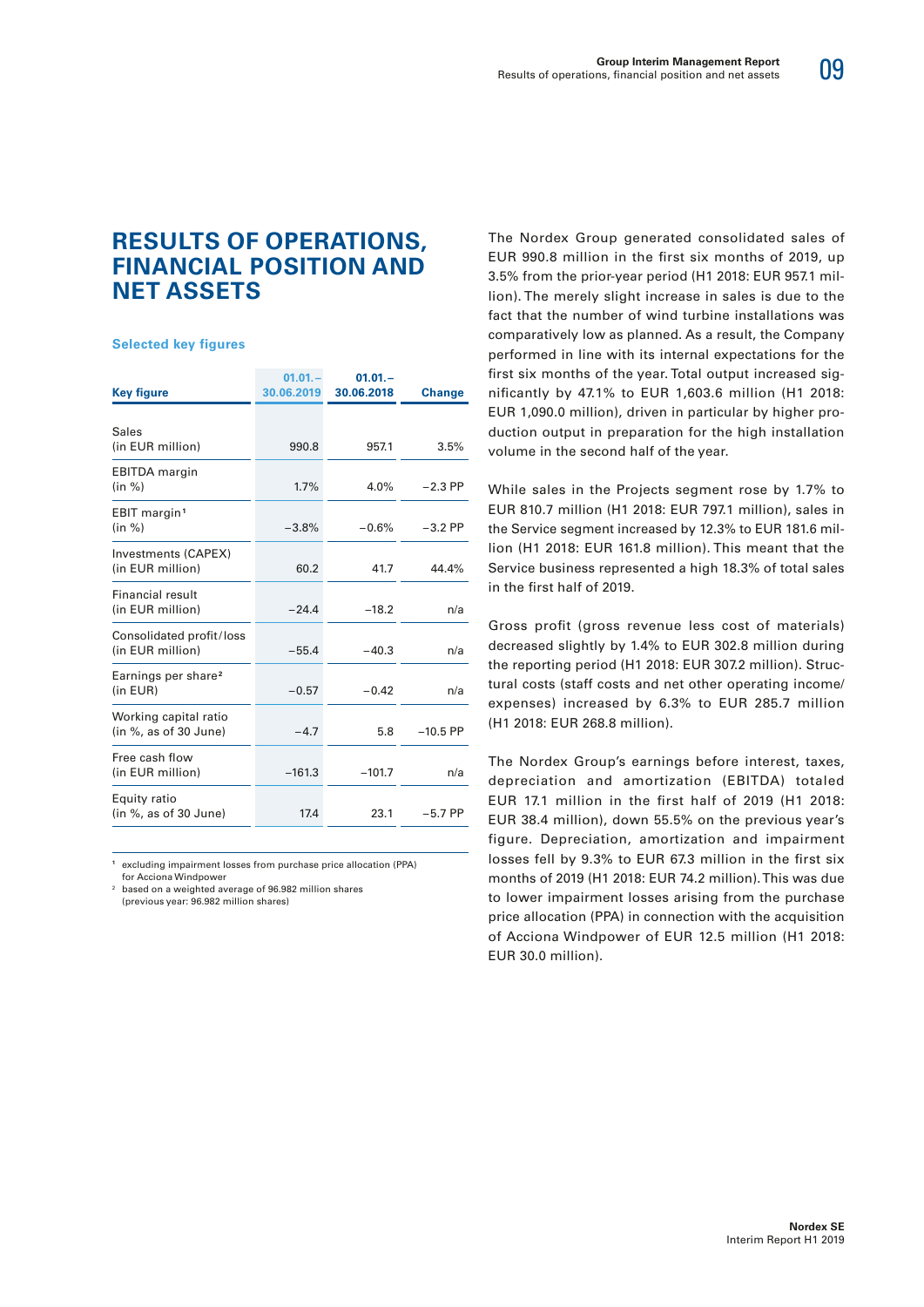Earnings before interest and taxes (EBIT) dropped to EUR -50.2 million in the first half of 2019 (H1 2018: EUR 35.8 million), resulting in an EBIT margin of – 5.1% (H1 2018: – 3.7%). Adjusted for the PPA impairment losses, the EBIT margin was -3.8% (H1 2018: – 0.6%). Excluding unallocated income and expenses, EBIT was EUR 23.8 million in the Projects segment (H1 2018: EUR 54.9 million) and EUR 31.5 million in the Service segment (H1 2018: EUR 28.3 million) during the period under review.

The financial result totaled EUR – 24.4 million in the first half of 2019 (H1 2018: EUR –18.2 million). Higher drawdowns of the guarantee facility had a particular impact here compared to the prior-year period. Net income taxes were EUR 19.2 million in the first six months of 2019 (H1 2018: EUR 13.8 million), resulting in a consolidated net loss of EUR 55.4 million for the period under review and earnings per share (EPS) of EUR – 0.57 (H1 2018:  $EUR - 0.42$ ).

As of 30 June 2019, the working capital ratio improved to – 4.7% after 5.8% on the previous year's reporting date. The significant increase in inventories was offset by higher prepayments, with the working capital program continuing to have a positive effect overall. In the first half of 2019, the Nordex Group generated operating cash flow of EUR –100.6 million and cash flow from investing activities of EUR – 60.7 million. As a result, the free cash flow for the first six months of the current financial year was EUR – 161.3 million. During the same period, the cash flow from financing activities was EUR – 50.6 million due to loan repayments.

In light of this, the Nordex Group's cash and cash equivalents fell to EUR 396.0 million as of 30 June 2019 (31 December 2018: EUR 609.8 million). Net debt (liabilities to banks and bonds less cash and cash equivalents) was EUR 204.1 million as of 30 June 2019 (31 December 2018: EUR 32.5 million).

Total assets grew by 22.0% to EUR 3,730.7 million as of 30 June 2019 (31 December 2018: EUR 3,058.5 million) due to the rise in inventories and other current nonfinancial liabilities in particular. This means that, as of 30 June 2019, the Nordex Group's balance sheet structure is impacted by preparations for the high installation volume planned for the second half of 2019.

The consolidated loss caused equity as of 30 June 2019 to decline by 7.0% to EUR 648.6 million compared to the end of 2018 (31 December 2018: EUR 697.3 million). As a result of lower equity and higher total assets, the equity ratio fell to 17.4% as of the 30 June 2019 reporting date (31 December 2018: 22.8%).

Capital expenditure (CAPEX) rose by 44.4% yearon-year in the first half of 2019 to EUR 60.2 million (H1 2018: EUR 41.7 million). Investments in property, plant and equipment increased from EUR 22.2 million to EUR 47.1 million, while additions to intangible fixed assets fell to EUR 13.1 million due to lower development expenses (H1 2018: EUR 19.5 million). Capital expenditure for the first half of 2019 was concentrated on the rotor blade plants in Mexico, India and Spain as well as fitting out the Spanish assembly plants.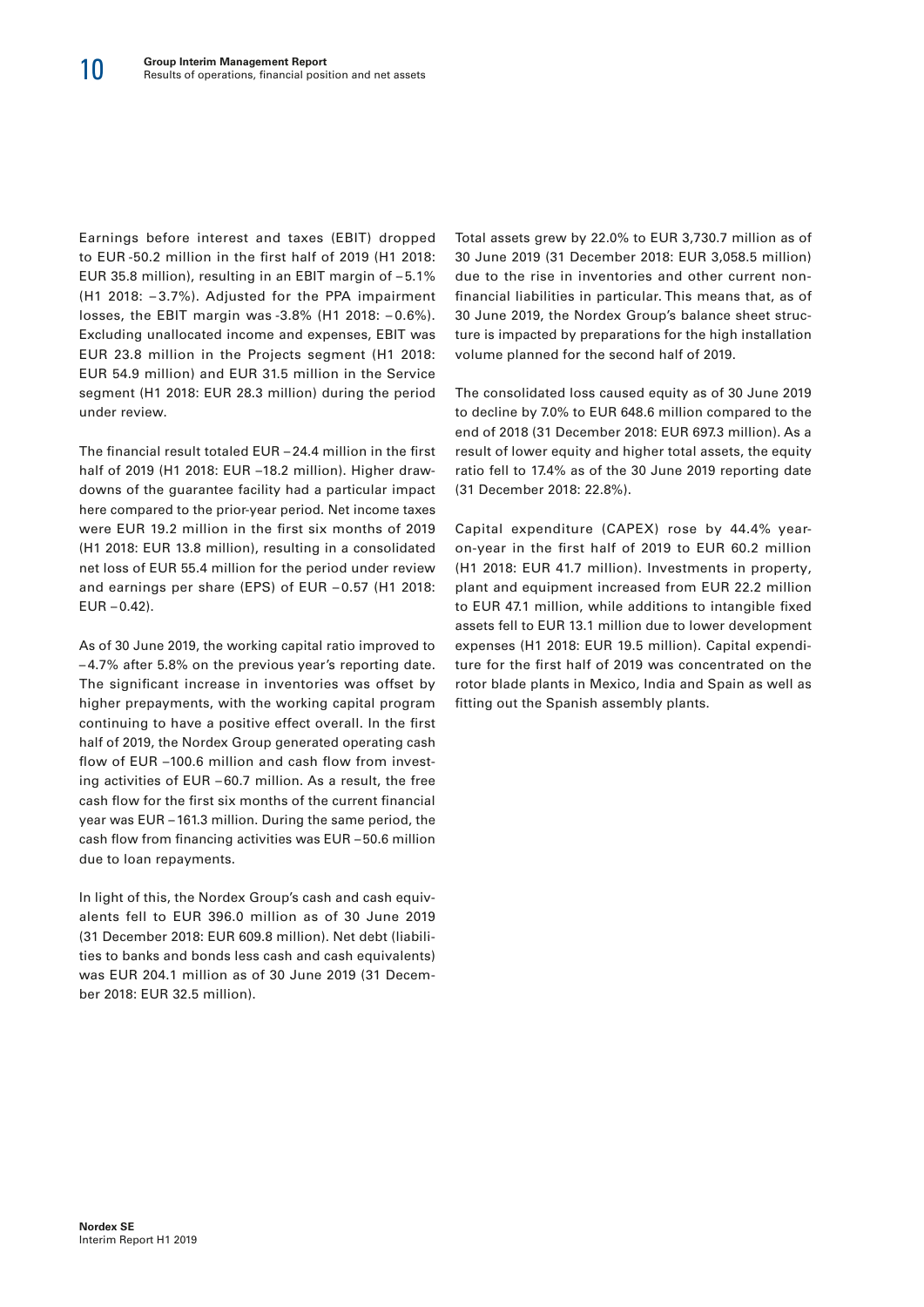## **EMPLOYEES**

As of 30 June 2019, the Nordex Group had 6,385 employees (30 June 2018: 5,261 employees). This increase primarily occurred in the production units in Latin America and India as well as in temporary project-related tower production facilities in Brazil. The Company also hired additional staff in the Service segment.

# **OPPORTUNITIES AND RISKS**

In the first six months of 2019, no opportunities or risks affecting the business performance of the Nordex Group in the 2019 financial year arose that deviated materially from the opportunities and risks presented in the 2018 Annual Report.

# **FORECAST**

The Nordex Group performed in line with its internal expectations in the first half of 2019 and confirms its forecast for 2019 issued at the end of March. The Group expects sales in the range of EUR 3.2 billion to EUR 3.5 billion, with an EBITDA margin between 3.0% and 5.0%. The Group forecasts a working capital ratio of under 2% as of the end of 2019.

The forecast for capital expenditure (CAPEX) was issued subject to adjustment later in the year if orders for the Delta4000 platform exceed the Company's original expectations. In light of the strong confirmed order book for the latest generation of turbines and the expectation of continued dynamic customer demand, the Management Board is raising its capital expenditure forecast from around EUR 120 million to around EUR 160 million. These additional funds support profitable growth in 2020 and beyond and will primarily be used to increase production capacity for the new rotor blades for the Delta4000 platform.

### **EVENTS AFTER THE END OF THE REPORTING PERIOD**

No significant events after the end of the reporting period are known to the Group.

The present half-yearly report for the period ended 30 June 2019 (Group interim management report and condensed interim consolidated financial statements) were neither audited nor reviewed by an auditor.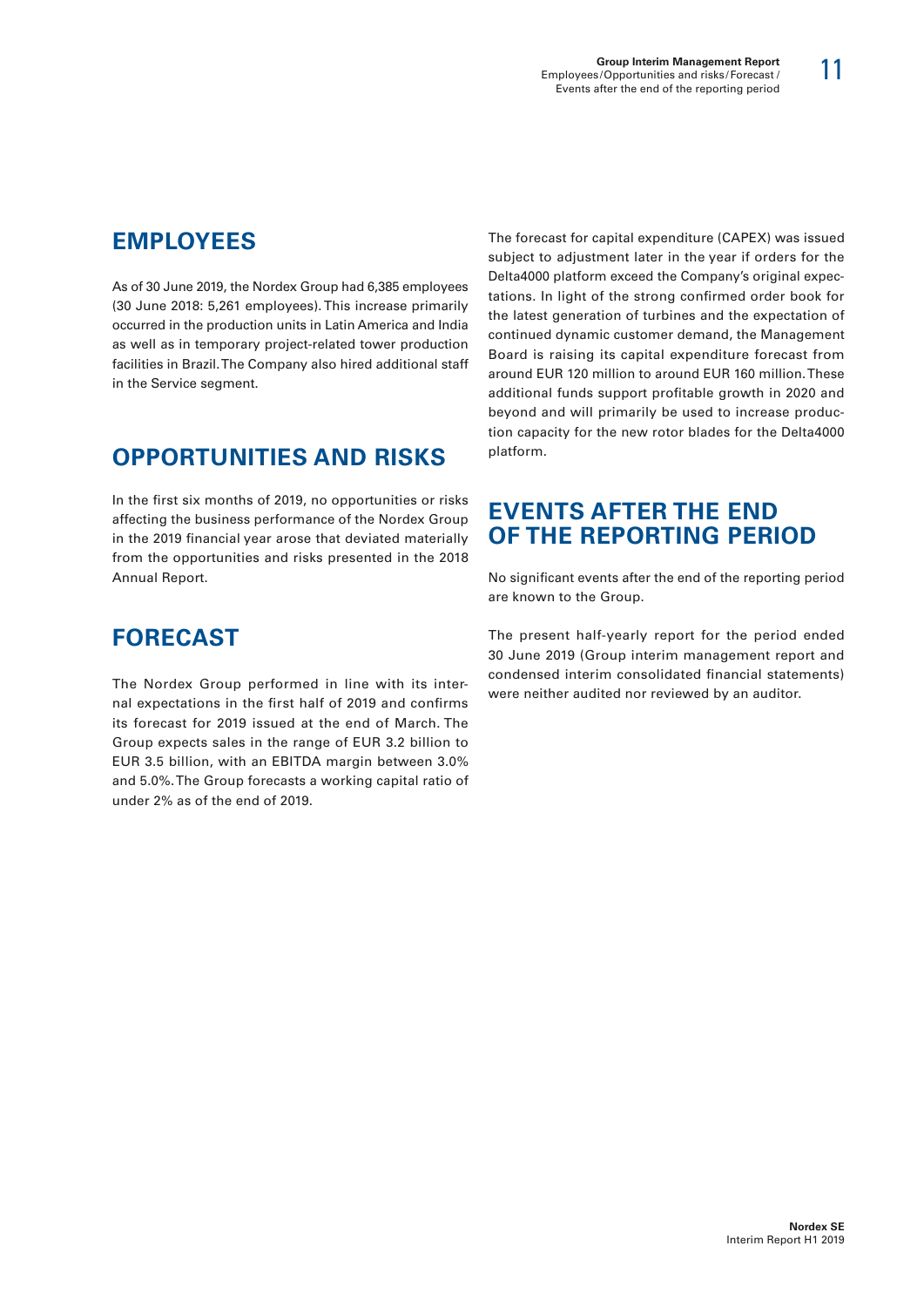# **CONSOLIDATED STATEMENT OF FINANCIAL POSITION AS OF 30 JUNE 2019**

#### **Assets**

| <b>EUR thousand</b>                                                     | <b>Note</b> | 30.06.2019 | 31.12.2018 |
|-------------------------------------------------------------------------|-------------|------------|------------|
| Cash and cash equivalents                                               | 1           | 396,004    | 609,805    |
| Trade receivables and future receivables<br>from construction contracts | 2           | 369,877    | 253,437    |
| Inventories                                                             | 3           | 1,385,231  | 763,233    |
| Income tax receivables                                                  |             | 20,835     | 10,903     |
| Other current financial assets                                          | 4           | 19,265     | 16,204     |
| Other current non-financial assets                                      | 5           | 167,804    | 127,385    |
| <b>Current assets</b>                                                   |             | 2,359,016  | 1,780,967  |
| Property, plant and equipment                                           | 6           | 355,742    | 266,111    |
| Goodwill                                                                | 7           | 547,758    | 547,758    |
| Capitalized R&D expenses                                                | 8           | 195,595    | 206,538    |
| Other intangible assets                                                 | 9           | 19,277     | 24,616     |
| <b>Financial assets</b>                                                 |             | 5,190      | 4,467      |
| Investments in associates                                               |             | 3,962      | 1,221      |
| Other non-current financial assets                                      | 10          | 21,397     | 17,165     |
| Other non-current non-financial assets                                  | 11          | 30,799     | 36,589     |
| Deferred tax assets                                                     | 12          | 191,965    | 173,104    |
| <b>Non-current assets</b>                                               |             | 1,371,685  | 1,277,569  |

| <b>Assets</b> | 3,730,701 | 3,058,536 |
|---------------|-----------|-----------|
|               |           |           |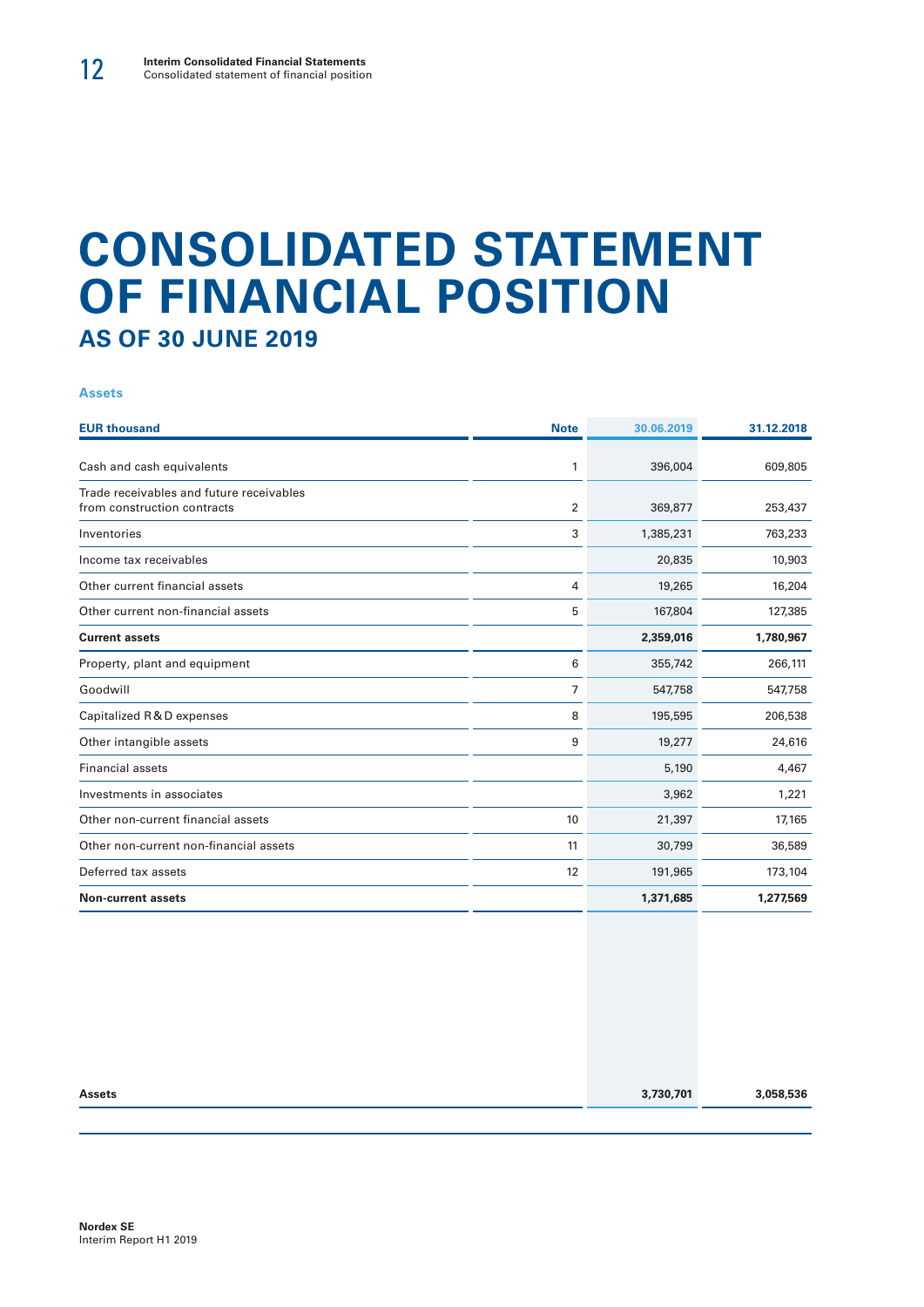#### **Equity and liabilities**

| <b>Note</b> | 30.06.2019 | 31.12.2018   |
|-------------|------------|--------------|
| 13          |            | 74,413       |
| 14          | 768,613    | 500,812      |
|             | 13,061     | 10,595       |
| 15          | 113,674    | 148,784      |
| 16          | 33,412     | 16,527       |
| 17          | 1,245,374  | 787,216      |
|             | 2,211,664  | 1,538,347    |
| 13          | 287,019    | 293,168      |
|             | 2,111      | 2,081        |
| 15          | 59,205     | 60,191       |
| 18          | 333,508    | 270,093      |
| 19          | 128,673    | 118,664      |
| 12          | 59,880     | 78,702       |
|             | 870,396    | 822,899      |
|             | 96,982     | 96,982       |
|             | 597,626    | 597,626      |
|             | 24,193     | 24,193       |
|             | $-360$     | $-1,776$     |
|             | $-11,826$  | $-17,182$    |
|             | $-2,553$   | $-2,553$     |
|             | $-55,421$  | $\mathbf{0}$ |
|             | 648,641    | 697,290      |
| 20          | 648,641    | 697,290      |
|             |            |              |
|             | 3,730,701  | 3,058,536    |
|             |            | 37,530       |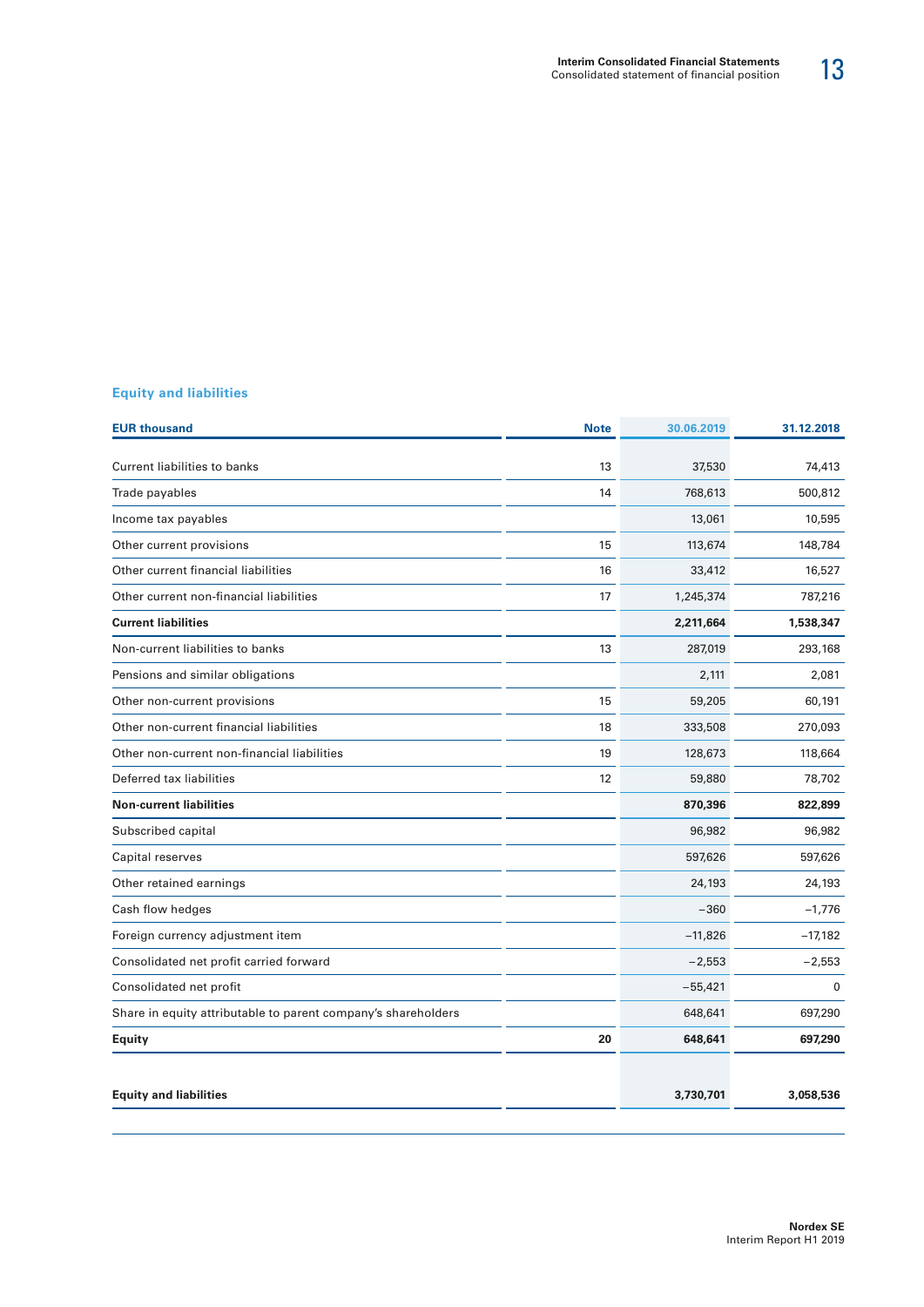# **CONSOLIDATED INCOME STATEMENT FOR THE PERIOD FROM 1 JANUARY TO 30 JUNE 2019**

**Consolidated income statement**

| <b>EUR thousand</b>                                                           | <b>Note</b> | $01.01.2019 -$<br>30.06.2019 | 01.01.2018-<br>30.06.2018 | $01.04.2019 -$<br>30.06.2019 | $01.04.2018 -$<br>30.06.2018 |
|-------------------------------------------------------------------------------|-------------|------------------------------|---------------------------|------------------------------|------------------------------|
| <b>Sales</b>                                                                  | 21          | 990,776                      | 957,138                   | 591,878                      | 469,259                      |
| Changes in inventories and<br>other own work capitalized                      | 22          | 612,819                      | 132,896                   | 428,158                      | 236,489                      |
| <b>Gross revenue</b>                                                          |             | 1,603,595                    | 1,090,034                 | 1,020,036                    | 705,748                      |
| Other operating income                                                        | 23          | 4,544                        | 4,375                     | 2,301                        | 2,863                        |
| Cost of materials                                                             | 24          | $-1,300,765$                 | $-782,882$                | $-859,659$                   | $-540,311$                   |
| Staff costs                                                                   | 25          | $-172,927$                   | $-159,879$                | $-87,894$                    | $-80,323$                    |
| Depreciation/amortization                                                     | 26          | $-67,322$                    | $-74,215$                 | $-33,682$                    | $-37,729$                    |
| Other operating expenses                                                      | 23          | $-117,343$                   | $-113,259$                | $-60,933$                    | $-69,621$                    |
| <b>Earnings before interest and taxes</b>                                     |             | $-50,218$                    | $-35,826$                 | $-19,831$                    | $-19,373$                    |
| Profit/loss from equity-accounting method                                     |             | 2,741                        | $-463$                    | 2,478                        | $-243$                       |
| Impairment of financial assets and<br>securities classified as current assets |             | $-69$                        | $-304$                    | $-35$                        | $-159$                       |
| Other interest and similar income                                             |             | 3,274                        | 2,786                     | 1,246                        | 1,713                        |
| Interest and similar expenses                                                 |             | $-30,325$                    | $-20,214$                 | $-14,706$                    | $-8,946$                     |
| <b>Financial result</b>                                                       | 27          | $-24,379$                    | $-18,195$                 | $-11,017$                    | $-7,635$                     |
| Net profit / loss from ordinary activities                                    |             | $-74,597$                    | $-54,021$                 | $-30,848$                    | $-27,008$                    |
| Income tax                                                                    | 28          | 19,176                       | 13,769                    | 10,426                       | 6,130                        |
| <b>Consolidated net profit</b>                                                |             | $-55,421$                    | $-40,252$                 | $-20,422$                    | $-20,878$                    |
| Of which attributable to                                                      |             |                              |                           |                              |                              |
| shareholders of the parent                                                    |             | $-55,421$                    | $-40,252$                 | $-20,422$                    | $-20,878$                    |
| Earnings per share (in EUR)                                                   |             |                              |                           |                              |                              |
| Basic <sup>1</sup>                                                            |             | $-0.57$                      | $-0.42$                   | $-0.21$                      | $-0.22$                      |
| Diluted <sup>2</sup>                                                          |             | $-0.57$                      | $-0.42$                   | $-0.21$                      | $-0.22$                      |

1 Based on a weighted average of 96.982 million shares (previous year: 96.982 million shares)

2 Based on a weighted average of 96.982 million shares (previous year: 96.982 million shares)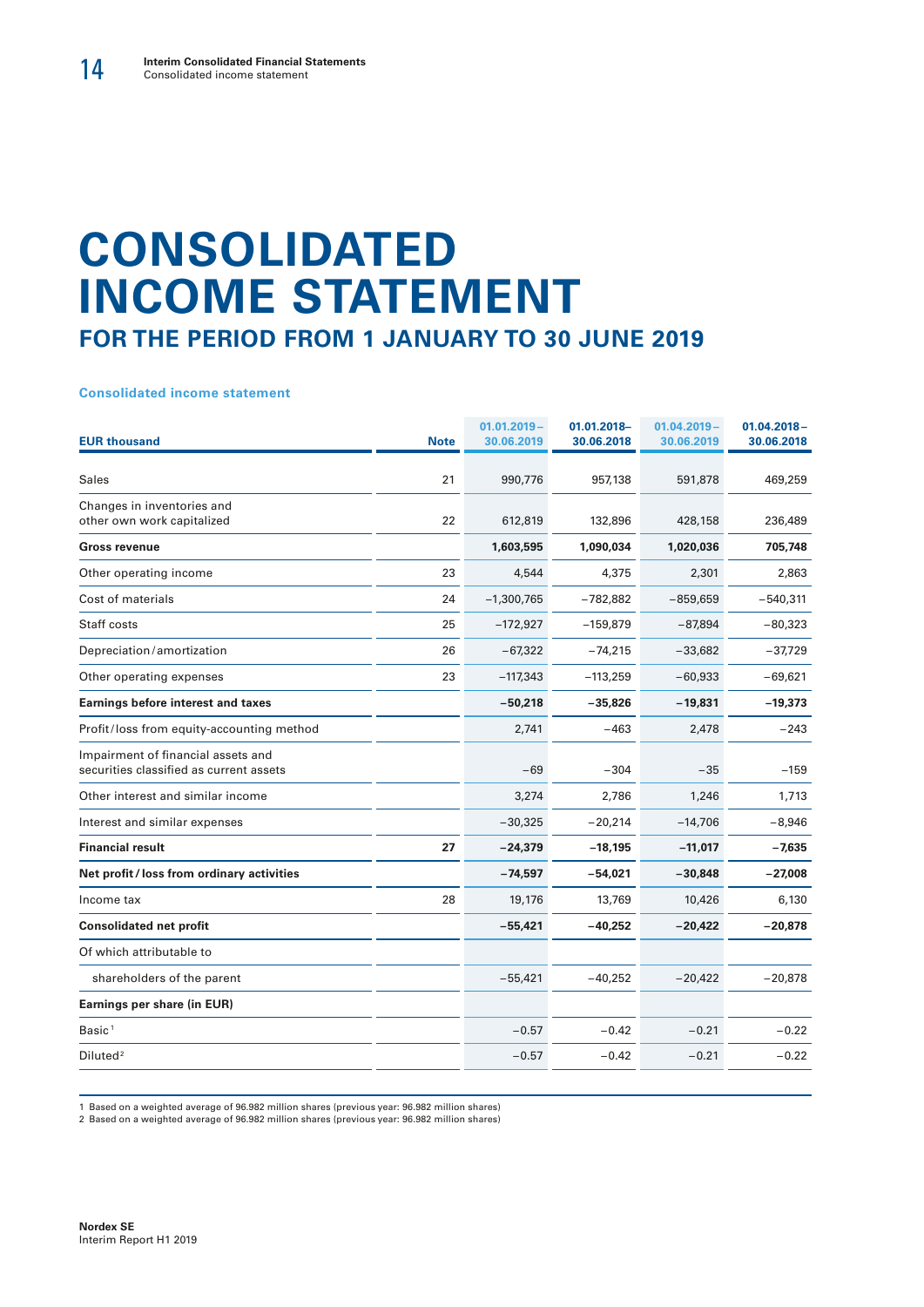# **CONSOLIDATED STATEMENT OF COMPREHENSIVE INCOME FOR THE PERIOD FROM 1 JANUARY TO 30 JUNE 2019**

#### **Consolidated statement of comprehensive income**

| <b>EUR thousand</b>                              | $01.01.2019 -$<br>30.06.2019 | $01.01.2018 -$<br>30.06.2018 | $01.04.2019 -$<br>30.06.2019 | $01.04.2018 -$<br>30.06.2018 |
|--------------------------------------------------|------------------------------|------------------------------|------------------------------|------------------------------|
| <b>Consolidated net profit</b>                   | $-55,421$                    | -40,252                      | $-20,422$                    | $-20,878$                    |
| Other comprehensive income                       |                              |                              |                              |                              |
| Items that may be reclassified to profit or loss |                              |                              |                              |                              |
| Foreign currency translation difference          | 5,356                        | $-6,171$                     | 2,382                        | $-3,305$                     |
| Cash flow hedges                                 | 2,083                        | $-6,253$                     | 4,919                        | $-9,915$                     |
| Deferred taxes                                   | $-667$                       | 2,001                        | $-1,184$                     | 3,173                        |
| <b>Consolidated comprehensive income</b>         | $-48,649$                    | $-50,675$                    | $-14,305$                    | $-30,925$                    |
| Of which attributable to                         |                              |                              |                              |                              |
| Shareholders of the parent                       | $-48,649$                    | $-50,675$                    | $-14,305$                    | $-30,925$                    |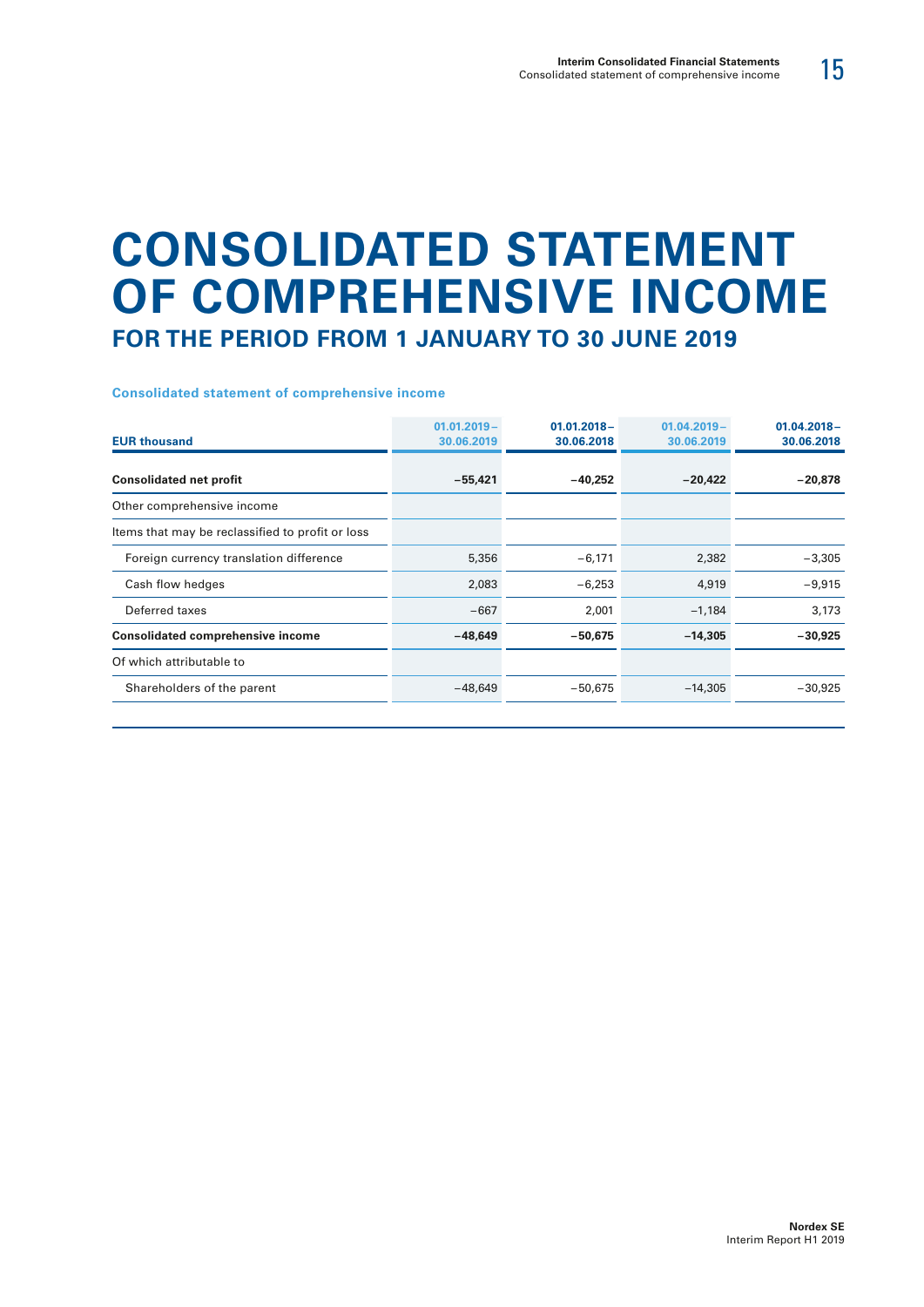# **CONSOLIDATED CASH FLOW STATEMENT FOR THE PERIOD FROM 1 JANUARY TO 30 JUNE 2019**

#### **Consolidated cash flow statement**

|           | <b>EUR thousand</b>                                                                           | $01.01.2019 -$<br>30.06.2019 | $01.01.2018 -$<br>30.06.2018 |
|-----------|-----------------------------------------------------------------------------------------------|------------------------------|------------------------------|
|           | <b>Operating activities</b>                                                                   |                              |                              |
|           | Consolidated net profit                                                                       | $-55,421$                    | $-40,252$                    |
| $\ddot{}$ | Depreciation/amortization of non-current assets                                               | 67,391                       | 74,519                       |
| =         | Consolidated net profit plus depreciation / amortization                                      | 11,970                       | 34,267                       |
|           | Increase in inventories                                                                       | $-621,998$                   | $-191,623$                   |
| $-1$      | Increase/decrease in trade receivables and future<br>receivables from construction contracts  | $-116,440$                   | 4,790                        |
| $\ddot{}$ | Increase in trade payables                                                                    | 267,801                      | 60,429                       |
| $\ddot{}$ | Increase/decrease in prepayments received                                                     | 493,748                      | 51,779                       |
| $=$       | Payments made from changes in working capital                                                 | 23,111                       | $-74,625$                    |
|           | Increase in other assets not attributed to<br>investing or financing activities               | $-66,468$                    | $-18,902$                    |
| $\ddot{}$ | Increase in pensions and similar obligations                                                  | 30                           | 23                           |
| $-/+$     | Increase/decrease in other provisions                                                         | $-36,096$                    | 501                          |
| $+/-$     | Increase/decrease in other liabilities not attributed<br>to investing or financing activities | 1.989                        | $-33,138$                    |
|           | $-/+$ Profit/Loss from the disposal of non-current assets                                     | $-807$                       | 892                          |
|           | Other interest and similar income                                                             | $-3,274$                     | $-2,786$                     |
| $\ddot{}$ | Interest received                                                                             | 2,703                        | 1,940                        |
| $+$       | Interest and similar expenses                                                                 | 30,325                       | 20,214                       |
|           | Interest paid                                                                                 | $-31,034$                    | $-15,592$                    |
|           | Income tax                                                                                    | $-19,176$                    | $-13,769$                    |
|           | Taxes paid                                                                                    | $-13,041$                    | $-1,815$                     |
| $-/+$     | Other non-cash expenses/income                                                                | $-868$                       | 10,027                       |
| Ξ         | Payments made/received from other operating activities                                        | $-135,717$                   | $-52,405$                    |
| $=$       | Cash flow from operating activities                                                           | $-100,636$                   | $-92,763$                    |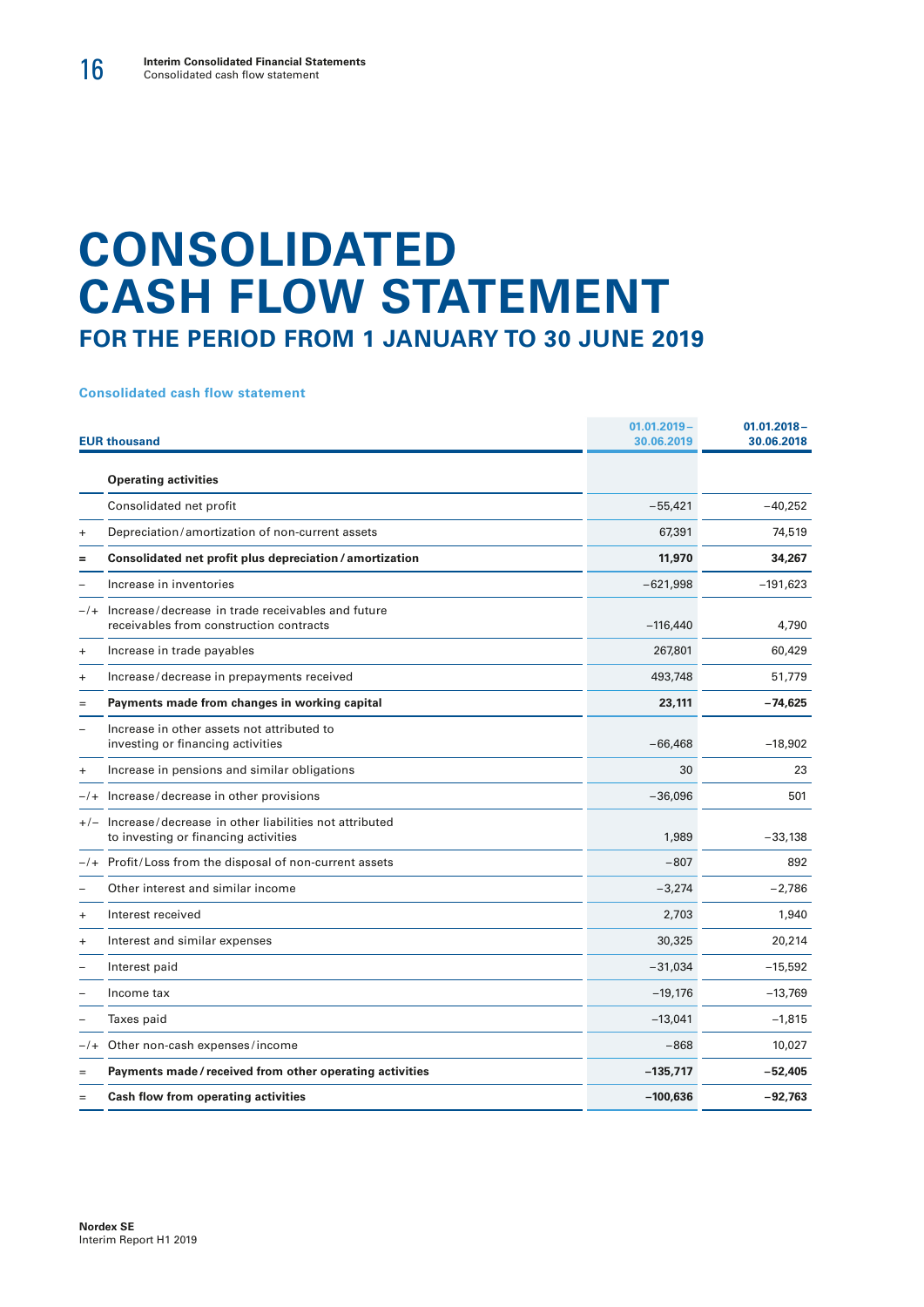| <b>Investing activities</b>                                                                                                                       |            |            |
|---------------------------------------------------------------------------------------------------------------------------------------------------|------------|------------|
| Payments received from the disposal of property,<br>plant and equipment/intangible assets                                                         | 4,418      | 31,673     |
| Payments made for investments in property,<br>plant and equipment/intangible assets                                                               | $-60,218$  | $-41,676$  |
| Payments received from the disposal of long-term financial assets                                                                                 | 842        | 1,138      |
| Payments made for investments in long-term financial assets                                                                                       | $-5,703$   | $-121$     |
| Cash flow from investing activities                                                                                                               | $-60,661$  | $-8,986$   |
| <b>Financing activities</b>                                                                                                                       |            |            |
| Bank loans received                                                                                                                               | 7,563      | 0          |
| Bank loans repaid                                                                                                                                 | $-49,750$  | $-292,704$ |
| Payments received from the issue of bonds                                                                                                         | $\Omega$   | 265,488    |
| Repayment of lease liabilities                                                                                                                    | $-8,441$   | 0          |
| Cash flow from financing activities                                                                                                               | $-50,628$  | $-27,216$  |
| Net change in cash and cash equivalents                                                                                                           | $-211.925$ | $-128,965$ |
| Cash and cash equivalents at the beginning of the period                                                                                          | 609,805    | 623,179    |
| Exchange rate-induced change in cash and cash equivalents                                                                                         | $-1.876$   | $-10.027$  |
| Cash and cash equivalents at the end of the period<br>(Cash and cash equivalents as shown in the consolidated<br>statement of financial position) | 396,004    | 484.187    |
|                                                                                                                                                   |            |            |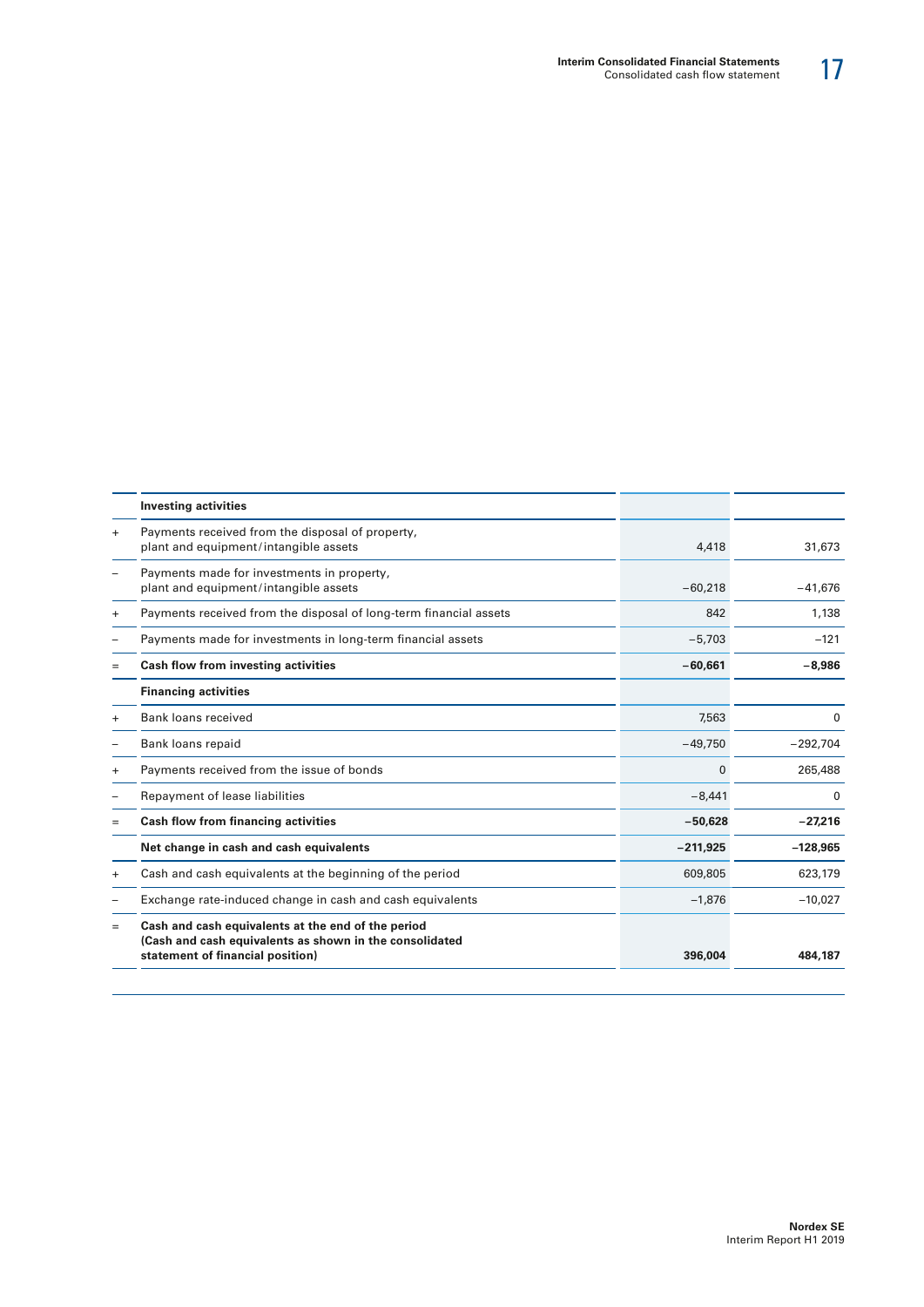# **CONSOLIDATED STATEMENT OF CHANGES IN EQUITY FOR THE PERIOD FROM 1 JANUARY TO 30 JUNE 2019**

**Consolidated statement of changes in equity 01.01. – 30.06.2019**

| <b>EUR thousand</b>                              | <b>Subscribed</b><br>capital | <b>Capital</b><br>reserves | <b>Other</b><br>retained<br>earnings |  |
|--------------------------------------------------|------------------------------|----------------------------|--------------------------------------|--|
| 01.01.2019                                       | 96,982                       | 597,626                    | 24,193                               |  |
| Consolidated comprehensive income                |                              |                            | $\Omega$                             |  |
| Consolidated net loss                            |                              |                            |                                      |  |
| Other comprehensive income                       |                              |                            |                                      |  |
| Items that may be reclassified to profit or loss |                              |                            |                                      |  |
| Foreign currency translation difference          |                              |                            | 0                                    |  |
| Cash flow hedges                                 |                              |                            | $\Omega$                             |  |
| Deferred taxes                                   |                              | $\Omega$                   | $\Omega$                             |  |
| 30.06.2019                                       | 96,982                       | 597,626                    | 24,193                               |  |
|                                                  |                              |                            |                                      |  |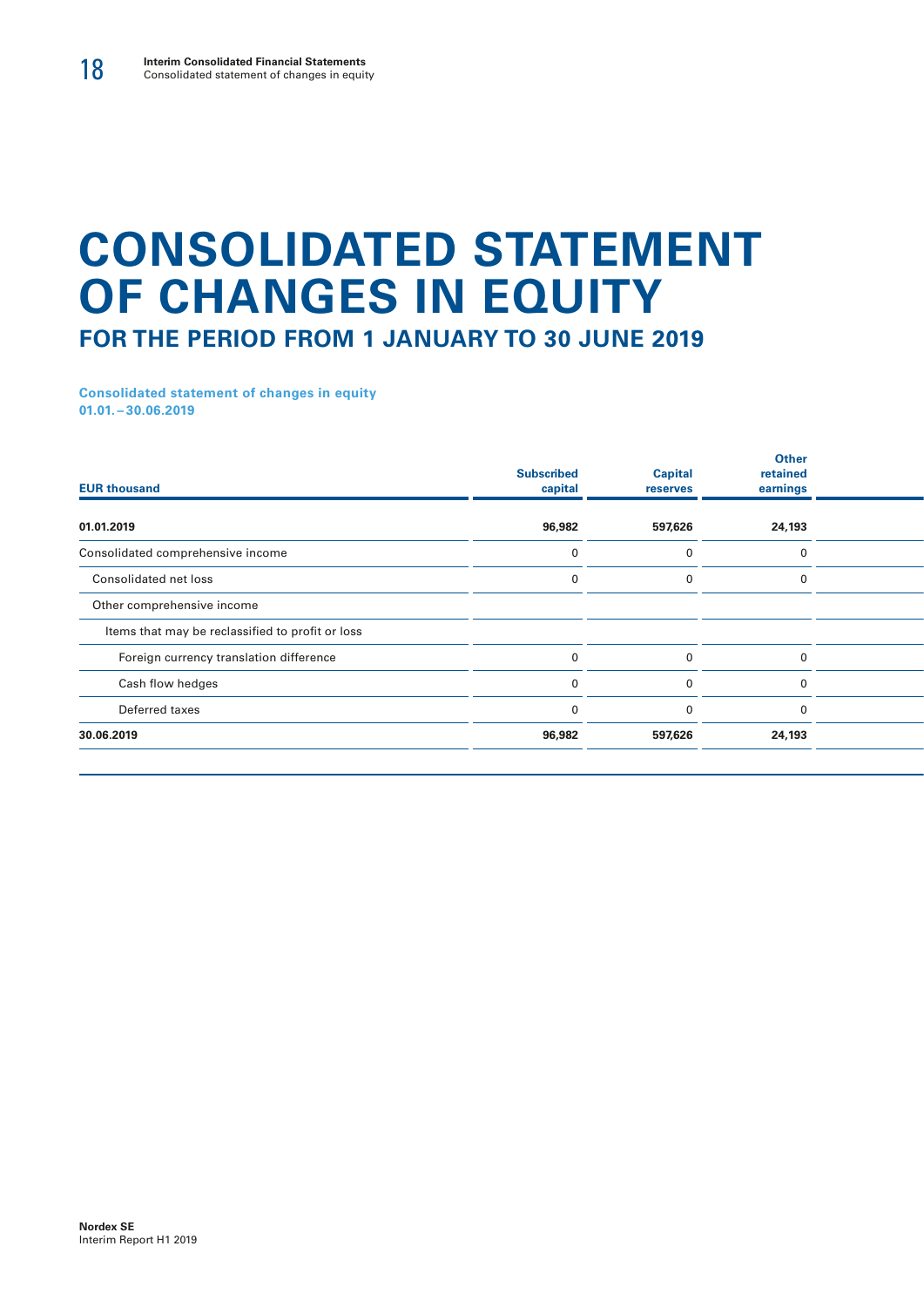| <b>Total</b> | Share in equity<br>attributable to<br>shareholders<br>of the parent | <b>Consolidated</b><br>net profit | <b>Consolidated</b><br>net profit<br>carried forward | Foreign<br>currency<br>adjustment<br>item | <b>Cash flow</b><br>hedges |
|--------------|---------------------------------------------------------------------|-----------------------------------|------------------------------------------------------|-------------------------------------------|----------------------------|
| 697,290      | 697,290                                                             | $\bf{0}$                          | $-2,553$                                             | $-17,182$                                 | $-1,776$                   |
| $-48,649$    | $-48,649$                                                           | $-55,421$                         | $\mathbf 0$                                          | 5,356                                     | 1,416                      |
| $-55,421$    | $-55,421$                                                           | $-55,421$                         | $\Omega$                                             | $\mathbf{0}$                              | 0                          |
|              |                                                                     |                                   |                                                      |                                           |                            |
|              |                                                                     |                                   |                                                      |                                           |                            |
| 5,356        | 5,356                                                               | $\overline{0}$                    | $\overline{0}$                                       | 5,356                                     | $\mathbf 0$                |
| 2,083        | 2,083                                                               | $\overline{0}$                    | $\Omega$                                             |                                           | 2,083                      |
| $-667$       | $-667$                                                              | $\overline{0}$                    | $\Omega$                                             | $\Omega$                                  | $-667$                     |
| 648,641      | 648,641                                                             | $-55,421$                         | $-2,553$                                             | $-11,826$                                 | $-360$                     |
|              |                                                                     |                                   |                                                      |                                           |                            |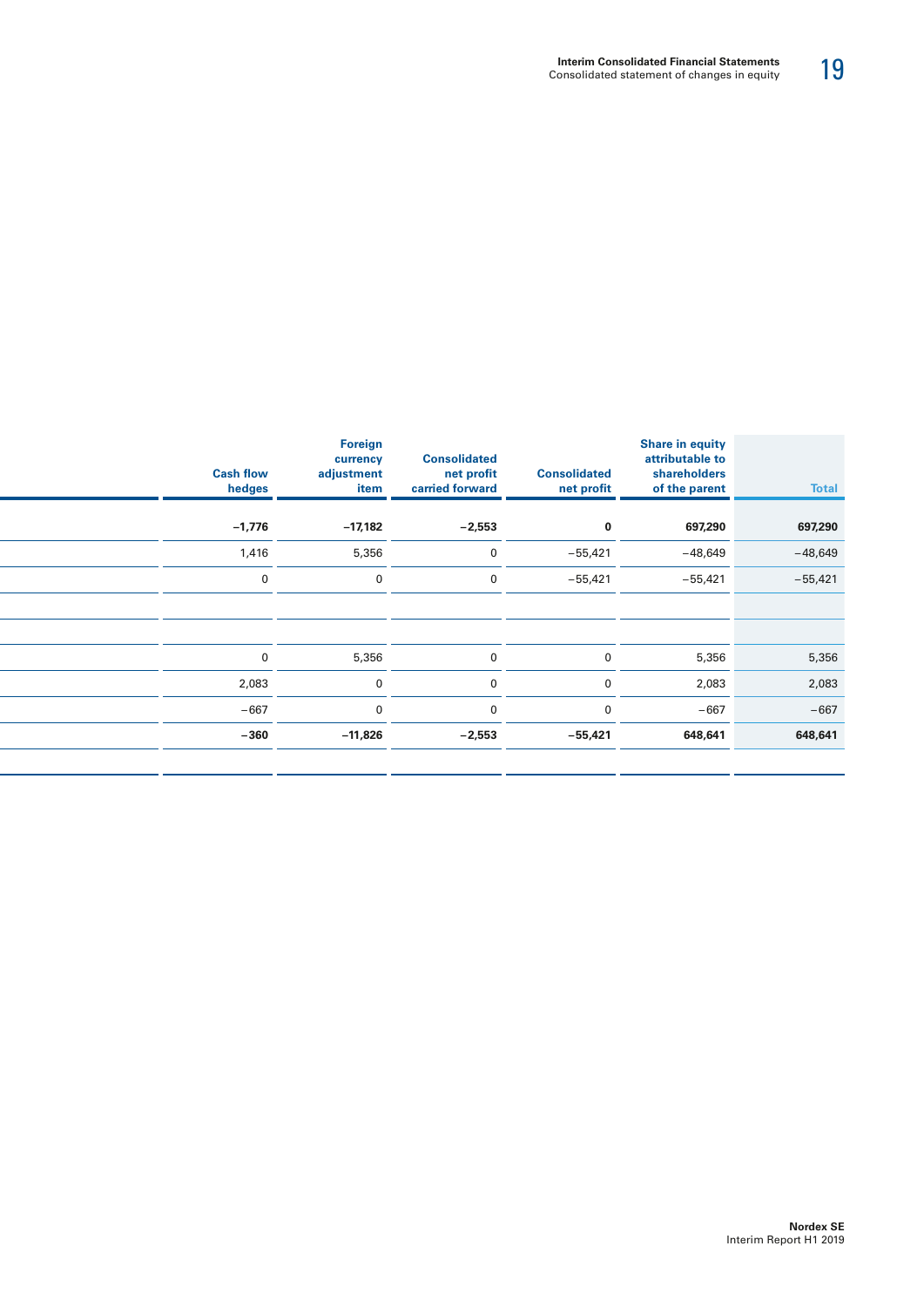# **CONSOLIDATED STATEMENT OF CHANGES IN EQUITY FOR THE PERIOD FROM 1 JANUARY TO 30 JUNE 2018**

**Consolidated statement of changes in equity 01.01. – 30.06.2018**

| <b>Subscribed</b><br>capital | <b>Capital</b><br>reserves | Other<br>retained<br>earnings |  |
|------------------------------|----------------------------|-------------------------------|--|
| 96,982                       | 597,626                    | 37,501                        |  |
|                              |                            | $\mathbf{0}$                  |  |
| 96,982                       | 597,626                    | 37,501                        |  |
|                              |                            | $\Omega$                      |  |
|                              |                            | $\Omega$                      |  |
|                              |                            |                               |  |
|                              |                            |                               |  |
|                              |                            | $\Omega$                      |  |
|                              |                            |                               |  |
|                              |                            | $\Omega$                      |  |
| 96,982                       | 597,626                    | 37,501                        |  |
|                              |                            |                               |  |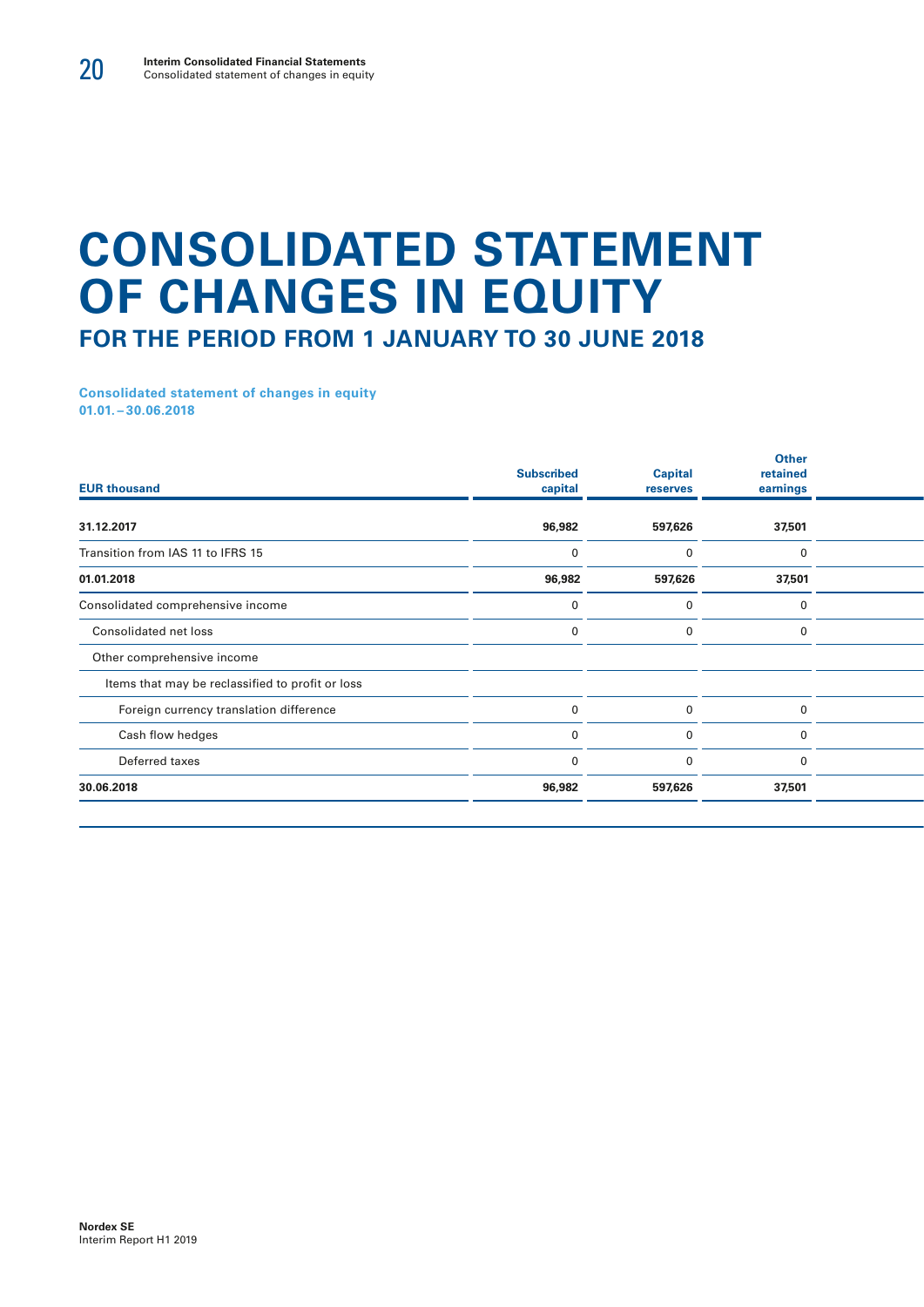| <b>Total</b> | Share in equity<br>attributable to<br>shareholders<br>of the parent | <b>Consolidated</b><br>net profit | <b>Consolidated</b><br>net profit<br>carried forward | Foreign<br>currency<br>adjustment<br>item | <b>Cash flow</b><br>hedges |
|--------------|---------------------------------------------------------------------|-----------------------------------|------------------------------------------------------|-------------------------------------------|----------------------------|
| 918,990      | 918,990                                                             | $\mathbf{0}$                      | 196,372                                              | $-10,482$                                 | 991                        |
|              |                                                                     |                                   |                                                      |                                           |                            |
| $-122,363$   | $-122,363$                                                          | $\overline{0}$                    | $-122,353$                                           | $-10$                                     | $\mathbf{0}$               |
| 796,627      | 796,627                                                             | $\mathbf 0$                       | 74,019                                               | $-10,492$                                 | 991                        |
| $-50,675$    | $-50,675$                                                           | $-40,252$                         | $\mathbf 0$                                          | $-6,171$                                  | $-4,252$                   |
| $-40,252$    | $-40,252$                                                           | $-40,252$                         | $\mathbf 0$                                          | $\mathbf 0$                               | $\overline{0}$             |
|              |                                                                     |                                   |                                                      |                                           |                            |
|              |                                                                     |                                   |                                                      |                                           |                            |
| $-6,171$     | $-6,171$                                                            | $\overline{0}$                    | $\mathbf 0$                                          | $-6,171$                                  | $\overline{0}$             |
| $-6,253$     | $-6,253$                                                            | $\mathbf{0}$                      | $\mathbf{0}$                                         | $\mathbf 0$                               | $-6,253$                   |
| 2,001        | 2,001                                                               | $\overline{0}$                    | $\overline{0}$                                       | $\mathbf{0}$                              | 2,001                      |
| 745,952      | 745,952                                                             | $-40,252$                         | 74,019                                               | $-16,663$                                 | $-3,261$                   |
|              |                                                                     |                                   |                                                      |                                           |                            |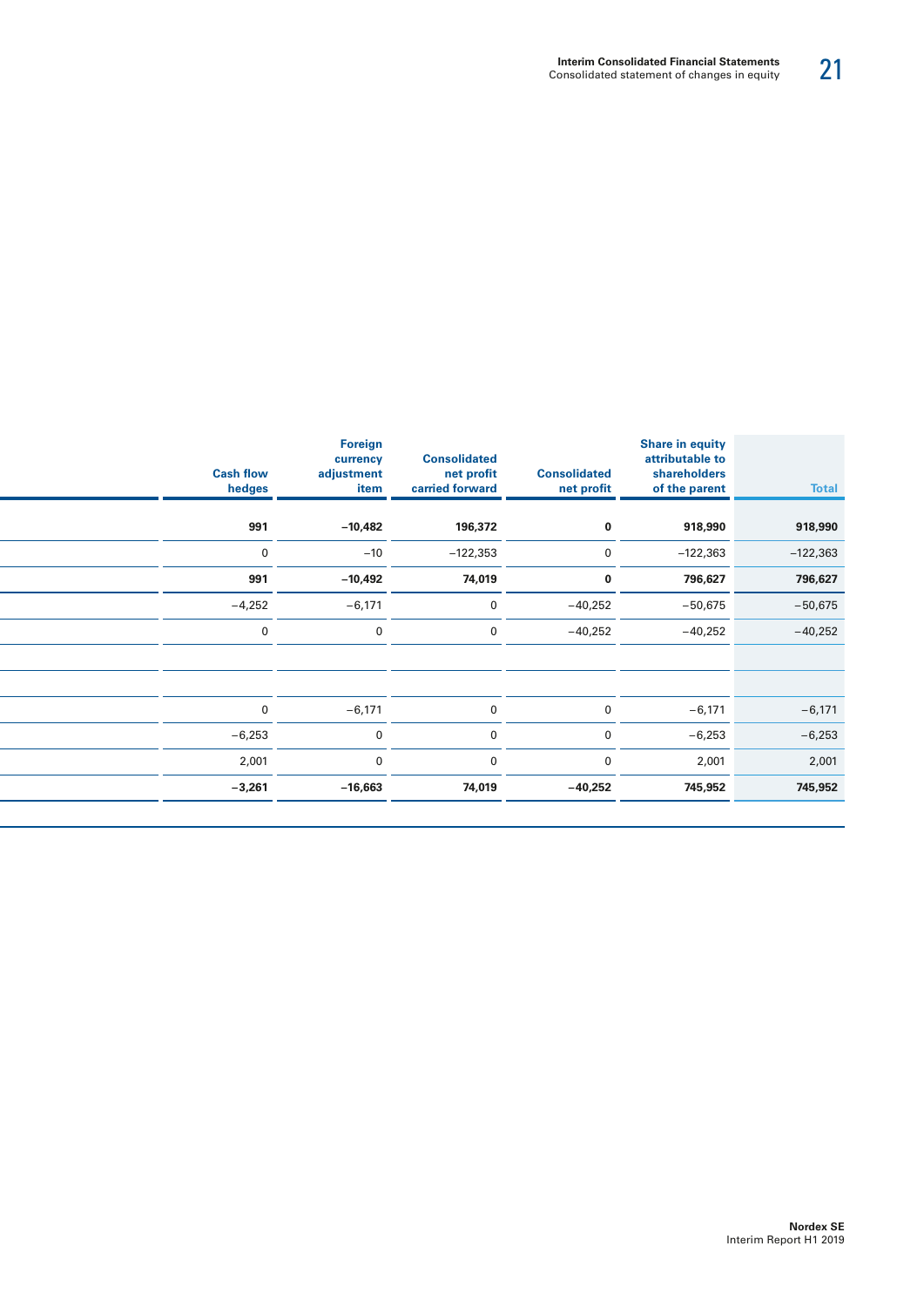# **NOTES TO THE CONSOLIDATED FINANCIAL STATEMENTS FOR THE INTERIM PERIOD**

**FROM 1 JANUARY TO 30 JUNE 2019**

# **ACCOUNTING POLICIES**

#### **BASIS OF PREPARATION**

These unaudited and unreviewed condensed interim consolidated financial statements of Nordex SE and its subsidiaries for the first six months of 2019 were prepared in accordance with the International Financial Reporting Standards (IFRSs) issued by the International Accounting Standards Board (IASB) as applicable in the European Union. All IFRSs and interpretations applicable as of 30 June 2019 have been observed, in particular IAS 34 Interim Financial Reporting.

These interim consolidated financial statements should be read in conjunction with the consolidated financial statements for the 2018 financial year. The accounting policies contained in the consolidated financial statements as of 31 December 2018 also apply to the interim consolidated financial statements as of 30 June 2019, unless explicit reference is made to changes. For more information on the applied accounting policies, see the

consolidated notes for the financial year from 1 January to 31 December 2018. The consolidated financial statements for the financial year from 1 January to 31 December 2018 are available on the Internet at www.nordex-online.com under Investor Relations.

The business results for the first six months of 2019 are not necessarily indicative of the results expected for the year as a whole. Expenses incurred irregularly during the financial year have only been recognized or accrued in the interim consolidated financial statements to the extent that such recognition or accrual would also be appropriate at the end of the financial year.

#### **EFFECTS OF NEW FINANCIAL REPORTING STANDARDSS**

Since 1 January 2019, Nordex has applied IFRS 9 Financial Instruments also for hedge accounting and IFRS 16 Leases.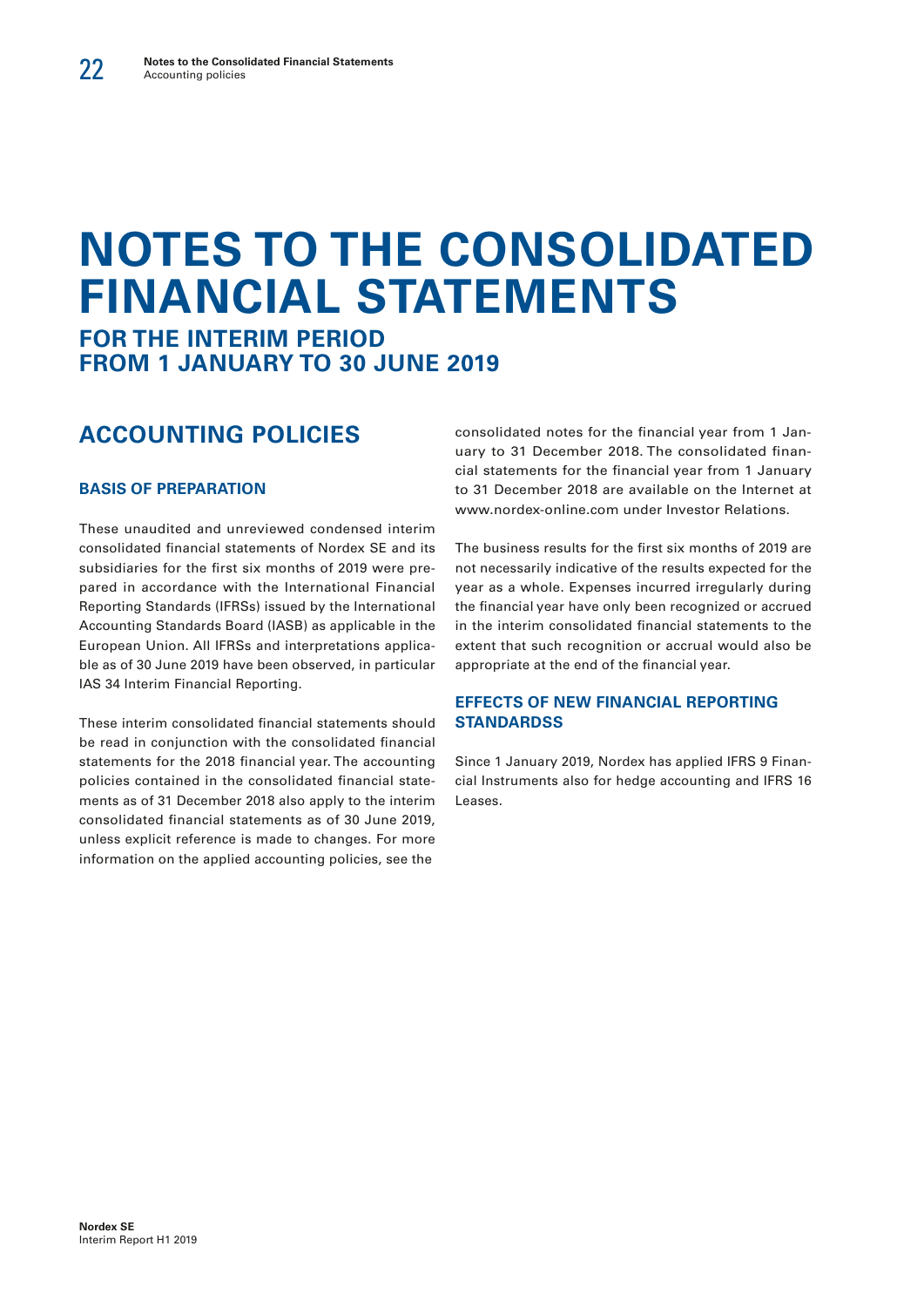The transition from IAS 17 to IFRS 16 has the following effects:

#### **Transition from IAS 17 to IFRS 16**

| <b>EUR thousand</b>                     | 30.06.2019<br><b>IFRS 16</b> | <b>Transition</b><br>from IAS 17<br>to IFRS 16 | 30.06.2019<br><b>IAS 17</b> | 01.01.2019<br><b>IFRS 16</b> | 31.12.2018<br><b>IAS 17</b> |
|-----------------------------------------|------------------------------|------------------------------------------------|-----------------------------|------------------------------|-----------------------------|
| Property, plant and equipment           | 355,742                      | $-75.300$                                      | 280,442                     | 343,570                      | 266,111                     |
| Other current financial liabilities     | 33,412                       | $-12.874$                                      | 20,538                      | 30,297                       | 16,527                      |
| Other non-current financial liabilities | 333,508                      | $-62.034$                                      | 271,474                     | 333,782                      | 270,093                     |
| <b>Equity</b>                           | 648,641                      | $-392$                                         | 648,249                     | 697,290                      | 697,290                     |

#### **Transition from IAS 17 to IFRS 16**

| <b>EUR thousand</b>                         | 30.06.2019<br><b>IFRS 16</b> | <b>Transition</b><br>from IAS 17<br>to IFRS 16 | 30.06.2019<br><b>IAS 17</b> | 30.06.2018<br><b>IAS 17</b> |
|---------------------------------------------|------------------------------|------------------------------------------------|-----------------------------|-----------------------------|
| Depreciation/amortization/impairment losses | $-67.322$                    | 7,935                                          | $-59.387$                   | $-74.215$                   |
| Other operating expenses                    | $-117.343$                   | $-9.359$                                       | $-126.702$                  | $-113,259$                  |
| Interest and similar expenses               | $-30.325$                    | 1,032                                          | $-29.293$                   | $-20.214$                   |
| <b>Consolidated net loss</b>                | $-55.421$                    | $-392$                                         | $-55.813$                   | $-40.252$                   |

For the effects, please also see the disclosures in the consolidated notes for the financial year from 1 January to 31 December 2018.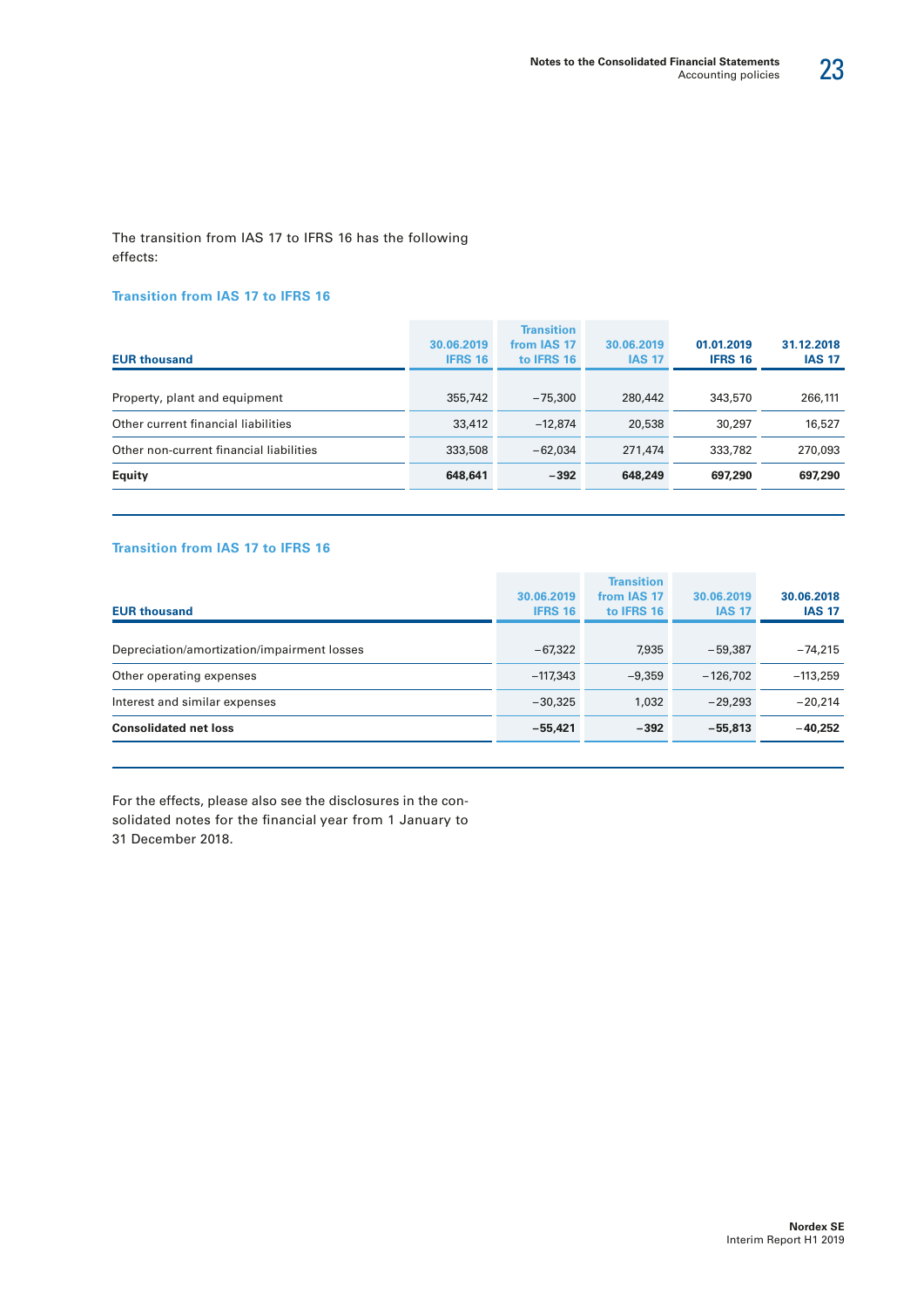#### **FOREIGN CURRENCY TRANSLATION**

The following table sets out the exchange rates against the euro of the Group's most important foreign currencies:

#### **The most important exchange rates for the Group**

| <b>Exchange rates</b><br>EUR 1.00 equals | <b>Average exchange rates</b><br>for the interim period |                      |            | <b>Closing rates</b><br>as of 30.06./31.12. |
|------------------------------------------|---------------------------------------------------------|----------------------|------------|---------------------------------------------|
|                                          | $01.01 - 30.06.2019$                                    | $01.01 - 30.06.2018$ | 30.06.2019 | 31.12.2018                                  |
| <b>ARS</b>                               | 46.7524                                                 | 25.7095              | 48.6095    | 43.2077                                     |
| <b>AUD</b>                               | 1.5976                                                  | 1.5678               | 1.6230     | 1.6230                                      |
| <b>BRL</b>                               | 4.3477                                                  | 4.1237               | 4.3481     | 4.4501                                      |
| <b>CLP</b>                               | 766.3716                                                | 738.5143             | 773.9339   | 795.7349                                    |
| GBP                                      | 0.8719                                                  | 0.8800               | 0.8972     | 0.8968                                      |
| <b>HRK</b>                               | 7.4216                                                  | 7.4205               | 7.3987     | 7.4100                                      |
| <b>INR</b>                               | 79.0467                                                 | 79.1774              | 78.4997    | 79.8002                                     |
| <b>MXN</b>                               | 21.8399                                                 | 22.9428              | 21.8796    | 22.5300                                     |
| <b>PLN</b>                               | 4.2886                                                  | 4.2234               | 4.2490     | 4.2990                                      |
| <b>SEK</b>                               | 10.4843                                                 | 10.1633              | 10.5450    | 10.2425                                     |
| <b>TRY</b>                               | 6.3043                                                  | 4.8785               | 6.5751     | 6.0724                                      |
| <b>USD</b>                               | 1.1316                                                  | 1.2085               | 1.1376     | 1.1457                                      |
| ZAR                                      | 16.0419                                                 | 14.7805              | 16.1394    | 16.4663                                     |

# **FINANCIAL RISK MANAGEMENT**

#### **DEBT INSTRUMENTS**

#### **Promissory note**

On 6 April 2016, Nordex SE placed a promissory note with a volume of EUR 550,000 thousand for which Nordex Energy GmbH is jointly and severally liable with national and international investors. The promissory note has terms of three, five, seven and ten years, each subject to fixed or variable interest. Depending on the tranche, the interest rate is between 1.5% and 3.0%. Utilization as at 30 June

2019 under the loan agreement including accrued interest amounted to EUR 241,181 thousand (31 December 2018: EUR 285,953 thousand).

#### **Research and development loan**

In addition, Nordex has been granted a long-term research and development facility of up to EUR 100,000 thousand by the European Investment Bank. Nordex intends to use this loan to finance the development of increasingly more efficient technical solutions to additionally extend its competitive lead. The loan has a term of eight years from the date on which it is drawn and is repaid in installments. The borrower is Nordex Energy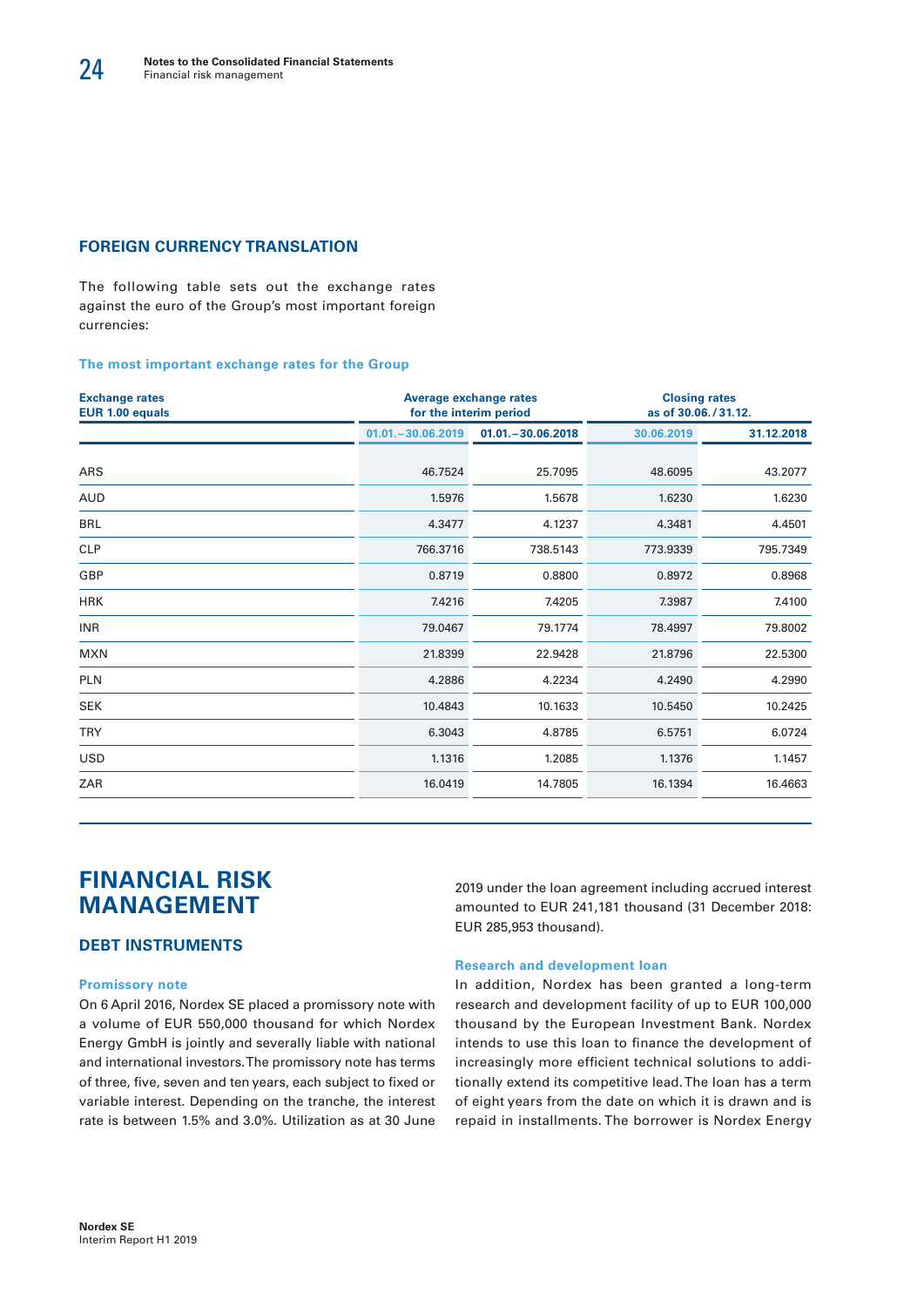![](_page_26_Picture_1.jpeg)

GmbH, with the main Nordex Group companies holding joint and several liability. Utilization as at 30 June 2019 under the loan agreement including accrued interest amounted to EUR 59,806 thousand (31 December 2018: EUR 66,099 thousand).

#### **Syndicated multi-currency guarantee facility**

Nordex SE also has a syndicated multi-currency guarantee facility with a volume of EUR 1,210,000 thousand in which the main Nordex Group companies hold joint and several liability. The facility was renewed on 15 December 2015 for another five years until 15 December 2020 and was increased by EUR 260,000 thousand on 1 April 2016. As at 30 June 2019, EUR 943,557 thousand (31 December 2018: EUR 767,857 thousand) of the multi-currency guarantee facility had been drawn down in the form of guarantees. Ancillary credit facilities have also been set up under the multi-currency guarantee facility for Nordex Energy Brasil – Comercio e Industria de Equipamentos Ltda. and Nordex India Private Limited. As of 30 June 2019, the cash drawdowns plus accrued interest on these facilities amounted to EUR 23,562 thousand (31 December 2018: EUR 15,529 thousand).

#### **Bond**

On 2 February 2018, the Nordex Group successfully placed a "green" bond in the amount of EUR 275,000 thousand with a coupon of 6.50%. This bond was admitted to trading on the International Stock Exchange. The issuer of the unsecured, five-year bond is Nordex SE, with the main Nordex Group companies holding joint and several liability. As at 30 June 2019, the liability recognized including accrued interest and costs amounted to EUR 275,581 thousand (31 December 2018: EUR 274,680 thousand).

All financings are equal in rank and unsecured.

The loan by the European Investment Bank and the syndicated multi-currency guarantee facility are further subject to uniform and agreed financial covenants such as equity ratio, leverage and interest coverage, compliance with which is confirmed in quarterly reports to the banks. As in the previous year, the financial covenants were met in the first six months of 2019.

The banks may only terminate the existing facilities for good cause, which includes breach of the financial covenants.

### **CAPITAL RISK MANAGEMENT**

The main aims of capital risk management are to ensure sustained growth in enterprise value and to safeguard the Group's liquidity and credit rating. Equity stood at EUR 648,641 thousand as at 30 June 2019 (31 December 2018: EUR 697,290 thousand). The Group monitors its capital by means of the working capital employed. Working capital is defined as the sum total of trade receivables, contract assets from projects and inventories less trade payables and prepayments received:

#### **Working capital ratio**

| <b>EUR thousand</b>           | 30.06.2019   | 31.12.2018 |
|-------------------------------|--------------|------------|
|                               |              |            |
| Trade receivables             | 180,430      | 163,079    |
| Contract assets from projects | 189,447      | 90,358     |
| Inventories                   | 1,385,230    | 763,233    |
| Trade payables                | -768,613     | -500,812   |
| Prepayments received          | $-1,103,912$ | $-610,165$ |
|                               | $-117,418$   | -94,307    |
| Sales <sup>1</sup>            | 2,492,763    | 2,459,124  |
| Working capital ratio         | $-4.7%$      | $-3.8%$    |

**<sup>1</sup>** 30 June 2019: sales for the last twelve months, 31 December 2018: actual sales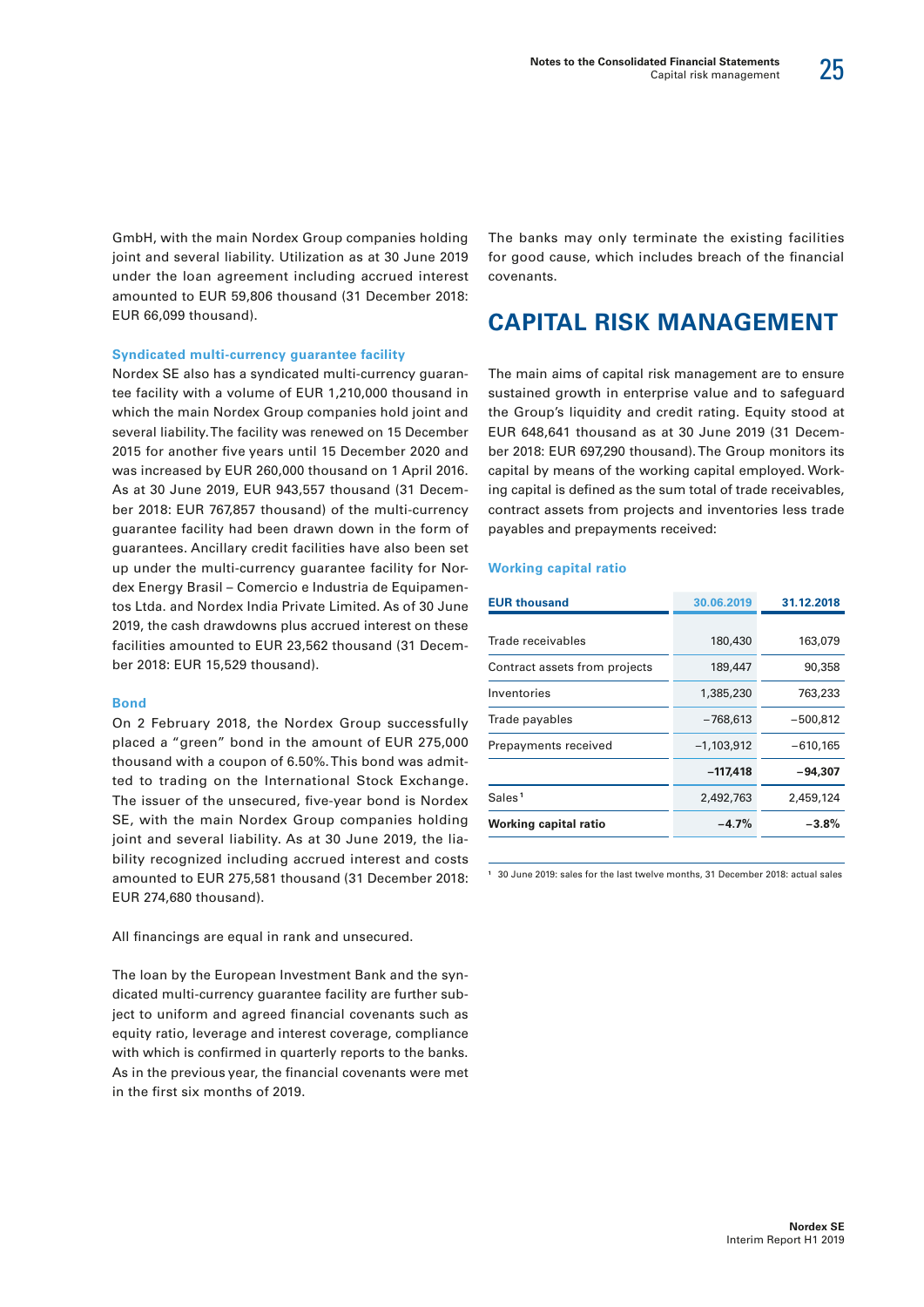### **GROUP SEGMENT REPORTING**

In line with business activities, the reportable segments are the Projects and Service segments. Segment reporting follows the internal reports submitted to the chief operating decision maker, the Management Board of Nordex SE, on the basis of the accounting principles applied to the consolidated financial statements.

#### **Group segment reporting**

|                                                          | <b>Projects</b> |            | <b>Service</b> |           |  |
|----------------------------------------------------------|-----------------|------------|----------------|-----------|--|
| <b>EUR thousand</b>                                      | H1 2019         | H1 2018    | H1 2019        | H1 2018   |  |
| Sales                                                    | 810,657         | 797,109    | 181,645        | 161,759   |  |
| Changes in inventories and<br>other own work capitalized | 615,357         | 133,163    | $-281$         | $-165$    |  |
| Cost of materials                                        | $-1,213,461$    | $-696,952$ | $-78,975$      | $-61,848$ |  |
| Other income and expenses                                | $-188,735$      | $-178,437$ | $-70,874$      | $-71,443$ |  |
| Earnings before interest and taxes                       | 23,818          | 54,882     | 31,515         | 28,304    |  |
| Other interest and similar income                        |                 |            |                |           |  |
| Interest and similar expenses                            |                 |            |                |           |  |
| Other financial result                                   |                 |            |                |           |  |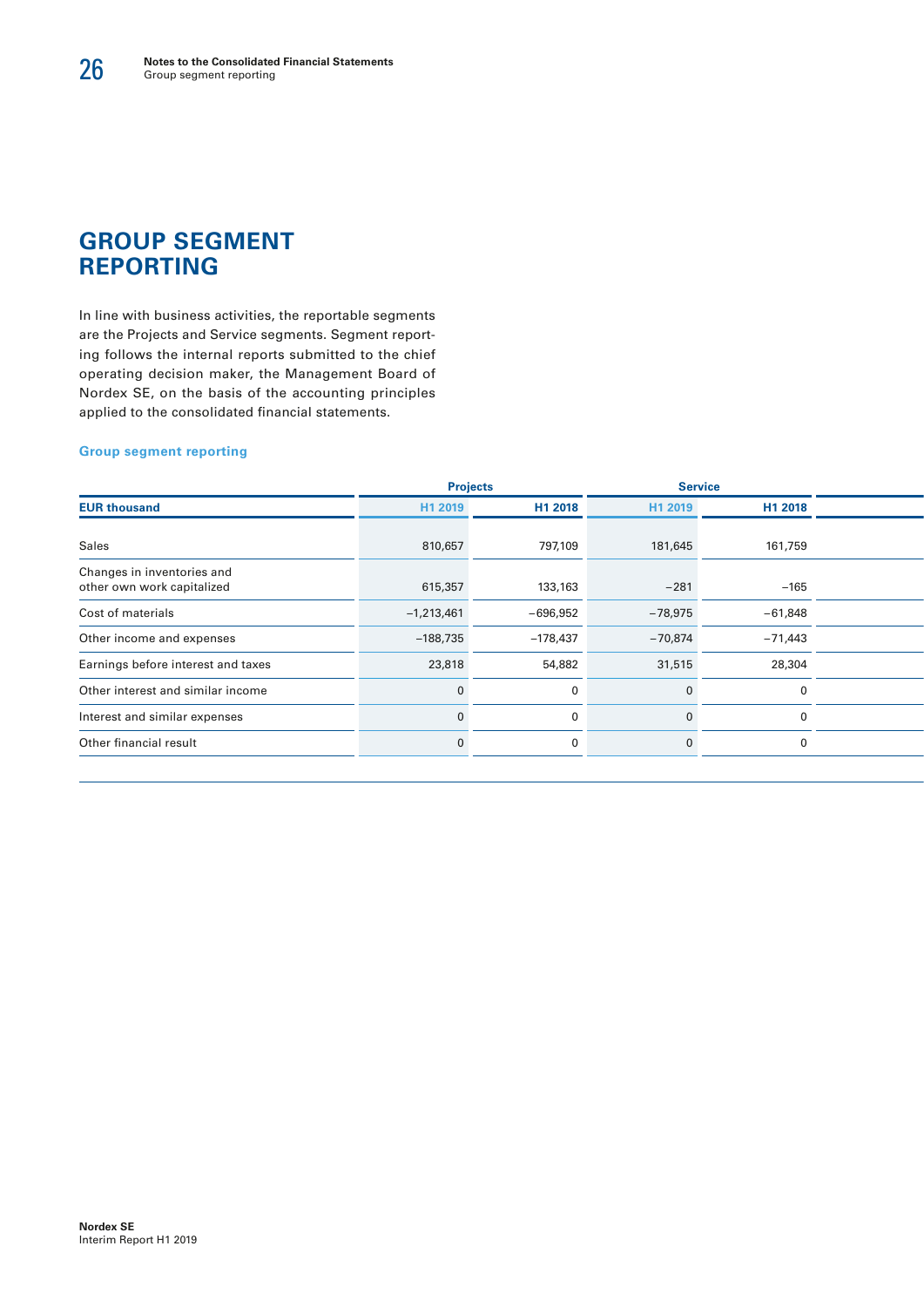27

| H1 2018<br>H1 2019         | H1 2018      | H1 2019  |            |            |
|----------------------------|--------------|----------|------------|------------|
|                            |              |          | H1 2018    | H1 2019    |
| 957,138<br>990,776         | $-2,009$     | $-1,773$ | 279        | 247        |
| 132,896<br>612,819         | $\mathbf 0$  |          | $-102$     | $-2,257$   |
| $-1,300,765$<br>$-782,882$ | 2,009        | 1,773    | $-26,091$  | $-10,102$  |
| $-342,978$<br>$-353,048$   | $\mathbf 0$  |          | $-93,098$  | $-93,439$  |
| $-35,826$<br>$-50,218$     | $\mathbf{0}$ |          | $-119,012$ | $-105,551$ |
| 3,274<br>2,786             | $\mathbf 0$  |          | 2,786      | 3,274      |
| $-20,214$<br>$-30,325$     | $\mathbf 0$  |          | $-20,214$  | $-30,325$  |
| $-767$<br>2,672            | $\mathbf 0$  |          | $-767$     | 2,672      |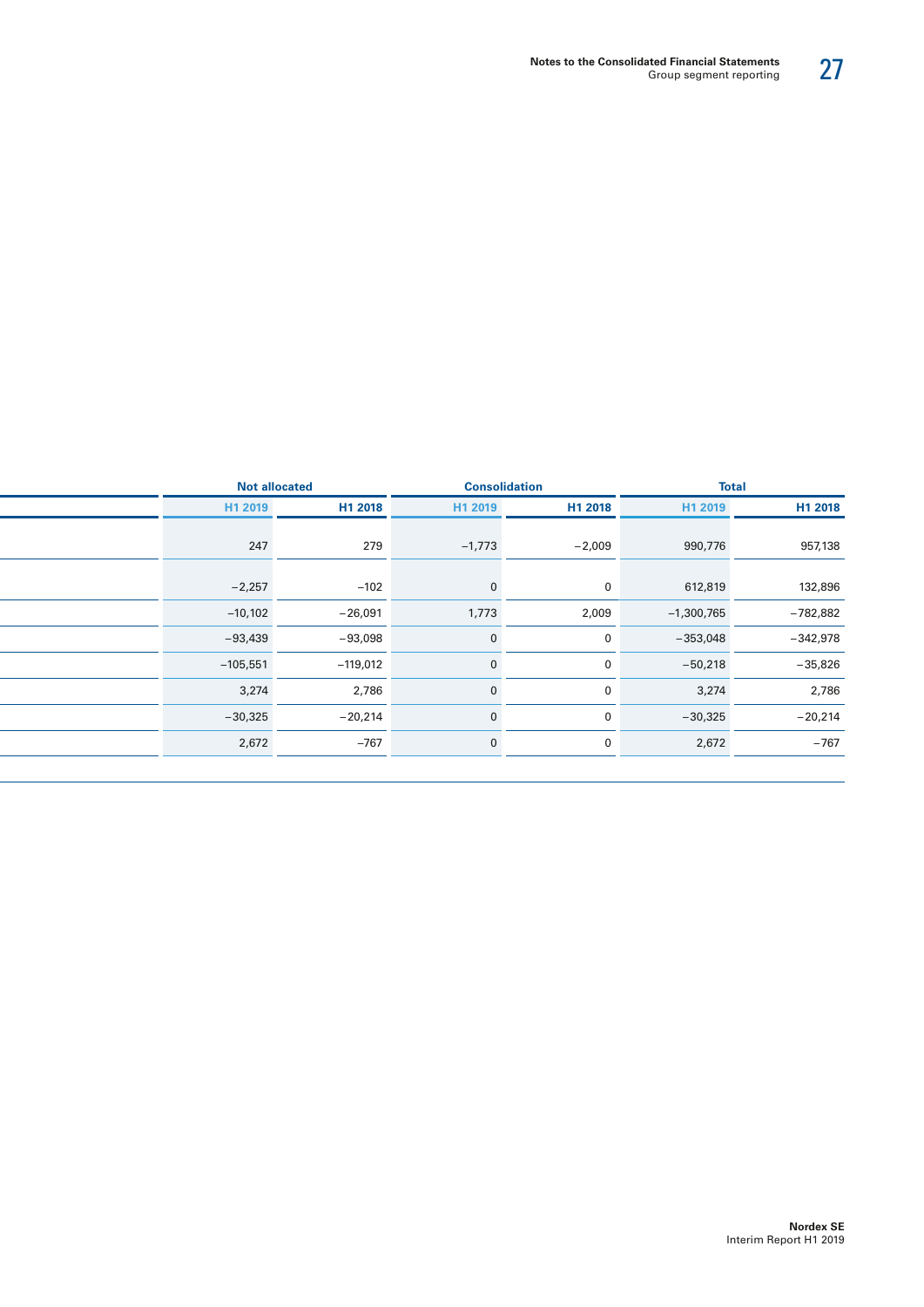Non-current assets and sales break down by region as follows:

#### **Non-current assets and sales by region**

|                     | Non-current assets <sup>1</sup> |            | <b>Sales</b>          |                     |  |
|---------------------|---------------------------------|------------|-----------------------|---------------------|--|
| <b>EUR thousand</b> | 30.06.2019                      | 31.12.2018 | $01.01 - 30.06, 2019$ | $01.01 - 30.062018$ |  |
| Europe              | 502,258                         | 440,203    | 448,989               | 670,684             |  |
| Rest of world       | 27,345                          | 23,197     | 21,267                | 35,820              |  |
| Latin America       | 25,833                          | 19,647     | 288,524               | 69,222              |  |
| North America       | 15,178                          | 14,217     | 231,996               | 181,412             |  |
|                     | 570,614                         | 497,264    | 990,776               | 957,138             |  |

**1** Non-current assets include property, plant and equipment, capitalized development expenses and other intangible assets.

Non-current assets include lease assets in accordance with IFRS 16, which has been effective since 1 January 2019. For more information on the transition from IAS 17 to IFRS 16, see the disclosures in the section on the effects of new financial reporting standards.

Non-current assets in accordance with IAS 17 break down as follows:

#### **Non-current assets in accordance with IAS 17**

| <b>EUR thousand</b>  | 30.06.2019 |
|----------------------|------------|
|                      |            |
| Europe               | 438,755    |
| Rest of world        | 23,825     |
| Latin America        | 19,272     |
| <b>North America</b> | 13,462     |
|                      | 495,314    |
|                      |            |

Further information can be found in the Group management report.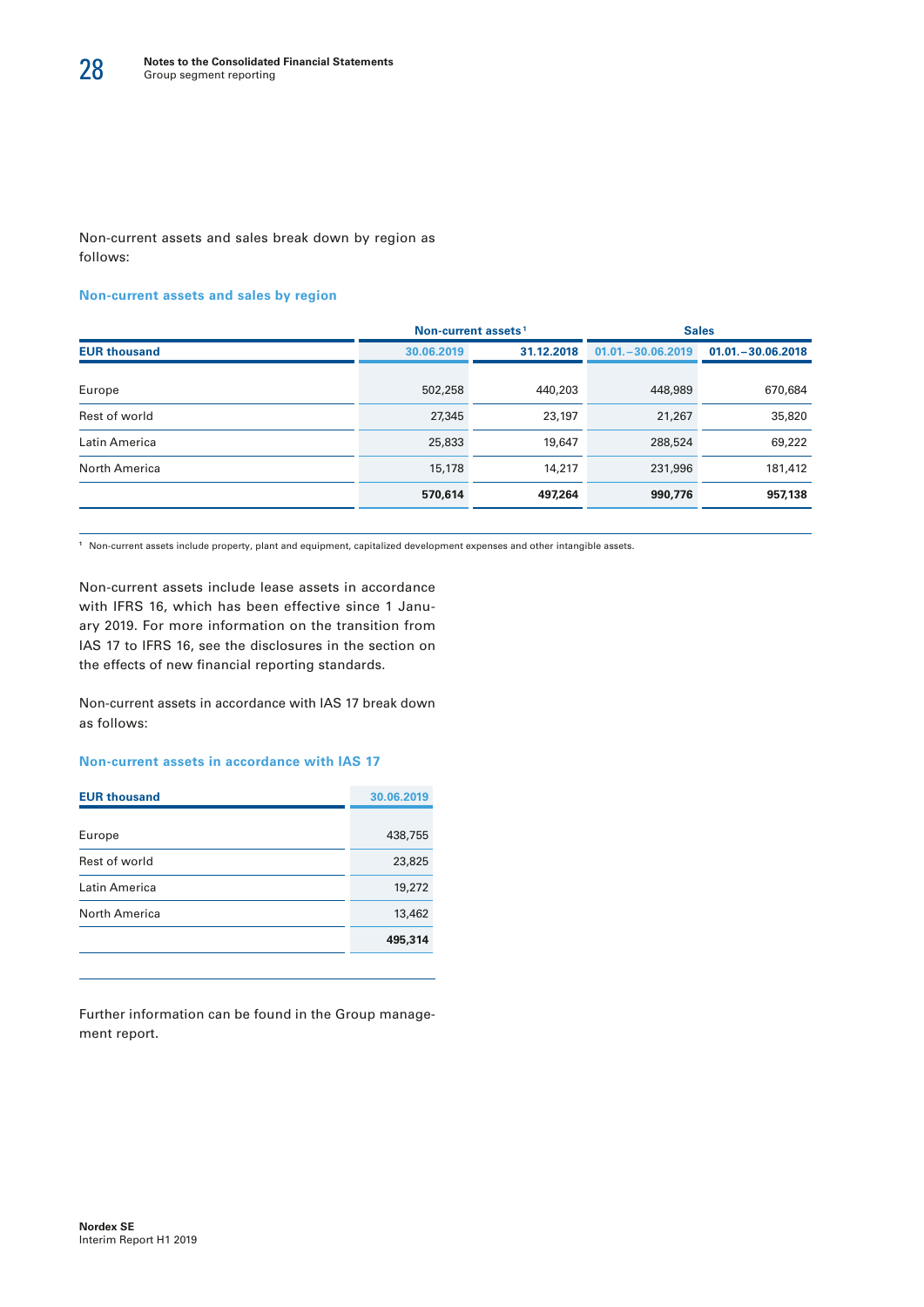### **NOTES TO THE STATEMENT OF FINANCIAL POSITION**

#### **(1) CASH AND CASH EQUIVALENTS**

Cash and cash equivalents amount to EUR 396,004 thousand (31 December 2018: EUR 609,805 thousand), EUR 5,258 thousand (31 December 2018: EUR 14,611 thousand) of which pertains to fixed-term deposits with an original term of more than three months.

Pursuant to IFRS 7 and IFRS 9, cash and cash equivalents are classified as financial assets measured at amortized cost. Given the short residual terms to maturity, amortized cost would equal the fair value as in the previous year.

#### **(2) TRADE RECEIVABLES AND CONTRACT ASSETS FROM PROJECTS**

Trade receivables and contract assets from projects are comprised as follows:

#### **Receivables**

| 30.06.2019   | 31.12.2018   |
|--------------|--------------|
|              | 178,936      |
| $-15,857$    | $-15,857$    |
| 180,430      | 163,079      |
| 1,216,921    | 1,533,775    |
| $-1,027,474$ | $-1.443.417$ |
| 189,447      | 90,358       |
| 369,877      | 253,437      |
|              | 196,287      |

Trade receivables are not subject to interest and are generally due for settlement within 30 to 90 days.

Retentions by customers in connection with contract assets from projects are usually associated with punch lists not yet completed and largely refer to final payments outstanding for more than 30 days. Such retentions amount to EUR 43,318 thousand (31 December 2018: EUR 43,141 thousand).

Pursuant to IFRS 7 and IFRS 9, trade receivables are classified as financial assets measured at amortized cost whereas contract assets from projects are not subject to the provisions of IFRS 7 and IFRS 9. Amortized cost would equal the fair value, as in the previous year.

#### **(3) INVENTORIES**

Inventories break down as follows

#### **Inventories**

| <b>EUR thousand</b>        | 30.06.2019 | 31.12.2018 |
|----------------------------|------------|------------|
|                            |            |            |
| Raw materials and supplies | 264,079    | 263,024    |
| Work in progress           | 1,054,197  | 455,431    |
| Prepayments made           | 66,954     | 44,778     |
|                            | 1,385,230  | 763,233    |
|                            |            |            |

Raw materials and supplies primarily comprise production and service material.

The carrying amount of inventories includes write-downs in the amount of EUR 40,643 thousand (31 December 2018: EUR 48,506 thousand).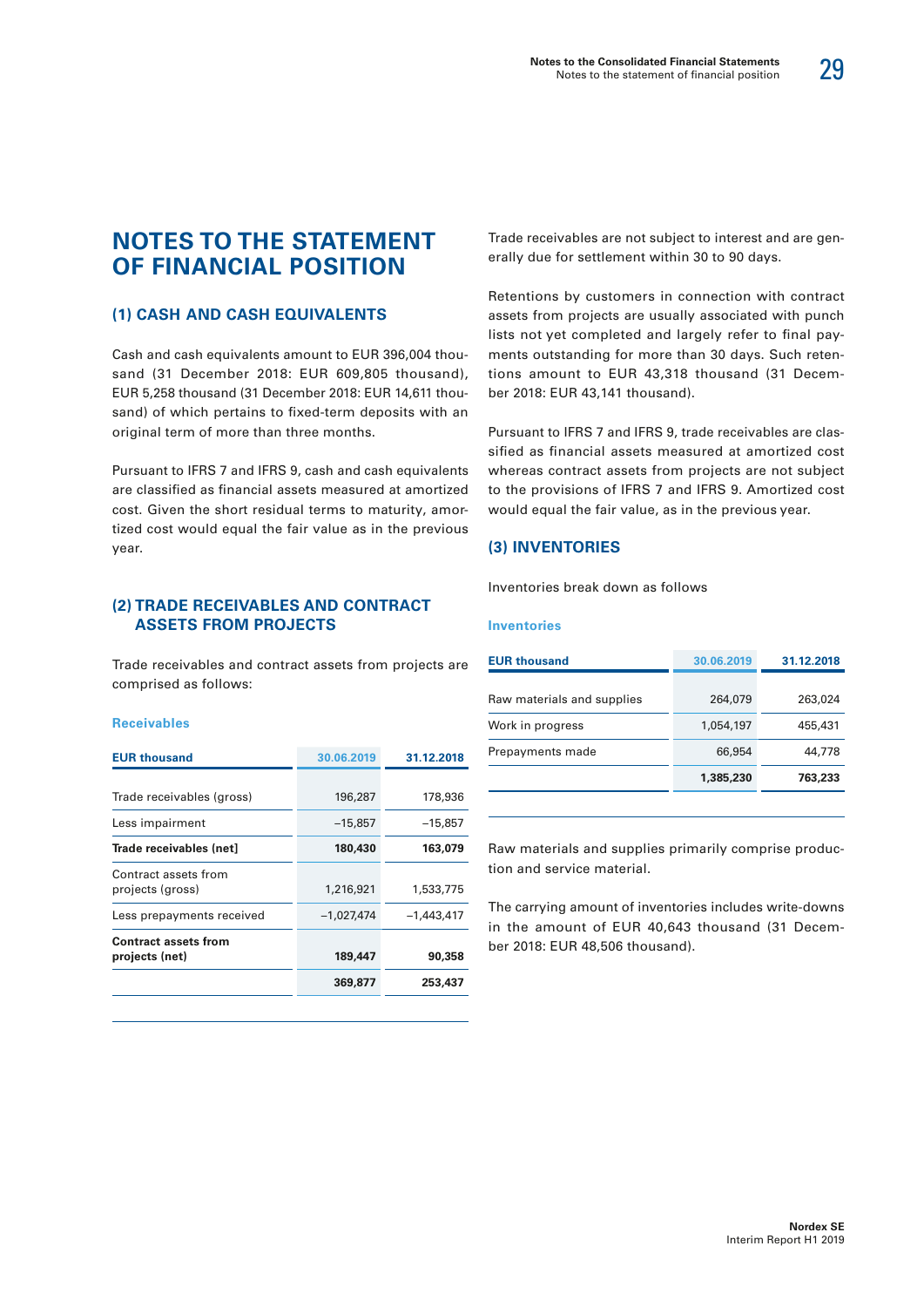#### **(4) OTHER CURRENT FINANCIAL ASSETS**

Other current financial assets mainly comprise creditors with debit accounts of EUR 5,273 thousand (31 December 2018: EUR 3,127 thousand), forward exchange transactions of EUR 3,060 thousand (31 December 2018: EUR 894 thousand) and receivables from deposits of EUR 2,454 thousand (31 December 2018: EUR 2,027 thousand).

Pursuant to IFRS 7 and IFRS 9, the receivables reported under other current financial assets are classified as financial assets measured at amortized cost. Given the short residual terms to maturity, amortized cost amounting to EUR 16,205 thousand (31 December 2018: EUR 15,310 thousand) would equal the fair value as in the previous year.

Pursuant to IFRS 7 and IFRS 9, the forward exchange transactions reported in other current financial assets in the scope of hedge accounting (cash flow hedges) are classified as effective hedging instruments measured at fair value through other comprehensive income. The fair value amounts to EUR 2,330 thousand (31 December 2018: EUR 446 thousand).

Pursuant to IFRS 7 and IFRS 9, the other forward exchange transactions reported under other current financial assets are classified as financial assets measured at fair value through profit or loss. The fair value amounts to EUR 730 thousand (31 December 2018: EUR 448 thousand). The forward rates and prices are calculated on the basis of the spot price on the reporting date in the light of any discounts or premiums for the remaining term of the contract.

The fair value of forward exchange transactions in 2018 pursuant to IFRS 9 amounts to EUR 1,171 thousand, of which EUR 614 thousand is attributable to other forward exchange transactions.

#### **(5) OTHER CURRENT NON-FINANCIAL ASSETS**

Other current non-financial assets mainly comprise current tax assets of EUR 135,637 thousand (31 December 2018: EUR 104,791 thousand), prepaid expenses of EUR 15,295 thousand (31 December 2018: EUR 13,344 thousand) and contract assets from services of EUR 10,056 thousand (31 December 2018: EUR 4,779 thousand).

The current tax assets mainly concern current input tax assets.

Prepaid expenses chiefly comprise costs pertaining to other periods for the multi-currency guarantee facility and license fees.

The contract assets from services concern maintenance contracts in accordance with IFRS 15 where the degree of completion exceeds the billed amount.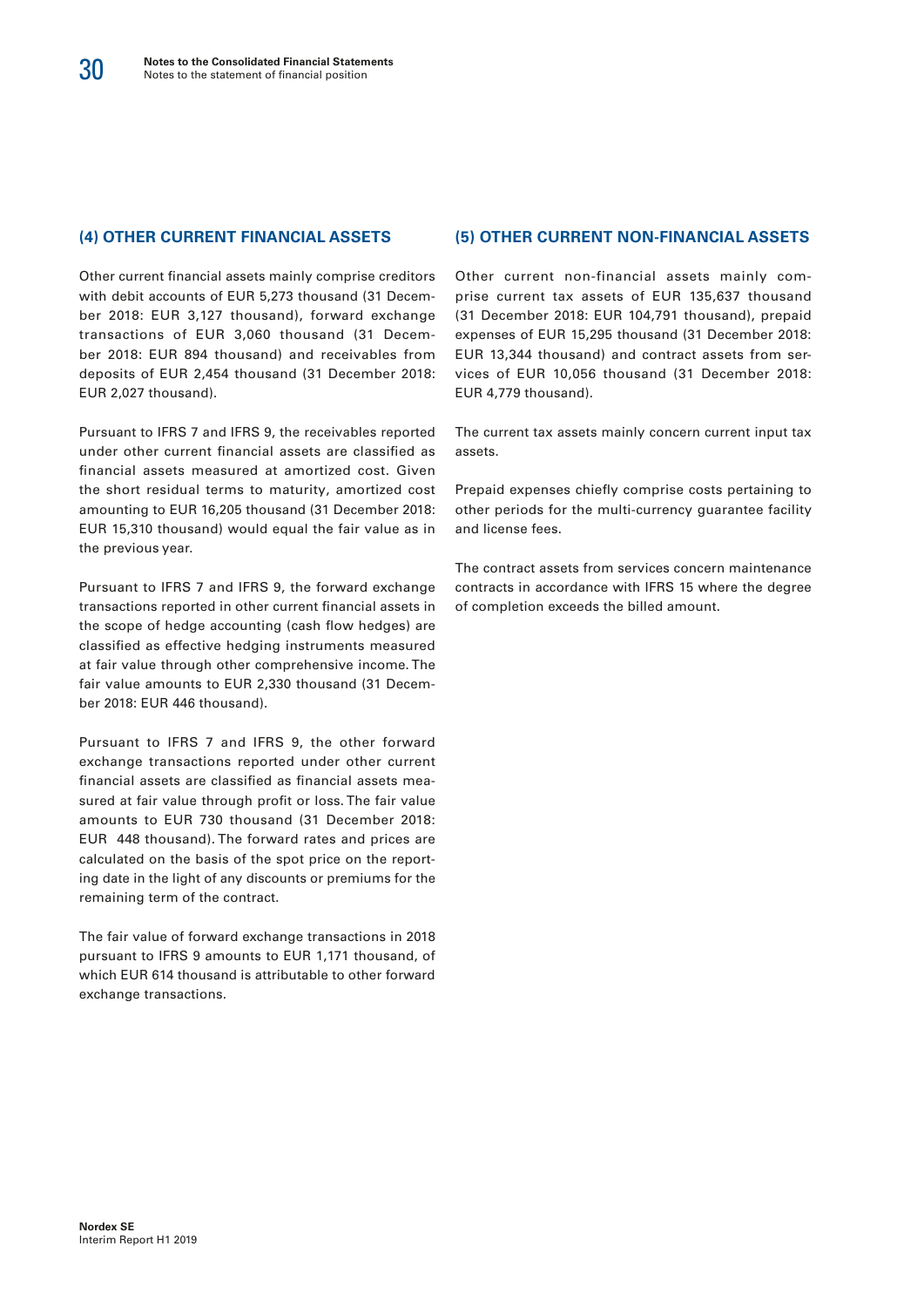#### **(6) PROPERTY, PLANT AND EQUIPMENT**

Property, plant and equipment breaks down as follows:

| <b>Composition of property, plant and equipment</b> |  |  |  |
|-----------------------------------------------------|--|--|--|

| <b>EUR thousand</b>                                 | 30.06.2019 | 31.12.2018 |
|-----------------------------------------------------|------------|------------|
|                                                     |            |            |
| Land and buildings                                  | 154,491    | 88,345     |
| Technical equipment and<br>machinery                | 142,810    | 120,722    |
| Other fixtures and fittings,<br>tools and equipment | 44,016     | 34,199     |
| Prepayments made and<br>assets under construction   | 14,425     | 22,845     |
|                                                     | 355,742    | 266,111    |

Land and buildings, and other fixtures and fittings, tools and equipment include lease assets in accordance with IFRS 16, which has been effective since 1 January 2019. The capitalized right-of-use assets from leases relate mainly to the new Nordex Group administrative building and other production and administrative buildings, warehouses, company vehicles and production equipment (e.g. lifting platforms) sold in July 2018 under a saleand-leaseback agreement without affecting profit or loss.

| <b>EUR thousand</b>                                                   | 30.06.2019<br><b>Additions</b> | 30.06.2019<br><b>Carrying</b><br>amount |
|-----------------------------------------------------------------------|--------------------------------|-----------------------------------------|
| Land and buildings -<br>ease assets                                   | 3,241                          | 67,842                                  |
| Other fixtures and fittings,<br>tools and equipment -<br>lease assets | 2,969                          | 7,458                                   |
|                                                                       | 6,210                          | 75,300                                  |

For more information on the transition from IAS 17 to IFRS 16, see the disclosures in the section on the effects of new financial reporting standards.

For a detailed overview of movements in property, plant and equipment we refer to the statement of changes in property, plant and equipment and intangible assets attached to the notes to the consolidated financial statements.

#### **(7) GOODWILL**

As in the previous year, goodwill amounts to EUR 547,758 thousand, with EUR 504,595 thousand in the Projects segment and EUR 43,163 thousand in the Service segment. EUR 537,798 thousand thereof results from the purchase price allocation for Acciona Windpower.

For a detailed overview of goodwill we refer to the statement of changes in property, plant and equipment and intangible assets attached to the notes to the consolidated financial statements.

#### **(8) CAPITALIZED DEVELOPMENT EXPENSES**

As at the reporting date, development expenses of EUR 195,595 thousand (31 December 2018: EUR 206,538 thousand) were capitalized. In the first six months of 2019, development expenses of EUR 13,498 thousand (31 December 2018: EUR 36,433 thousand) were capitalized. Additions comprise in particular the enhancement of the Generation Delta wind turbine type N149 and the enhancement of the AW3000 platform. Additional R&D expenses of EUR 10,844 thousand also arising in the first six months of 2019 (31 December 2018: EUR 20,249 thousand) did not meet the criteria for capitalization and were therefore recognized in profit or loss. The capitalization ratio therefore amounts to 55.45% (31 December 2018: 64.28%).

For a detailed overview of capitalized development costs we refer to the statement of changes in property, plant and equipment and intangible assets attached to the notes to the consolidated financial statements.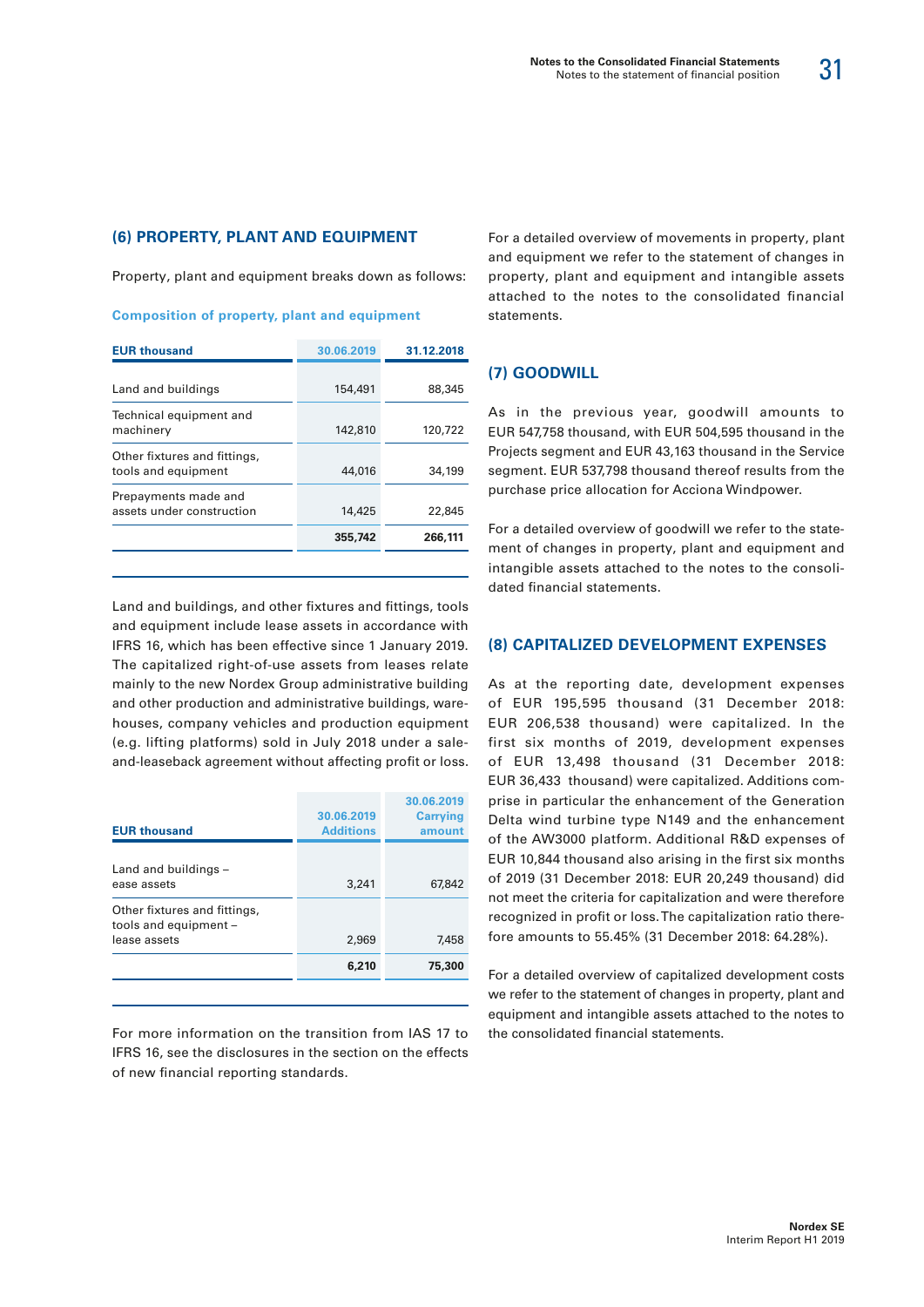#### **(9) OTHER INTANGIBLE ASSETS**

Other intangible assets amount to EUR 19,277 thousand (31 December 2018: EUR 24,616 thousand) as at the reporting date.

For a detailed overview of other intangible assets we refer to the statement of changes in property, plant and equipment and intangible assets attached to the notes to the consolidated financial statements.

#### **(10) OTHER NON-CURRENT FINANCIAL ASSETS**

Other non-current financial assets mainly comprise receivables from non-consolidated affiliated companies, associates and other long-term equity investments in the amount of EUR 20,588 thousand (31 December 2018: EUR 16,668 thousand).

Receivables from non-consolidated affiliated companies, associates and other long-term equity investments concern the financing of project companies in particular.

Pursuant to IFRS 7 and IFRS 9, the receivables reported under other non-current financial assets are classified as financial assets measured at amortized cost. Given that market interest rates apply, amortized cost amounting to EUR 21,258 thousand (31 December 2018: EUR 17,033 thousand) would equal the fair value as in the previous year.

Pursuant to IFRS 7 and IFRS 9, the forward exchange transactions reported in other non-current financial assets in the scope of hedge accounting (cash flow hedges) are classified as effective hedging instruments measured at fair value through other comprehensive income. The fair value amounts to EUR 139 thousand (31 December 2018: EUR 132 thousand).

The fair value of forward exchange transactions in 2018 pursuant to IFRS 9 amounts to EUR 222 thousand.

#### **(11) OTHER NON-CURRENT NON-FINANCIAL ASSETS**

Other non-current non-financial assets primarily comprise contract assets from services of EUR 16,325 thousand (31 December 2018: EUR 19,967 thousand) and prepaid expenses of EUR 14,474 thousand (31 December 2018: EUR 16,622 thousand).

The contract assets from services concern maintenance contracts in accordance with IFRS 15 where the degree of completion exceeds the billed amount.

Prepaid expenses chiefly comprise costs pertaining to other periods for license fees and for the multi-currency guarantee facility.

#### **(12) DEFERRED TAX ASSETS AND TAX LIABILITIES**

As of 30 June 2019, a rounded tax rate of 32.00% (31 December 2018: 32.00%) was applied for the purpose of calculating domestic deferred taxes.

The changes in deferred tax break down as follows:

#### **Changes in deferred taxes**

| <b>EUR thousand</b>                         | 2019    | 2018   |
|---------------------------------------------|---------|--------|
| Amount on 01.01.                            | 94,402  | 50,432 |
| Recognized through<br>profit or loss        | 38,103  | 40,236 |
| Recognized in other<br>comprehensive income | -667    | 1,295  |
| Currency translation                        | 247     | 2.439  |
| Amount on 30.06./31.12.                     | 132,085 | 94,402 |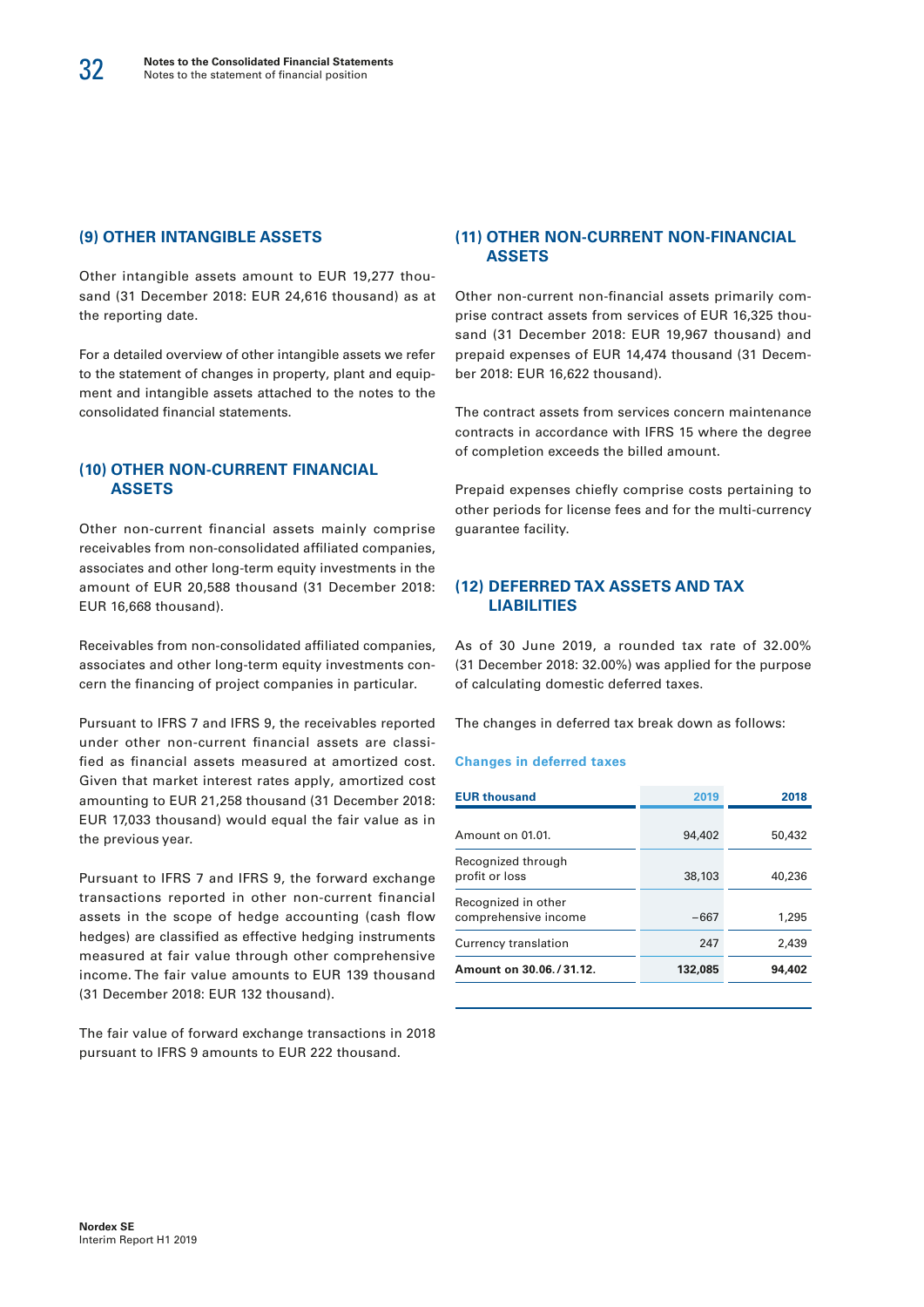33

More detailed information on the liabilities to banks is provided in the section on debt instruments.

Pursuant to IFRS 7 and IFRS 9, liabilities to banks are classified as financial liabilities measured at amortized cost. The fair value would amount to EUR 326,339 thousand (31 December 2018: EUR 368,325 thousand).

#### **(14) TRADE PAYABLES**

Trade payables amount to EUR 768,613 thousand (31 December 2018: EUR 500,812 thousand).

Pursuant to IFRS 7 and IFRS 9, trade payables are classified as financial liabilities measured at amortized cost. Given the short residual terms to maturity, amortized cost would equal the fair value as in the previous year.

#### **(15) OTHER PROVISIONS**

Movements in other provisions break down as follows:

#### **Other provisions**

| <b>EUR thousand</b>              | 01.01.2019 | <b>Utilization</b> | <b>Reversals</b> | <b>Additions</b> | 30.06.2019 |  |
|----------------------------------|------------|--------------------|------------------|------------------|------------|--|
| Individual guarantees            | 130,245    | $-22.018$          | 0                | 8,103            | 116,330    |  |
| Warranties, service, maintenance | 53,806     | $-6.316$           | $-3.449$         | 593              | 44,634     |  |
| Others                           | 53,806     | $-14.335$          | $-24$            | 1,349            | 11,915     |  |
|                                  | 208,975    | $-42.668$          | $-3.473$         | 10,045           | 172,879    |  |
|                                  |            |                    |                  |                  |            |  |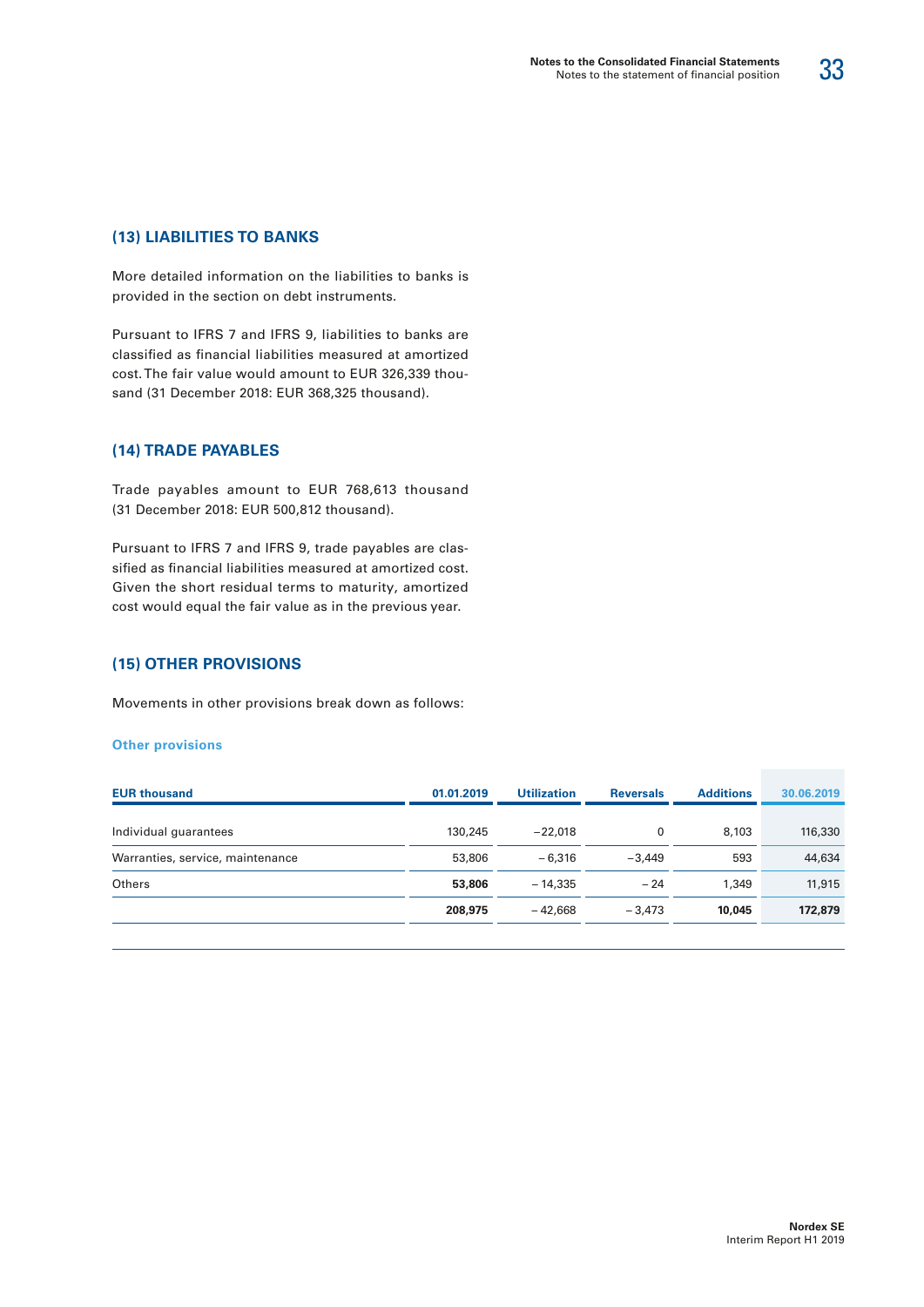The provisions for individual guarantees predominantly cover risks arising from possible claims for damages.

The warranty provisions are utilized in accordance with statutory or contractual periods.

Other provisions chiefly concern supplier risks and legal uncertainties.

#### **(16) OTHER CURRENT FINANCIAL LIABILITIES**

Other current financial liabilities mainly comprise lease liabilities of EUR 12,874 thousand, liabilities arising from the bond of EUR 7,398 thousand (31 December 2018: EUR 7,448 thousand) and forward exchange transactions of EUR 4,002 thousand (31 December 2018: EUR 2,312 thousand).

The amount of lease liabilities corresponds to the present value of future lease payments in accordance with IFRS 16, which has been effective since 1 January 2019. For more information on the transition from IAS 17 to IFRS 16, see the disclosures in the section on the effects of new financial reporting standards.

Pursuant to IFRS 7 and IFRS 9, the liabilities reported under other current financial liabilities are classified as financial liabilities measured at amortized cost. Given the short residual terms to maturity, amortized cost amounting to EUR 29,410 thousand (31 December 2018: EUR 14,215 thousand) would equal the fair value as in the previous year.

Pursuant to IFRS 7 and IFRS 9, the forward exchange transactions reported in other current financial liabilities in the scope of hedge accounting (cash flow hedges) are classified as effective hedging instruments measured at fair value through other comprehensive income. The fair value amounts to EUR 2,901 thousand (31 December 2018: EUR 2,177 thousand).

Pursuant to IFRS 7 and IFRS 9, the other forward exchange transactions reported under other current financial liabilities are classified as financial liabilities measured at fair value through profit or loss. The fair value amounts to EUR 1,101 thousand (31 December 2018: EUR 135 thousand). The forward rates and prices are calculated on the basis of the spot price on the reporting date in the light of any discounts or premiums for the remaining term of the contract.

The fair value of forward exchange transactions in 2018 pursuant to IFRS 9 amounts to EUR 2,097 thousand, of which EUR 115 thousand is attributable to other forward exchange transactions.

#### **(17) OTHER CURRENT NON-FINANCIAL LIABILITIES**

Other current non-financial liabilities mainly comprise prepayments received of EUR 1,103,912 thousand (31 December 2018: EUR 610,165 thousand), accrued liabilities of EUR 76,391 thousand (31 December 2018: EUR 67,500 thousand), contract liabilities from services of EUR 28,143 thousand (31 December 2018: EUR 36,372 thousand) and other tax liabilities of EUR 23,019 thousand (31 December 2018: EUR 45,256 thousand).

Accrued liabilities mainly comprise trailing project costs and staff costs.

The contract liabilities from services concern maintenance contracts in accordance with IFRS 15 where the degree of completion is lower than the billed amount.

The other tax liabilities mainly relate to value-added tax.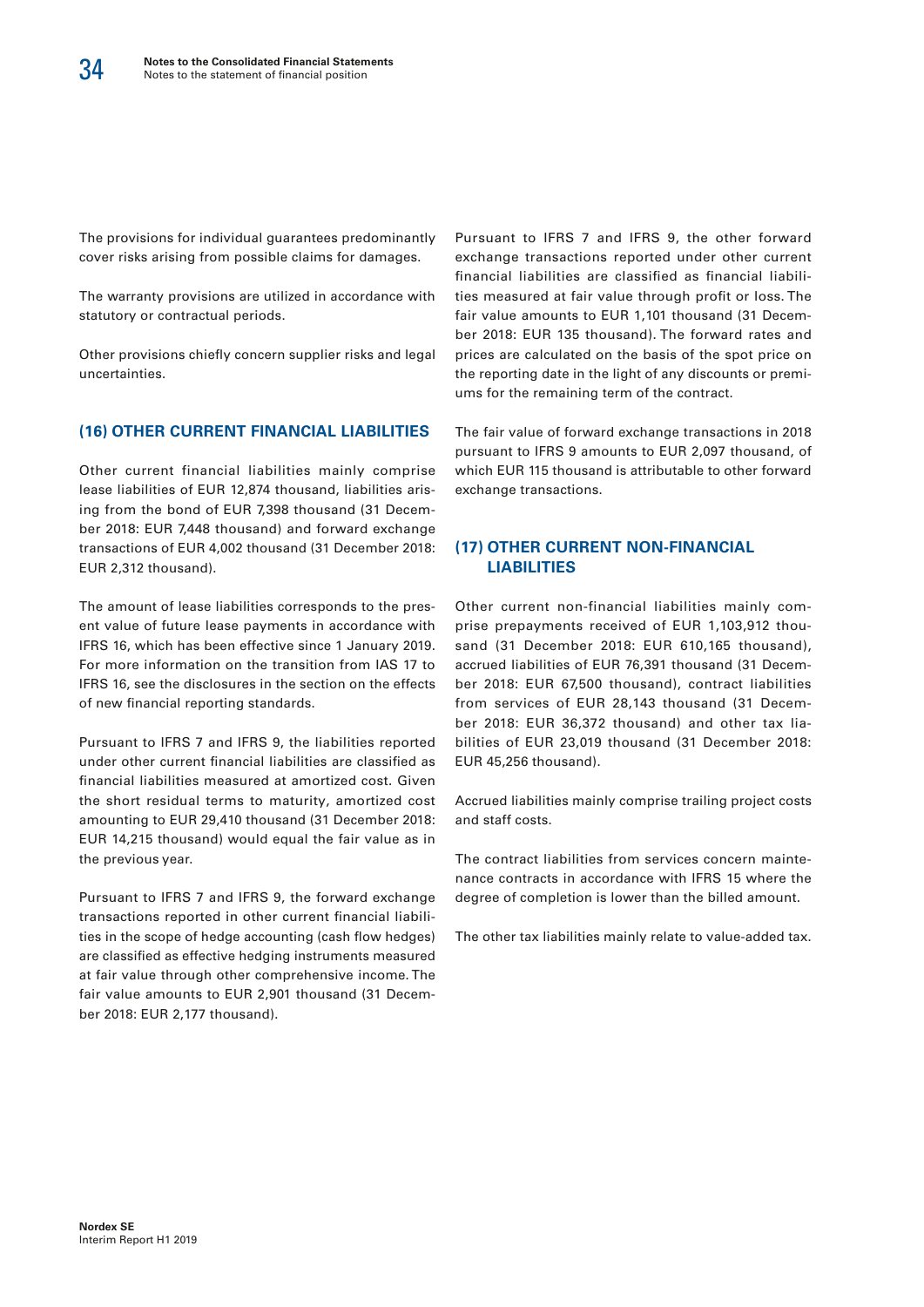![](_page_36_Picture_1.jpeg)

#### **(18) OTHER NON-CURRENT FINANCIAL LIABILITIES**

Other non-current financial liabilities mainly comprise the bond in the amount of EUR 268,183 thousand (31 December 2018: EUR 267,232 thousand) and lease liabilities of EUR 62,034 thousand.

More detailed information on the bond is provided in the section on debt instruments.

The amount of lease liabilities corresponds to the present value of future lease payments in accordance with IFRS 16, which has been effective since 1 January 2019. For more information on the transition from IAS 17 to IFRS 16, see the disclosures in the section on the effects of new financial reporting standards.

Pursuant to IFRS 7 and IFRS 9, the liabilities reported under other non-current financial liabilities are classified as financial liabilities measured at amortized cost. Based on the bond's share price of 100.65% as at the reporting date, the fair value would be EUR 335,296 thousand (31 December 2018: EUR 242,102 thousand).

#### **(19) OTHER NON-CURRENT NON-FINANCIAL LIABILITIES**

Other non-current non-financial liabilities mainly comprise contract liabilities from services of EUR 122,913 thousand (31 December 2018: EUR 113,876 thousand).

The contract liabilities from services concern maintenance contracts in accordance with IFRS 15 where the degree of completion is lower than the billed amount.

#### **(20) EQUITY**

Equity breaks down as follows:

#### **Equity**

| <b>EUR thousand</b>                                              | 30.06.2019 | 31.12.2018 |
|------------------------------------------------------------------|------------|------------|
|                                                                  |            |            |
| Subscribed capital                                               | 96,982     | 96,982     |
| Capital reserves                                                 | 597,626    | 597,626    |
| Other retained earnings                                          | 24,193     | 24,193     |
| Cash flow hedges                                                 | $-360$     | $-1,776$   |
| Foreign currency<br>adjustment item                              | $-11,826$  | $-17,182$  |
| Consolidated net profit/loss<br>carried forward                  | $-2,553$   | $-2,553$   |
| Consolidated net profit/loss                                     | -55,421    | O          |
| Share in equity attributable to<br>parent company's shareholders | 648,641    | 697,290    |
|                                                                  | 648,641    | 697,290    |
|                                                                  |            |            |

Further details of the changes in the individual equity items can be found in the attached consolidated statement of changes in equity.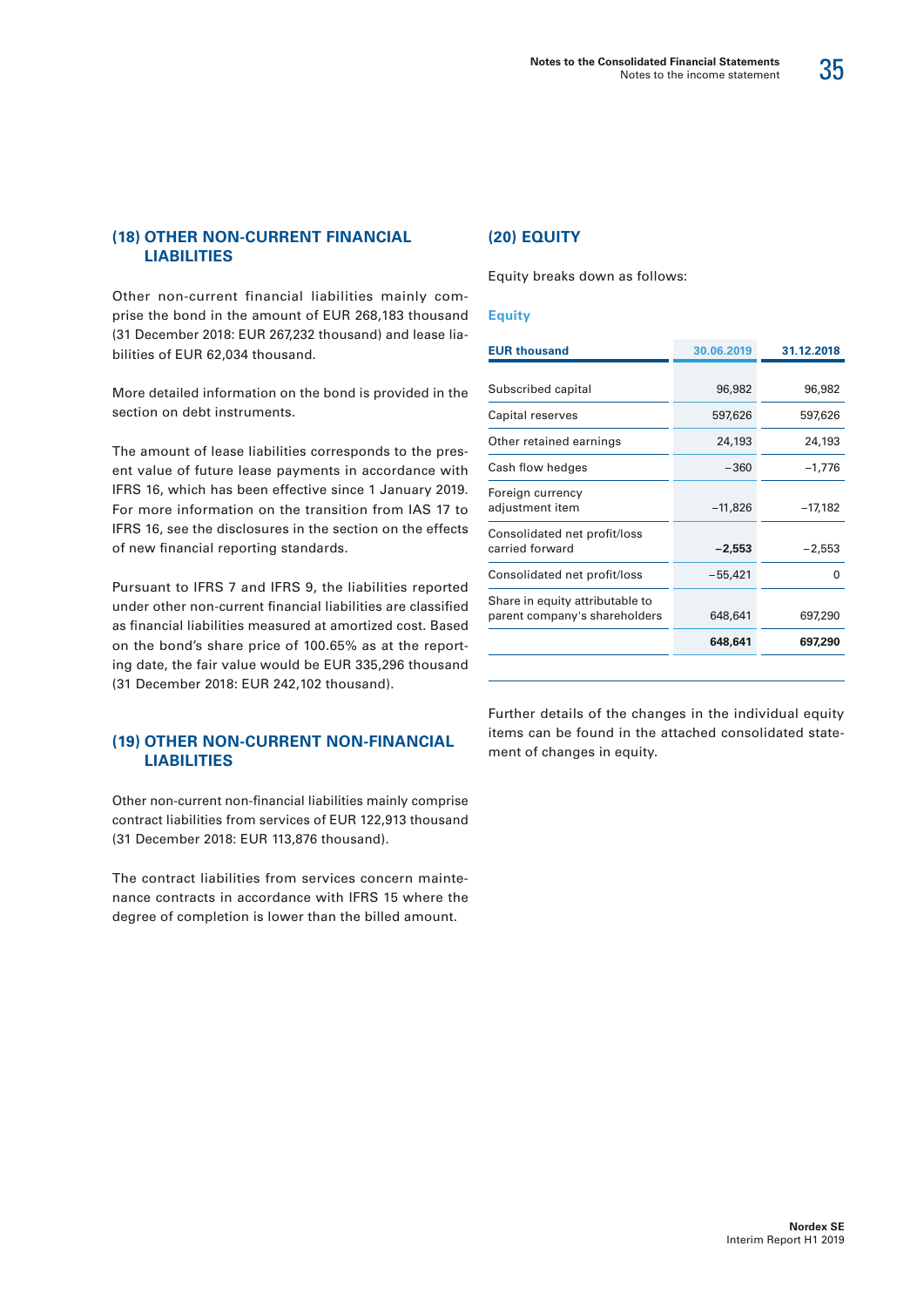#### **(21) ADDITIONAL DISCLOSURES ON FINANCIAL INSTRUMENTS**

The following table shows the financial assets and liabilities as well as their fair values and their allocation to the fair value hierarchy defined in IFRS 13 that should be applied when determining the fair value of a financial instrument:

**Financial assets and financial liabilities (fair values)**

| 30.06.2019                                                                        |         |                    |                    |              |
|-----------------------------------------------------------------------------------|---------|--------------------|--------------------|--------------|
| <b>EUR thousand</b>                                                               | Level 1 | Level <sub>2</sub> | Level <sub>3</sub> | Total        |
| <b>Financial assets</b>                                                           |         |                    |                    |              |
| Forward exchange transactions in the scope of hedge accounting (cash flow hedges) |         | 2,469              |                    | 2,469        |
| Other forward exchange transactions                                               |         | 730                |                    | 730          |
| <b>Financial liabilities</b>                                                      |         |                    |                    |              |
| Liabilities to banks                                                              |         | 326,339            |                    | 326,339      |
| Bond                                                                              | 284,767 |                    |                    | 284,767      |
| Forward exchange transactions in the scope of hedge accounting (cash flow hedges) |         | 2,901              |                    | 2,901        |
| Other forward exchange transactions                                               |         | 1,101              |                    | 1,101        |
| 31.12.2018                                                                        |         |                    |                    |              |
| <b>EUR thousand</b>                                                               | Level 1 | Level <sub>2</sub> | Level <sub>3</sub> | <b>Total</b> |
| <b>Financial assets</b>                                                           |         |                    |                    |              |
| Forward exchange transactions in the scope of hedge accounting (cash flow hedges) |         | 578                |                    | 578          |
| Other forward exchange transactions                                               |         | 448                |                    | 448          |
| <b>Financial liabilities</b>                                                      |         |                    |                    |              |
| Liabilities to banks                                                              |         | 368,325            |                    | 368,325      |
| Bond                                                                              | 247,207 |                    |                    | 247,207      |
| Forward exchange transactions in the scope of hedge accounting (cash flow hedges) |         | 2,695              |                    | 2,695        |
| Other forward exchange transactions                                               |         | 135                |                    | 135          |
|                                                                                   |         |                    |                    |              |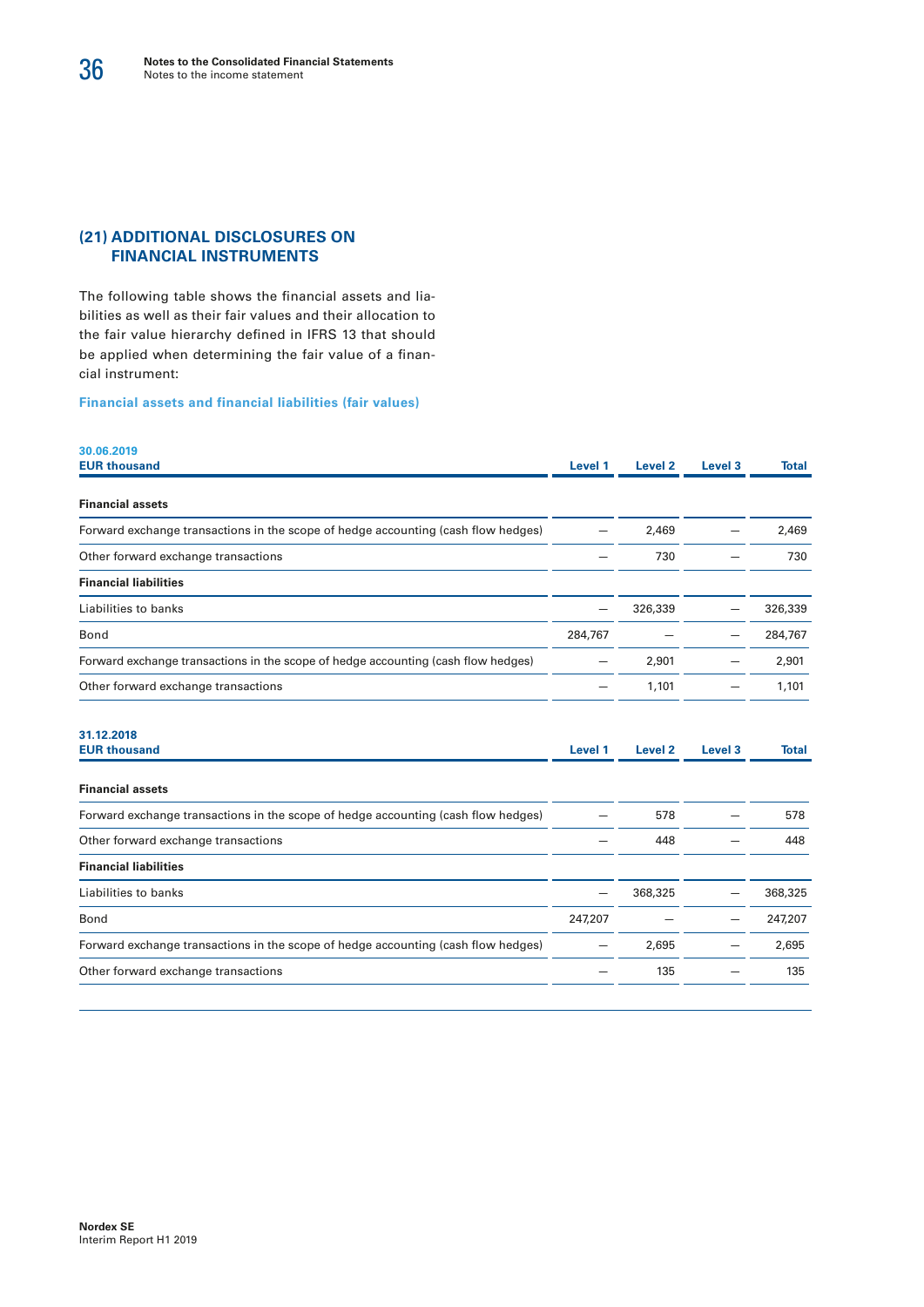37

The bond is allocated to Level 1 because it has been admitted to trading at the International Stock Exchange.

Liabilities to banks as part of financial liabilities are allocated to Level 2. The same applies to forward exchange transactions.

There were no reclassifications between levels, neither in comparison with the previous year nor during the year under review.

## **NOTES TO THE INCOME STATEMENT**

#### **(22) SALES**

Sales break down to the Projects and Service segments as follows:

#### **Sales by segment (IFRS 15 / IAS 11)**

| <b>EUR thousand</b>        | $01.01 -$<br>30.06.2019 | $01.01 -$<br>30.06.2018 |
|----------------------------|-------------------------|-------------------------|
|                            |                         |                         |
| Projects                   | 810,657                 | 797,109                 |
| Service                    | 181,645                 | 161,759                 |
| Not allocated              | 247                     | 279                     |
| Intrasegment consolidation | $-1,773$                | $-2,009$                |
|                            | 990,776                 | 957,138                 |

#### **(23) CHANGES IN INVENTORIES AND OTHER OWN WORK CAPITALIZED**

Own work capitalized is measured at EUR 14,053 thousand (1 January to 30 June 2018: EUR 18,540 thousand) and, as in the previous year, relates to capitalized expenses for developing and enhancing new and existing wind turbines.

Changes in inventories stand at EUR 598,766 thousand (1 January to 30 June 2018: EUR 114,356 thousand).

#### **(24) OTHER OPERATING INCOME /OTHER OPERATING EXPENSES**

Other operating income/expenses mainly comprise external costs of EUR – 26,535 thousand (1 January to 30 June 2018: EUR –14,274 thousand), repair and maintenance of EUR –13,769 thousand (1 January to 30 June 2018: EUR – 9,681 thousand), travel expenses of EUR –13,708 thousand (1 January to 30 June 2018: EUR –11,301 thousand), currency translation losses of EUR –12,563 thousand (1 January to 30 June 2018: EUR –15,372 thousand) and consulting, legal and audit fees of EUR –10,353 thousand (1 January to 30 June 2018: EUR  $-5,117$  thousand).

#### **(25) COST OF MATERIALS**

The cost of materials breaks down as follows:

#### **Cost of materials**

| <b>EUR thousand</b>                         | $01.01 -$<br>30.06.2019 | $01.01 -$<br>30.06.2018 |
|---------------------------------------------|-------------------------|-------------------------|
| Cost of raw materials and<br>other supplies | 1,025,434               | 561,442                 |
| Cost of services purchased                  | 275,331                 | 221,440                 |
|                                             | 1,300,765               | 782.882                 |
|                                             |                         |                         |

Cost of raw materials and other supplies mainly comprise expenses for construction components.

The cost of services purchased primarily results from external freight services, commission and externally sourced order-handling services as well as changes in order provisions.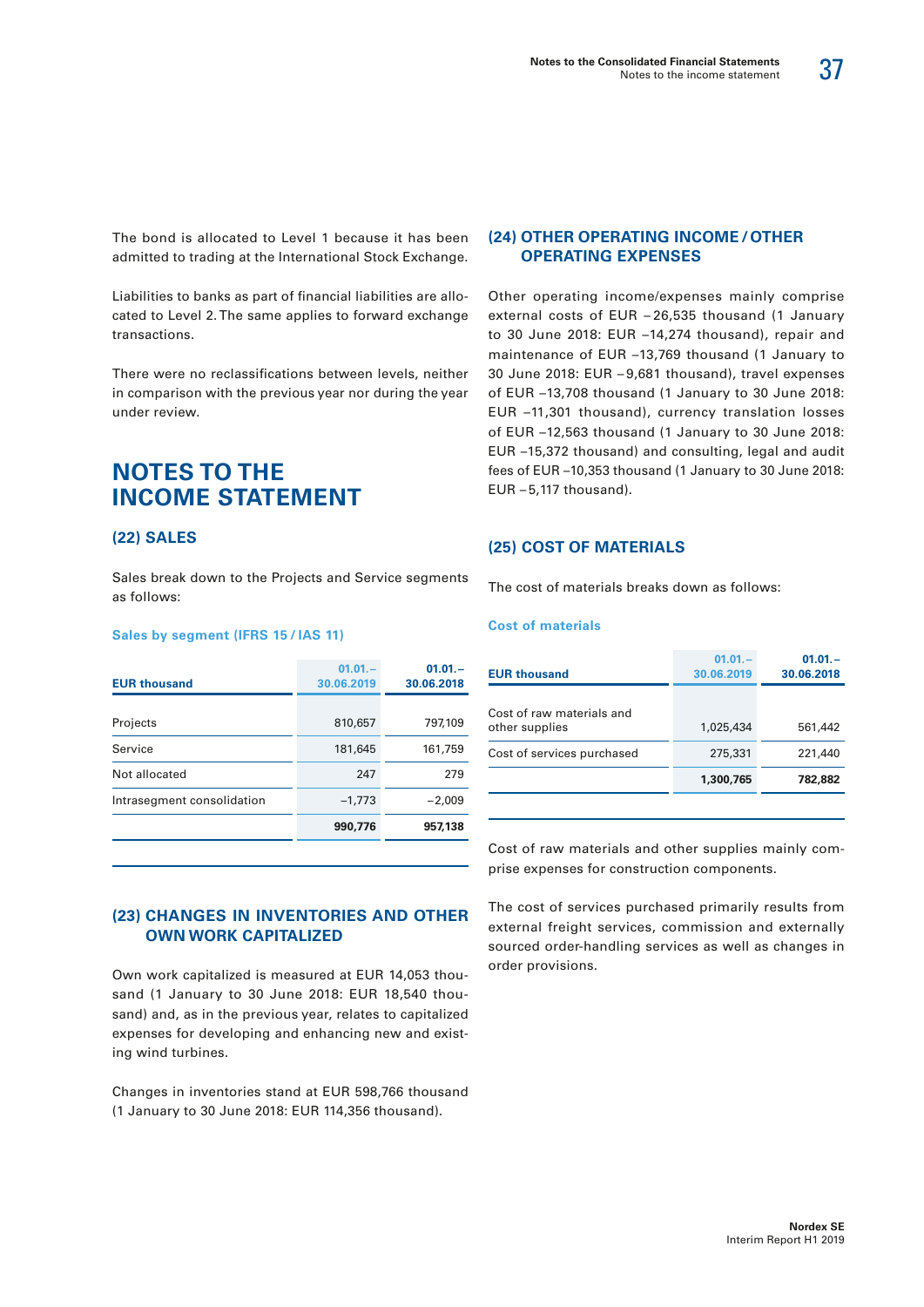#### **(26) STAFF COSTS**

Staff costs break down as follows:

#### **Staff costs**

| <b>EUR thousand</b>                                                      | $01.01 -$<br>30.06.2019 | $01.01 -$<br>30.06.2018 |
|--------------------------------------------------------------------------|-------------------------|-------------------------|
| Wages and salaries                                                       | 141,973                 | 132,096                 |
| Social security and<br>expenditure on retirement<br>benefits and support | 30,954                  | 27.783                  |
|                                                                          | 172,927                 | 159,879                 |

The Group headcount was as follows:

#### **Headcount (Group)**

|                        | $01.01 - 30.06.2019$ | $01.01 - 30.06.2018$ | <b>Change</b> |
|------------------------|----------------------|----------------------|---------------|
| <b>Reporting date</b>  |                      |                      |               |
| Office staff           | 2,894                | 2,705                | 189           |
| <b>Technical staff</b> | 3,491                | 2,556                | 935           |
|                        | 6,385                | 5,261                | 1,124         |
| Average                |                      |                      |               |
| Office staff           | 2,831                | 2,738                | 93            |
| <b>Technical staff</b> | 3,240                | 2,420                | 820           |
|                        | 6,071                | 5,158                | 913           |
|                        |                      |                      |               |

The increase in the number of employees is mainly due to the continued expansion of production facilities in Mexico and Brazil, and the expansion of the services business.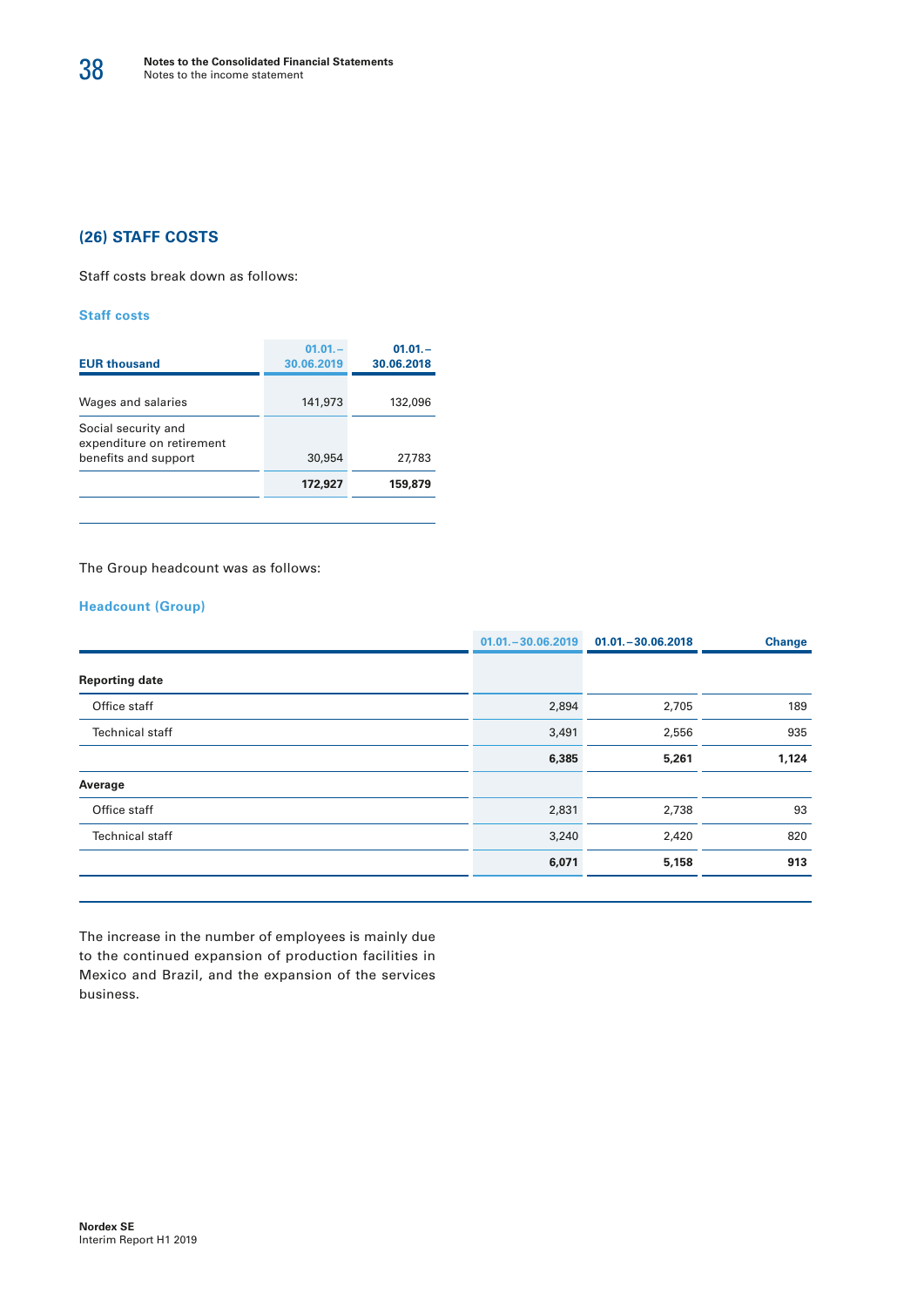![](_page_40_Picture_1.jpeg)

#### **(27) DEPRECIATION /AMORTIZATION**

Depreciation and amortization breaks down as follows:

#### **Depreciation / amortization**

| <b>EUR thousand</b>                                 | $01.01 -$<br>30.06.2019 | $01.01 -$<br>30.06.2018 |
|-----------------------------------------------------|-------------------------|-------------------------|
| Depreciation of property,<br>plant and equipment    | 37,908                  | 27,990                  |
| Amortization of capitalized<br>development expenses | 24,439                  | 24,832                  |
| Amortization of other<br>intangible assets          | 4,975                   | 21,393                  |
|                                                     | 67,322                  | 74,215                  |

Depreciation includes EUR 7,935 thousand for depreciation of lease assets in accordance with IFRS 16, which has been effective since 1 January 2019. For more information on the transition from IAS 17 to IFRS 16, see the disclosures in the section on the effects of new financial reporting standards.

#### **(28) FINANCIAL RESULT**

The financial result breaks down as follows:

#### **Financial result**

| <b>EUR thousand</b>                                        | $01.01 -$<br>30.06.2019 | $01.01 -$<br>30.06.2018 |
|------------------------------------------------------------|-------------------------|-------------------------|
| Profit/loss from                                           |                         |                         |
| equity-accounting method<br>Impairment of financial assets | 2,741<br>-69            | $-463$<br>-304          |
| Net profit/loss<br>from investments                        | 2,672                   | -767                    |
| Other interest and<br>similar income                       | 3,274                   | 2,786                   |
| Interest and similar expenses                              | $-30,325$               | $-20,214$               |
| Interest result                                            | $-27,051$               | -17,428                 |
|                                                            | -24,379                 | -18,195                 |
|                                                            |                         |                         |

Net gains / losses from valuation using the equity method reflect the share of profit of associates.

The impairment of financial assets item concerns the impairment of long-term receivables from project companies.

Interest income and expense arises primarily from deposits with banks, and from guarantee commissions, the bond and the promissory note. Of the interest expense, EUR 1,032 thousand are attributable to leases in accordance with IFRS 16, which has been effective since 1 January 2019. For more information on the transition from IAS 17 to IFRS 16, see the disclosures in the section on the effects of new financial reporting standards.

#### **(29) INCOME TAX**

As at 30 June 2019, a tax rate of 31.82% (30 June 2018: 31.82%) was applied for the purpose of calculating domestic current taxes. The above tax rate was calculated using a rate of 15.83% (30 June 2018: 15.83%) including the solidarity surcharge for corporate tax and 15.99% (30 June 2018: 15.99%) for trade tax.

Income tax breaks down as follows:

#### **Income tax**

| <b>EUR thousand</b>       | $01.01 -$<br>30.06.2019 | $01.01 -$<br>30.06.2018 |
|---------------------------|-------------------------|-------------------------|
| Current income tax        | $-18.927$               | $-20,486$               |
| Deferred taxes            | 38,103                  | 34,255                  |
| <b>Total income taxes</b> | 19,176                  | 13,769                  |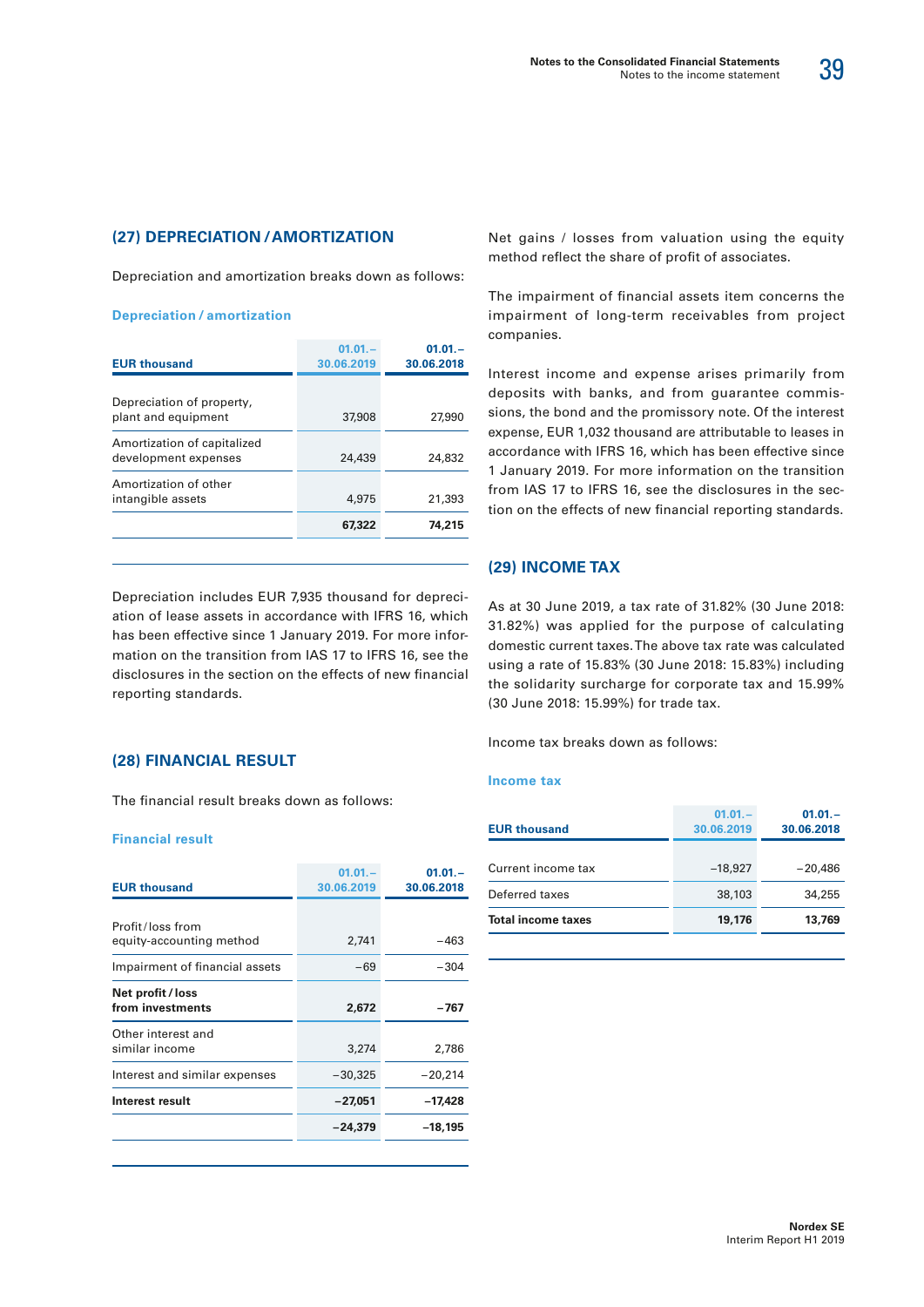#### **(30) EARNINGS PER SHARE**

**Basic Earnings per share (basic)**

| <b>EUR thousand</b>                            | $01.01 -$<br>30.06.2019 | $01.01 -$<br>30.06.2018 |
|------------------------------------------------|-------------------------|-------------------------|
| Consolidated net loss<br>for the year          | $-55.421$               | $-40.252$               |
| of which shareholders<br>of the parent company | $-55.421$               | $-40,252$               |
| Weighted average number<br>of shares           | 96,982,447              | 96,982,447              |
| Basic earnings per share (EUR)                 | $-0.57$                 | $-0.42$                 |

#### **Diluted**

Diluted earnings per share also stand at EUR – 0.57 (1 January to 30 June 2018: EUR – 0.42).

### **OTHER FINANCIAL OBLIGA-TIONS AND CONTINGENT LIABILITIES**

The Nordex Group has contingent liabilities arising from pending litigation in connection with its operating business; as the probability of an outflow of resources as of the reporting date was not sufficiently determinable, no provisions have been set aside in this connection.

There are also guarantees in the amount of EUR 3,64 thousand (31 December 2018: EUR 4,778 thousand) vis-à-vis affiliated, non-consolidated project companies, which are not expected to be utilized; there are no contingent liabilities to associates.

### **RELATED PARTY DISCLOSURES**

As at the reporting date, Acciona S.A. held a 29.9% share in Nordex SE. As such, Nordex SE is an associated company of Acciona S.A.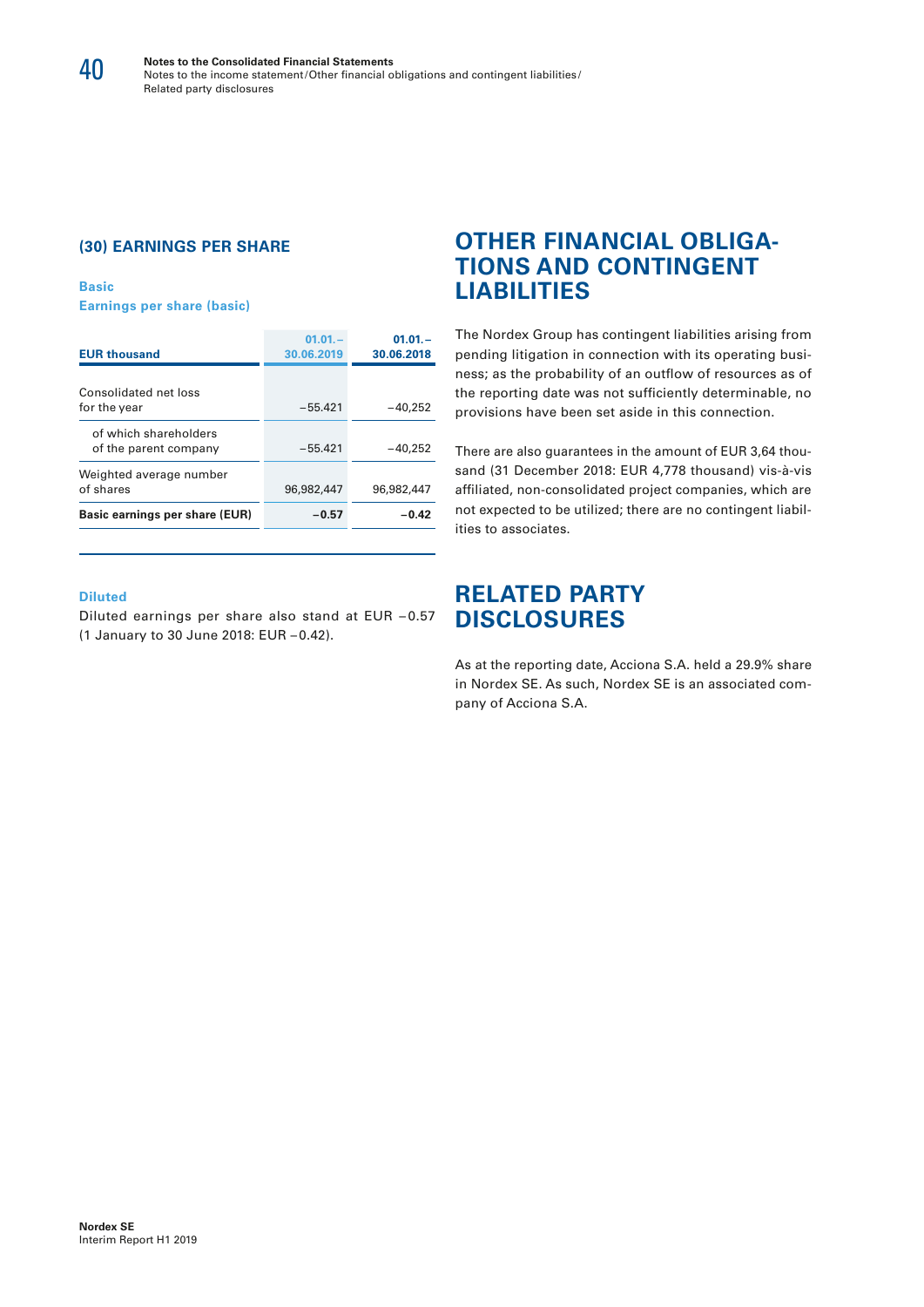41

The balances and transactions with companies from the Acciona Group are set out in the following table:

#### **Balances and transactions with companies from the Acciona Group**

|                                                     | <b>Balances outstanding</b><br>Receivables $(+)$ / liabilities $(-)$ |                  | $lncome (+)/expense (-)$ | <b>Transaction amount</b> |  |
|-----------------------------------------------------|----------------------------------------------------------------------|------------------|--------------------------|---------------------------|--|
| <b>EUR thousand</b>                                 | 30.06.2019                                                           | 31.12.2018       | $01.01 -$<br>30.06.2019  | $01.01 -$<br>30.06.2018   |  |
| Acciona Energia Chile S.A.                          | 114,723/-104,719                                                     | $97,583/-99,403$ | 16,889/0                 | 22,519/0                  |  |
| Acciona Energia S.A.                                | $6.465/-7.409$                                                       | $5.505/-20.598$  | 19,764/-745              | $3,358/-1,396$            |  |
| Acciona Energia Servicios Mexico S. de R.L. de C.V. | 135,179/-96,954                                                      | 135,092/-97,040  | 144/0                    | 7,872/0                   |  |
| Acciona Energy Oceania Construction Pty Ltd.        | $28/-10,633$                                                         | 1,166/0          | 0/0                      | $21,668/-6$               |  |
| Mt. Gellibrand Wind Farm Pty Ltd.                   | 1.570/0                                                              | 0/0              | $1.907/-24$              | 0/0                       |  |
| Sun Photo Voltaic Energy India Pvt. Ltd.            | 10,636/0                                                             | 10,165/0         | 0/0                      | 0/0                       |  |
| Other                                               | $1,956/-2,312$                                                       | $2,333/-1,194$   | $29/-1,736$              | $78/-3,173$               |  |

During the financial year, three contracts to deliver and assemble wind power systems in Mexico, Australia and the USA amounting to EUR 331,923 thousand (1 January to 30 June 2018: EUR 134,219 thousand) were won by Acciona Energia Mexico, S. de R.L. de C.V., Acciona Energy Oceania Construction Pty. Ltd. and Acciona Energy USA Global LLC.

In 2014, Supervisory Board member Jan Klatten indirectly acquired an interest of 44.20% in the Polish wind farm company C&C Wind Sp. z o.o. in a market-wide tender process. The Nordex Group holds a 40.00% share of this company. Accordingly, C&C Wind Sp. z o.o. is classed as an associated company. As in the previous year, there were no business transactions with Mr. Klatten or companies attributable to him.

In addition, the shares in GN Renewable Investments S.a.r.l. (30.00%) are also classified as associated companies.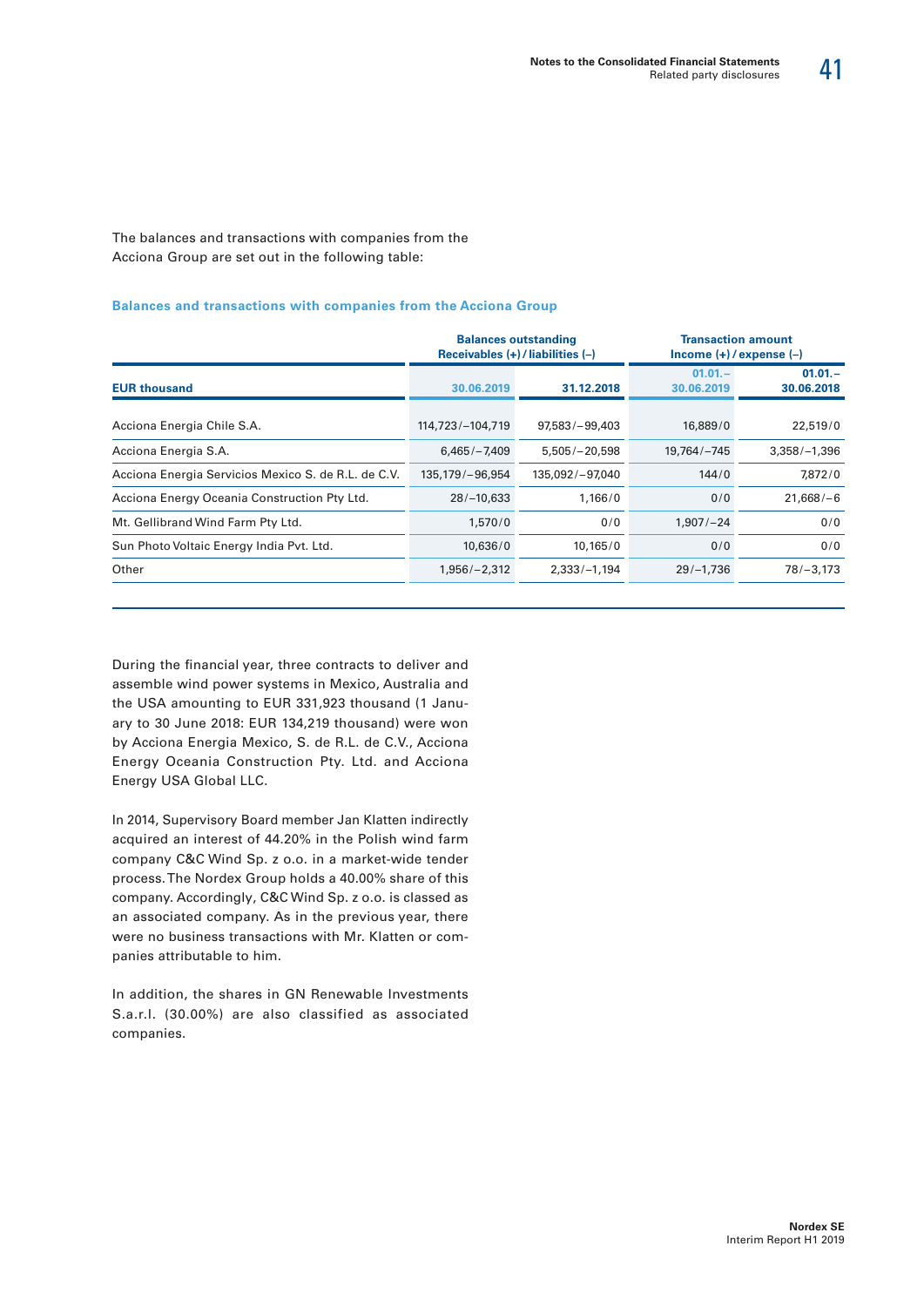The balances and transactions with these companies are set out in the following table:

#### **Balances and transactions with associates**

|                                   |            | <b>Balances outstanding</b><br>Receivables $(+)$ / liabilities $(-)$ | <b>Transaction amount</b><br>$lncome (+)/expense (-)$ |                         |  |  |
|-----------------------------------|------------|----------------------------------------------------------------------|-------------------------------------------------------|-------------------------|--|--|
| <b>EUR thousand</b>               | 30.06.2019 | 31.12.2018                                                           | $01.01 -$<br>30.06.2019                               | $01.01 -$<br>30.06.2018 |  |  |
| $C&C$ Wind $Sp. z 0.0$ .          | 0/0        | 0/0                                                                  | 339/0                                                 | $274/-422$              |  |  |
| GN Renewable Investments S.a.r.l. | 0/0        | 0/0                                                                  | 2,696/0                                               | $25/-49$                |  |  |
|                                   |            |                                                                      |                                                       |                         |  |  |

### **CONSOLIDATED CASH FLOW STATEMENT**

The cash flow from operating activities in the amount of EUR –100,636 thousand (1 January to 30 June 2018: EUR – 92,763 thousand) results primarily from the consolidated net loss including depreciation, amortization and impairment in the amount of EUR 11,970 thousand (1 January to 30 June 2018: EUR 34,267 thousand). Changes in working capital resulted in payments received of EUR 23,111 thousand (1 January to 30 June 2018: payments made of EUR 74,625 thousand). Payments made for other operating activities stand at EUR 135,717 thousand (1 January to 30 June 2018: EUR 52,405 thousand).

Cash flow from investing activities in the financial year ended amounted to EUR – 60,661 thousand (1 January to 30 June 2018: EUR – 8,986 thousand). Investments of EUR 47,112 thousand (1 January to 30 June 2018: EUR 22,158 thousand) were made in property, plant and equipment, mainly related to the establishment of rotor blade production in Mexico and India and the procurement of production and assembly equipment in Europe. Development projects of EUR 13,498 thousand (1 January to 30 June 2018: EUR 17,785 thousand) were capitalized.

Cash flow from financing activities amounted to EUR – 50,628 thousand (1 January to 30 June 2018: EUR – 27,216 thousand) and is primarily attributable to the repayment of the promissory note, the repayment of the research and development loan from the European Investment Bank, and the repayment of lease liabilities – with cash drawdowns of the syndicated multi-currency guarantee facility having an offsetting effect.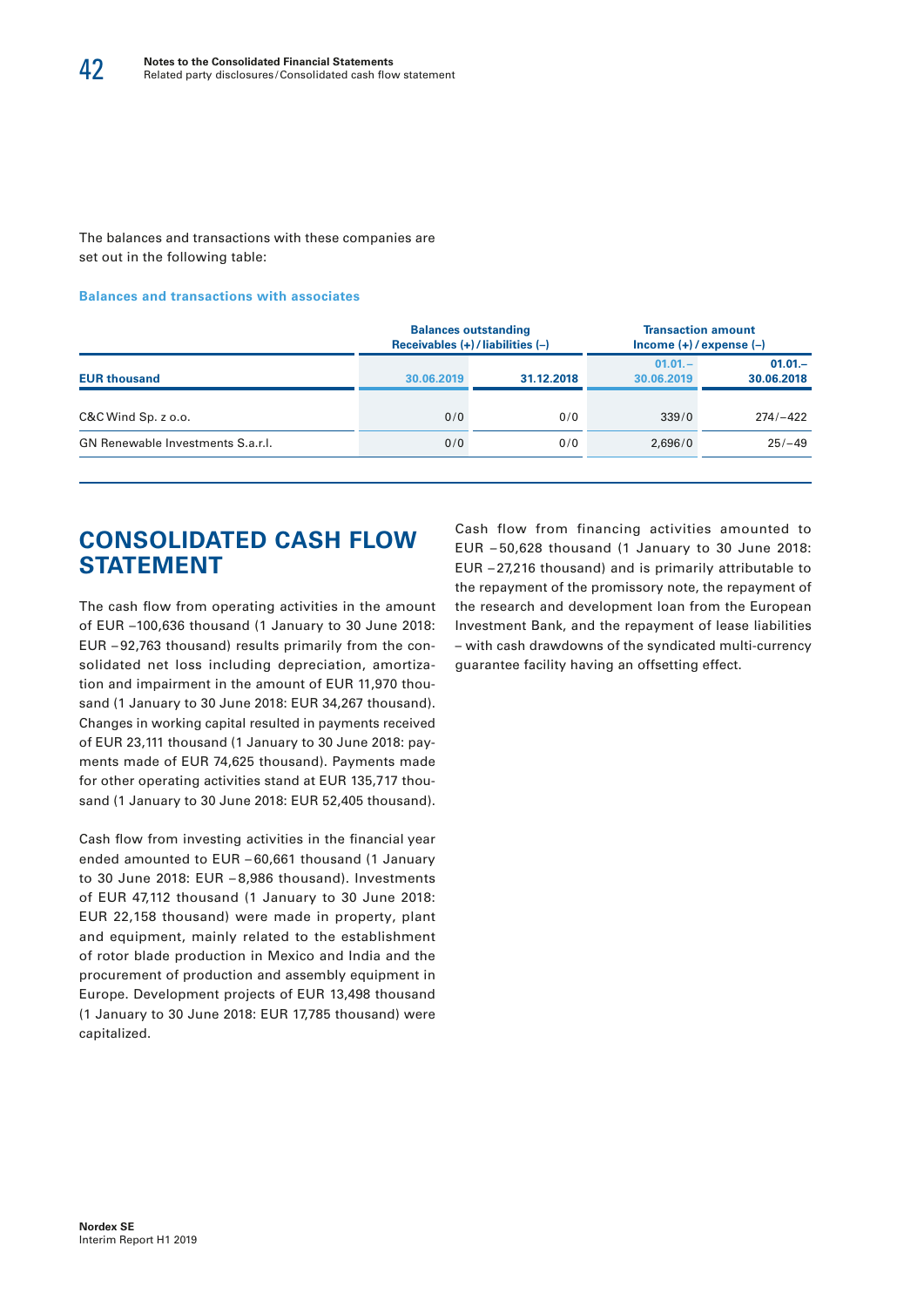# 43

# **EVENTS AFTER THE REPORTING DATE**

Any events occurring after the reporting date caused by economic factors arising prior to 30 June 2019 are included in the interim consolidated financial statements as at 30 June 2019.

**Nordex SE Rostock, August 2019**

José Luis Blanco Chairman of the Management Board

Christoph Burkhard Member of the Management Board

Patxi Landa Member of the Management Board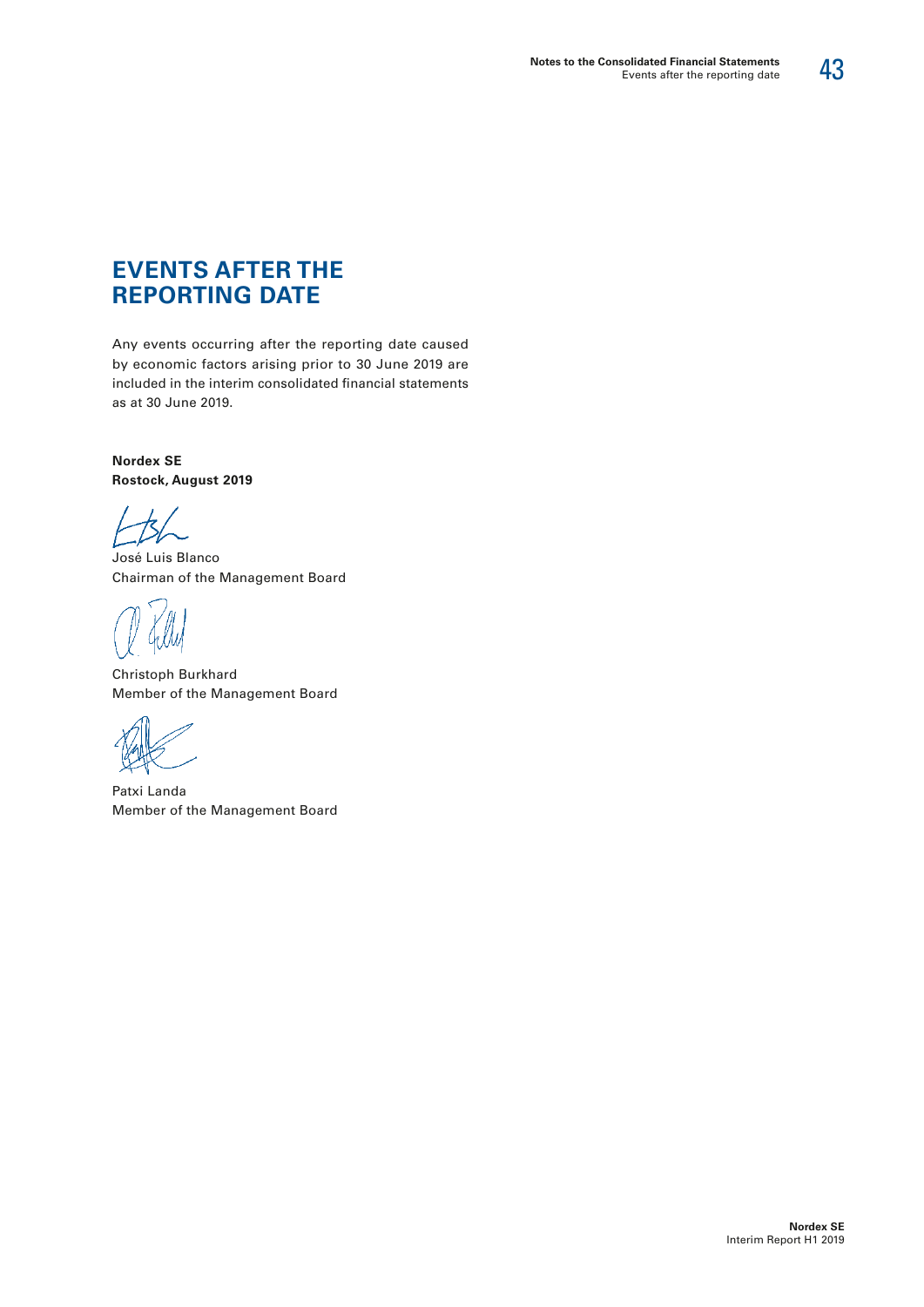# **STATEMENT OF CHANGES IN PROPERTY, PLANT AND EQUIPMENT AND INTANGIBLE ASSETS**

**FOR THE PERIOD FROM 1 JANUARY TO 30 JUNE 2019**

**Statement of changes in property, plant and equipment and intangible assets**

|                                                        |                                         |                                                |                                         | Cost             |                  |                        |                                     |                                         |
|--------------------------------------------------------|-----------------------------------------|------------------------------------------------|-----------------------------------------|------------------|------------------|------------------------|-------------------------------------|-----------------------------------------|
| <b>TEUR</b>                                            | <b>Opening</b><br>balance<br>31.12.2018 | <b>Transition</b><br>from IAS 17<br>to IFRS 16 | <b>Opening</b><br>balance<br>01.01.2019 | <b>Additions</b> | <b>Disposals</b> | Reclassi-<br>fications | <b>Currency</b><br>transla-<br>tion | <b>Closing</b><br>balance<br>30.06.2019 |
| Property, plant and<br>equipment                       |                                         |                                                |                                         |                  |                  |                        |                                     |                                         |
| Land and buildings                                     | 140,098                                 | 70,438                                         | 210,536                                 | 6,106            | 2,154            | 275                    | 138                                 | 214,901                                 |
| Technical equipment<br>and machinery                   | 267,644                                 | $\overline{0}$                                 | 267,644                                 | 26,521           | 6,266            | 17,075                 | 474                                 | 305,448                                 |
| Other fixtures and<br>fittings, tools and<br>equipment | 91,977                                  | 7,021                                          | 98,998                                  | 14,596           | 578              | $-2,827$               | $-29$                               | 110,160                                 |
| Prepayments made<br>and assets under<br>construction   | 24,445                                  | $\overline{0}$                                 | 24,445                                  | 6,100            | 1,225            | $-14,523$              | 6                                   | 14,803                                  |
| <b>Total</b>                                           | 524,164                                 | 77,459                                         | 601,623                                 | 53,323           | 10,223           | 0                      | 589                                 | 645,312                                 |
| Intangible assets                                      |                                         |                                                |                                         |                  |                  |                        |                                     |                                         |
| Goodwill                                               | 552,259                                 | $\overline{0}$                                 | 552,259                                 | $\overline{0}$   | $\mathbf 0$      | $\overline{0}$         | 0                                   | 552,259                                 |
| Capitalized R&D expenses                               | 416,503                                 | $\overline{0}$                                 | 416,503                                 | 13,498           | 5,569            | $\overline{0}$         | $\overline{2}$                      | 424,434                                 |
| Other intangible assets                                | 149,867                                 | $\mathbf 0$                                    | 149,867                                 | $-393$           | 14,919           | $\overline{0}$         | 1,335                               | 135,890                                 |
| <b>Total</b>                                           | 1,118,629                               |                                                | $0$ 1,118,629                           | 13,105           | 20,488           | - 0                    | 1,337                               | 1,112,583                               |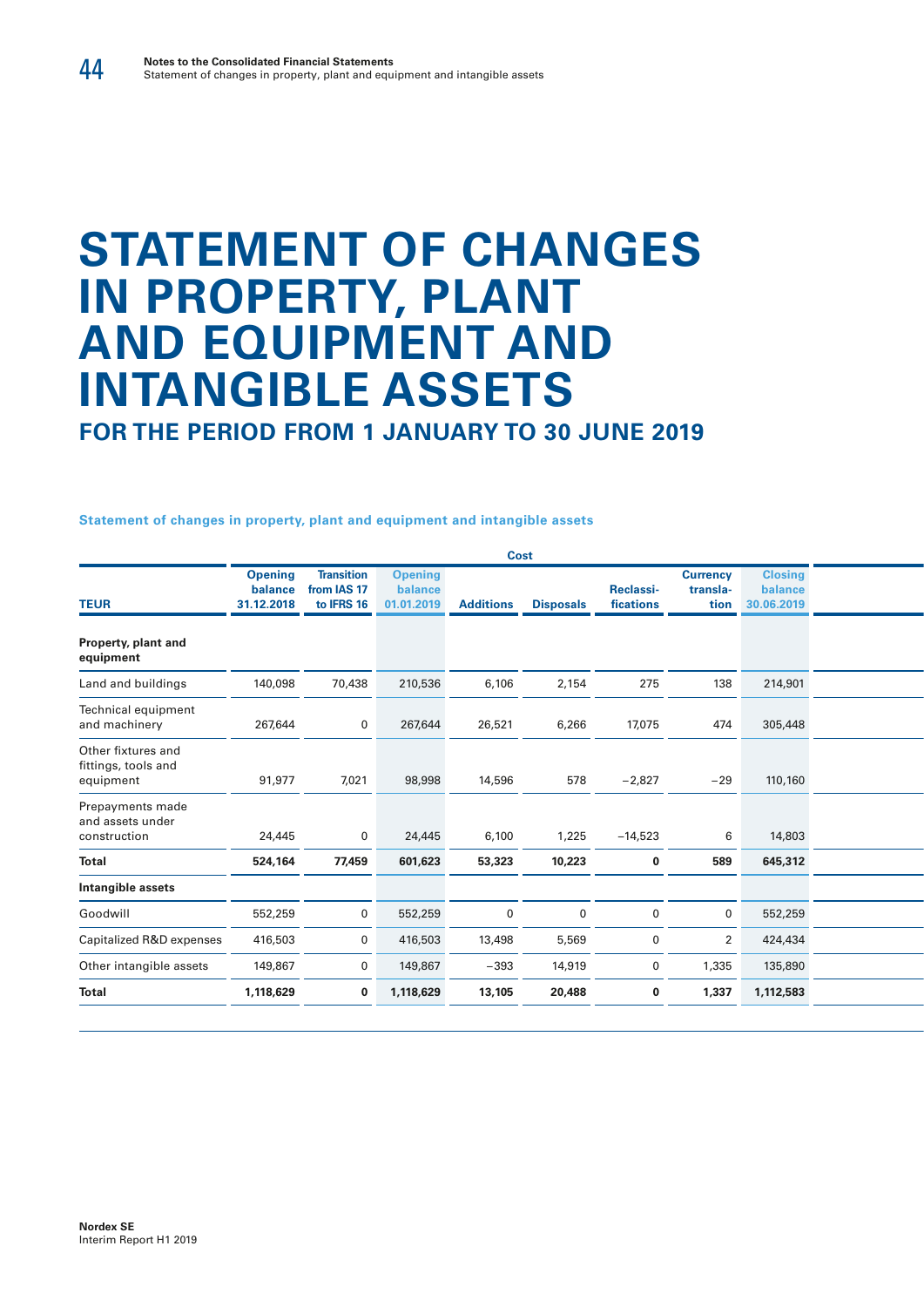| <b>Carrying amount</b> |         | <b>Depreciation / amortization</b>      |                                     |                               |                  |                  |                                         |  |
|------------------------|---------|-----------------------------------------|-------------------------------------|-------------------------------|------------------|------------------|-----------------------------------------|--|
| 30.06.2019 31.12.2018  |         | <b>Closing</b><br>balance<br>30.06.2019 | <b>Currency</b><br>transla-<br>tion | <b>Reclassi-</b><br>fications | <b>Disposals</b> | <b>Additions</b> | <b>Opening</b><br>balance<br>01.01.2019 |  |
|                        |         |                                         |                                     |                               |                  |                  |                                         |  |
| 88,345                 | 154,491 | 60,410                                  | 105                                 | $\mathbf 0$                   | 10               | 8,562            | 51,753                                  |  |
| 120,722                | 142,810 | 162,638                                 | 159                                 | $-1$                          | 5,006            | 20,564           | 146,922                                 |  |
| 34,199                 | 44,016  | 66,144                                  | $-66$                               |                               | 340              | 8,771            | 57,778                                  |  |
| 14,425<br>22,845       |         | 378                                     | 3                                   | $\mathbf 0$                   | 1,225            | $\Omega$         | 1,600                                   |  |
| 266,111                | 355,742 | 289,570                                 | 201                                 | $\mathbf 0$                   | 6,581            | 37,897           | 258,053                                 |  |
|                        |         |                                         |                                     |                               |                  |                  |                                         |  |
| 547,758                | 547,758 | 4,501                                   | $\mathbf 0$                         | $\mathbf 0$                   | $\mathbf 0$      | $\mathbf 0$      | 4,501                                   |  |
| 206,538                | 195,595 | 228,839                                 | $\overline{0}$                      | $\overline{0}$                | 5,617            | 24,491           | 209,965                                 |  |
| 24,616                 | 19,277  | 116,613                                 | 1,330                               | $\overline{0}$                | 14,902           | 4,934            | 125,251                                 |  |
| 778,912                | 762,630 | 349,953                                 | 1,330                               | $\mathbf 0$                   | 20,519           | 29,425           | 339,717                                 |  |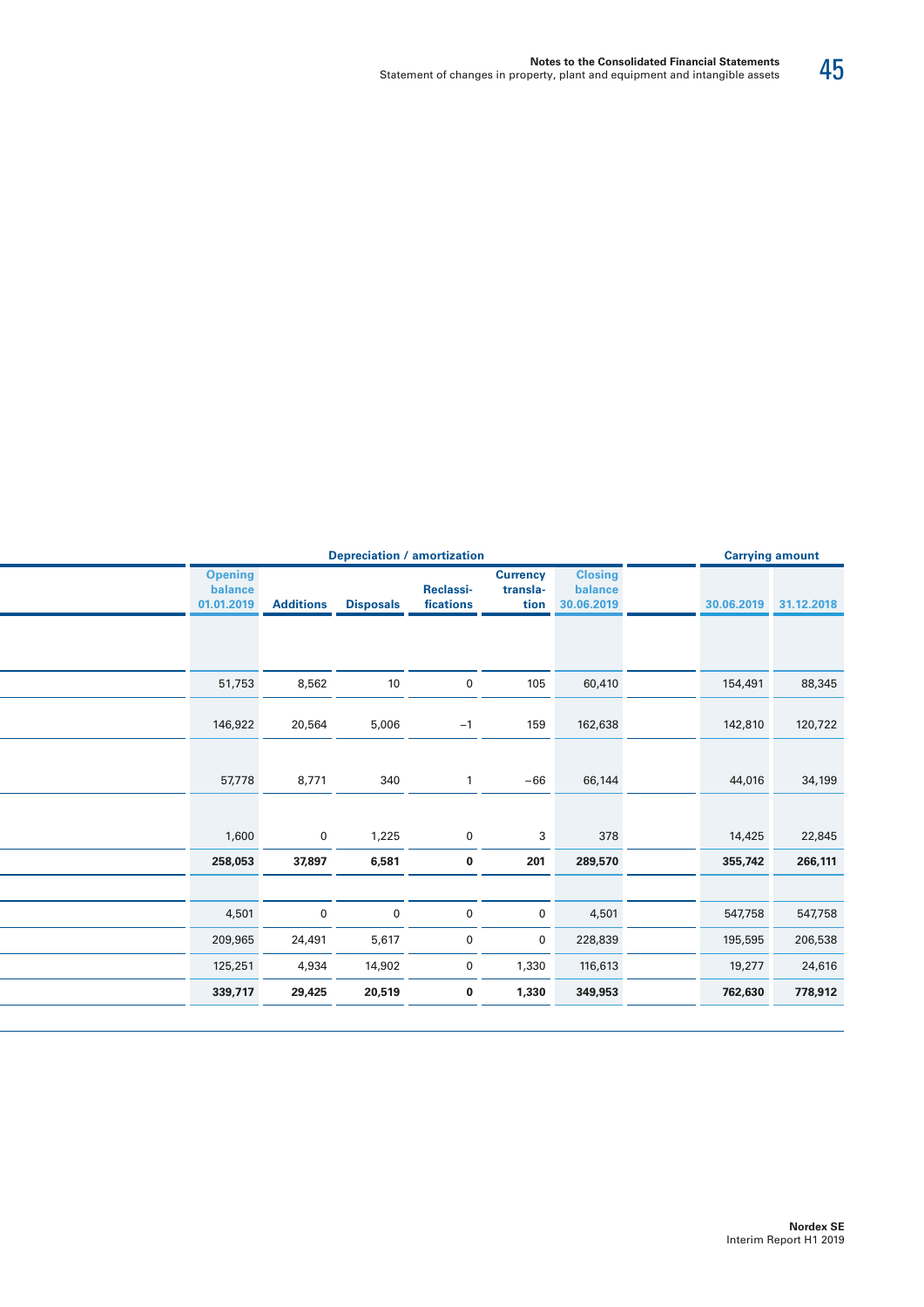# **RESPONSIBILITY STATEMENT**

To the best of our knowledge, and in accordance with the applicable accounting principles for interim financial reporting, the interim consolidated financial statements for the first six months as at 30 June 2019 give a true and fair view of the assets, liabilities, financial position and results of operations of the Group, and the interim financial management report of the Group gives a fair review of the development and performance of the buisness and the position of the Group, together with a description of the material opportunities and risks associated with the expected development of the Group for the remaining months of the financial year.

**Nordex SE Rostock, August 2019**

José Luis Blanco Chairman of the Management Board

Christoph Burkhard Member of the Management Board

Patxi Landa Member of the Management Board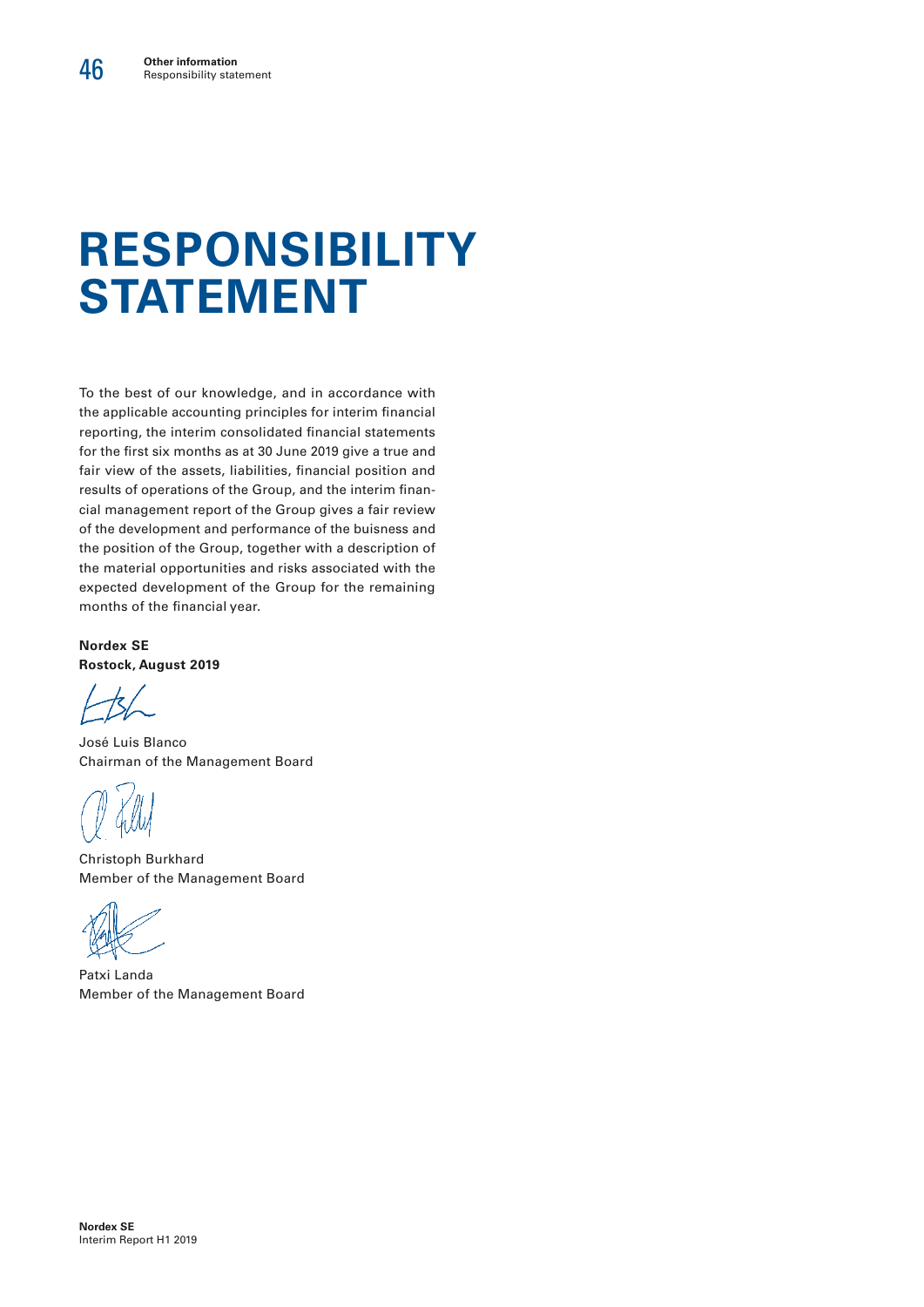# **FINANCIAL CALENDAR, IMPRINT AND CONTACT**

#### **FINANCIAL CALENDAR**

| <b>Date</b>       |                                      |
|-------------------|--------------------------------------|
| August 14, 2019   | Consolidated interim report, H1 2019 |
| November 13, 2019 | Consolidated interim report, Q3 2019 |

#### **IMPRINT AND CONTACT**

| <b>Published by</b>       |                                      | <b>Investor Relations Team</b> | <b>Editing &amp; Text</b>               |
|---------------------------|--------------------------------------|--------------------------------|-----------------------------------------|
| Nordex SE                 |                                      | Felix Zander                   | Nordex SE, Hamburg                      |
| <b>Investor Relations</b> |                                      | Telephone +49 40 30030–1116    |                                         |
| Langenhorner Chaussee 600 |                                      |                                | <b>Photography</b>                      |
| 22419 Hamburg             |                                      | Tobias Vossberg                | Nordex SE, Hamburg                      |
| Germany                   |                                      | Telephone +49 40 30030-2502    |                                         |
|                           |                                      |                                | <b>Consulting, Concept &amp; Design</b> |
|                           | Telephone +49 40 30030-1000          | <b>Rolf Becker</b>             | Silvester Group                         |
| Fax                       | +49 40 30030 - 1101                  | Telephone +49 40 30030-1892    | www.silvestergroup.com                  |
|                           | investor-relations@nordex-online.com |                                |                                         |

www.nordex-online.com ir.nordex-online.com

#### **Disclaimer**

This Interim Report contains forward-looking statements that relate to macroeconomic developments, the business and the net assets, financial position and results of operations of the Nordex Group. Forwardlooking statements by definition do not depict the past and are in some instances indicated by words such as "believe", "anticipate", "predict", "plan", "estimate", "aim", "expect", "assume" and similar expressions. Forward-looking statements are based on the Company's current plans, estimates, projections and forecasts, and are therefore subject to risks and uncertainties that could cause actual development or the actual results or performance to differ materially from the development, results or performance expressly or implicitly assumed in these forward-looking statements. Readers of this Interim Report are expressly cautioned not to place undue reliance on these forward-looking statements, which apply only as of the date of this Interim Report. Nordex SE does not intend and does not undertake any obligation to revise these forward-looking statements. The English version of the Report constitutes a translation of the original German version. Only the German version is legally binding.